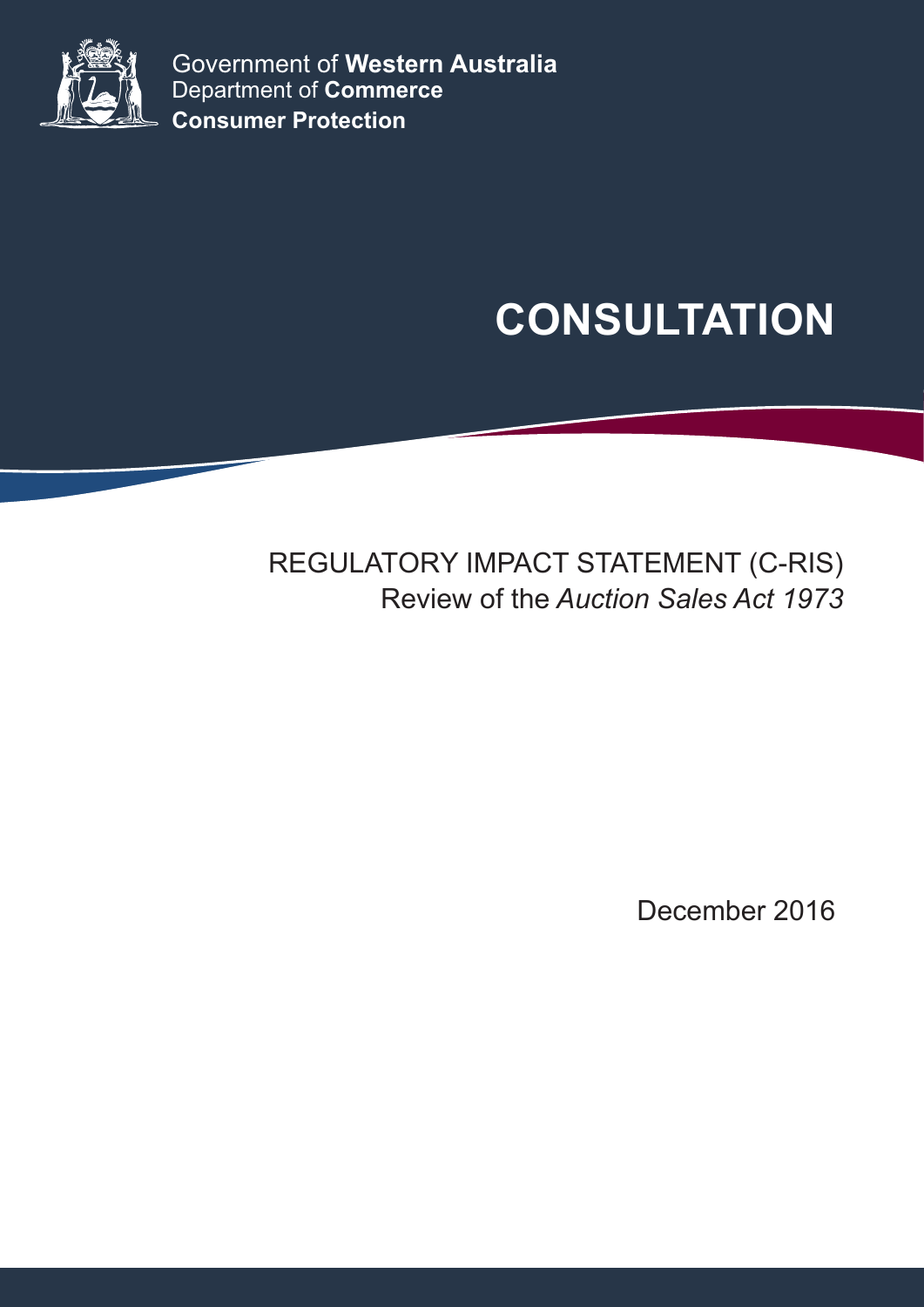## **NOTICE TO PERSONS MAKING A SUBMISSION**

Although every care has been taken to ensure accuracy in the preparation of this paper, the information has been produced as general guidance for persons wishing to make submissions to the review of the regulation of the auction sales industry in Western Australia.

The contents of this paper do not constitute legal advice, legal information or Government policy. This paper should not be used as a substitute for a related Act or professional advice.

The Department of Commerce has no objection to copying all or part of this document. Due recognition of the source would be appreciated.

This publication is free and available on request in alternative formats to assist people with special needs. Call 1300 304 054.

National Relay Service: 13 36 77.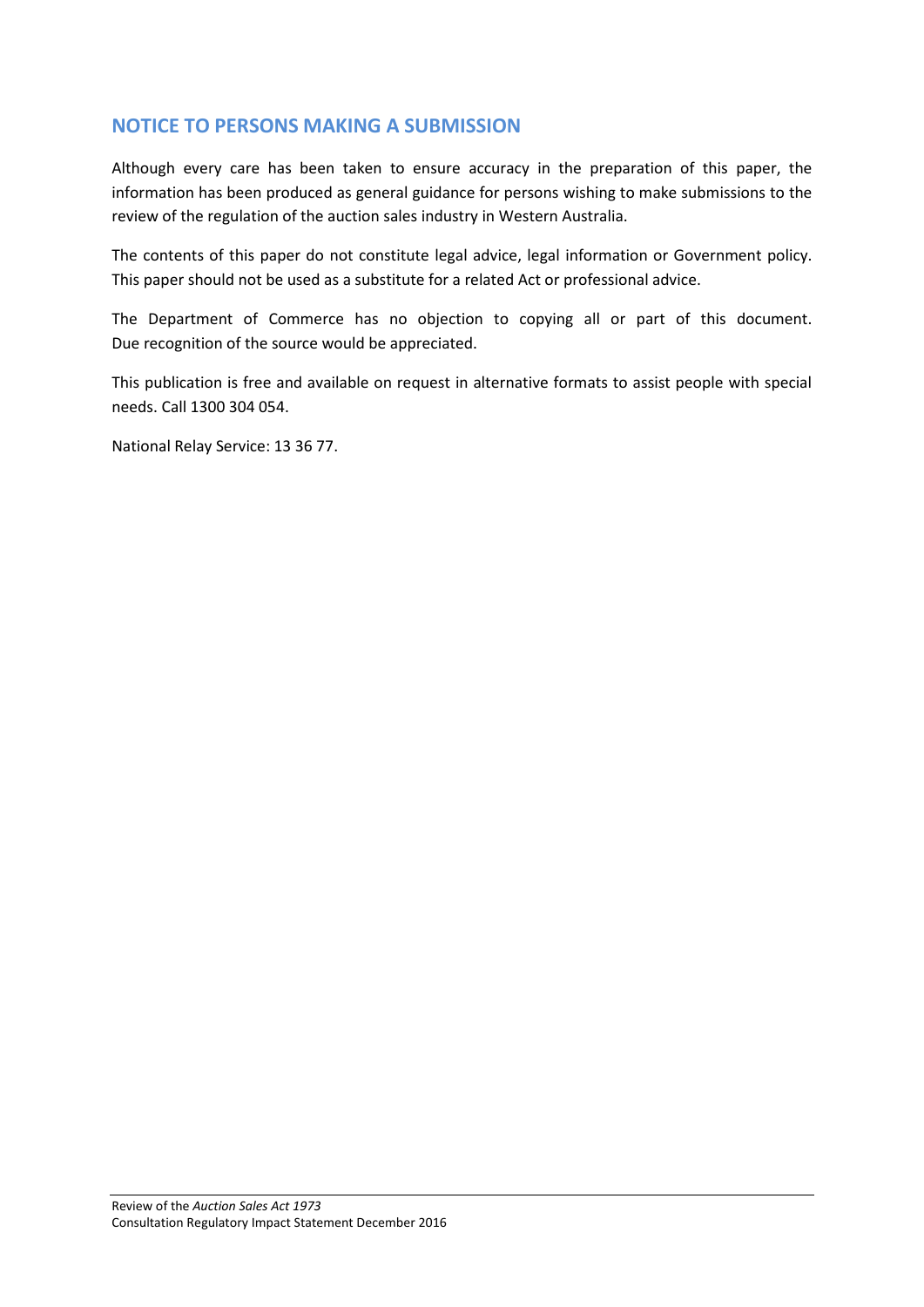#### <span id="page-2-0"></span>**MESSAGE FROM THE MINISTER**

#### **Review of laws affecting auctioneers in Western Australia**



I am pleased to release this Consultation Regulatory Impact Statement (C-RIS) on the review of laws which apply to auctioneers operating in Western Australia.

These laws are contained within the *Auction Sales Act 1973* and the *Auction Sales Regulations 1974* and affect not only auctioneers but also all people who use the services of auctioneers to buy or sell goods.

The purpose of this review is to assess the operation and effectiveness of our auction sales laws to ensure that the auction sales industry operates in a manner that is fair and competitive. The Government is committed to ensuring that regulation is brought into line with market needs, reflects best practice, and is as consistent as possible with other Australian states and territories.

The Government also wishes to address the regulatory burden for business. Any proposals for reform will be assessed in terms of whether they are in fact required, or whether the policy objectives could be achieved through alternative means resulting in lower costs for business, the community and the Government, while continuing to maintain necessary protections for consumers.

The proposals and options in this C-RIS have been developed through the consideration of previous reviews and reports, and consultation with key industry stakeholders. I would like to thank those who provided their input and trust that all will continue to participate in this current review process.

I encourage everyone with an interest in the auction sales industry to take the time to consider this paper and provide feedback on the questions asked. This is your opportunity to have your say in assisting to guide future decisions about how the auction sales industry can best operate.

Hon. Michael Mischin MLC **MINISTER FOR COMMERCE**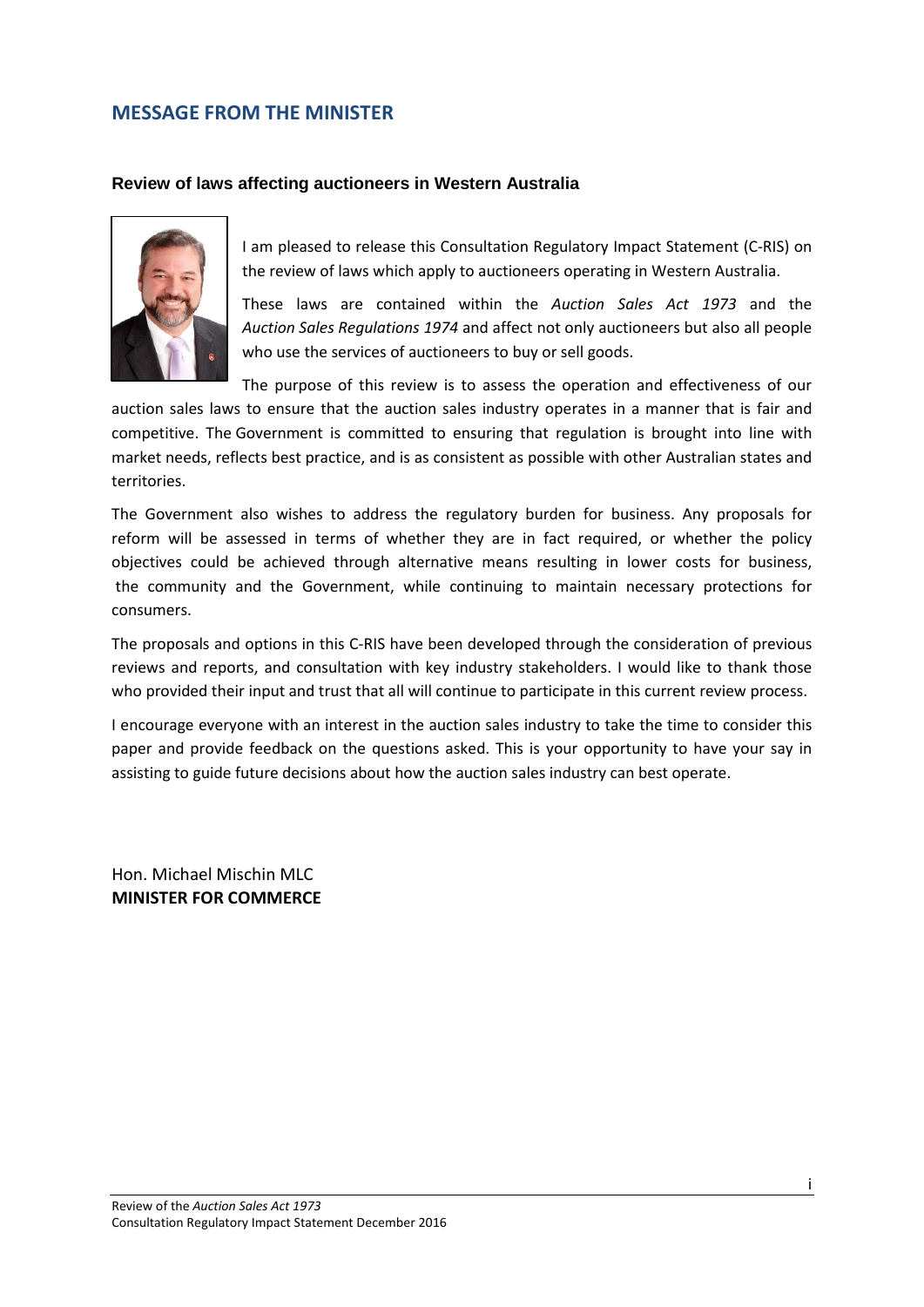## **CONTENTS**

| 1              |                                                                                     |  |  |  |  |
|----------------|-------------------------------------------------------------------------------------|--|--|--|--|
| 1.1            |                                                                                     |  |  |  |  |
| 1.2            |                                                                                     |  |  |  |  |
| 1.3            |                                                                                     |  |  |  |  |
| 1.4            |                                                                                     |  |  |  |  |
| 1.5            |                                                                                     |  |  |  |  |
| 1.6            |                                                                                     |  |  |  |  |
| 1.7            |                                                                                     |  |  |  |  |
| 1.8            |                                                                                     |  |  |  |  |
| $\overline{2}$ |                                                                                     |  |  |  |  |
| 2.1            |                                                                                     |  |  |  |  |
| 2.2            |                                                                                     |  |  |  |  |
| 2.3            |                                                                                     |  |  |  |  |
| 2.4            | The Australian Consumer Law as it applies to goods bought at auction9               |  |  |  |  |
| 2.5            | Other legislation impacting on the operations of auctioneers in Western Australia10 |  |  |  |  |
| 2.6            |                                                                                     |  |  |  |  |
| 2.7            |                                                                                     |  |  |  |  |
| 3              |                                                                                     |  |  |  |  |
| 3.1            |                                                                                     |  |  |  |  |
| 3.2            |                                                                                     |  |  |  |  |
| 3.3            |                                                                                     |  |  |  |  |
| 3.4            |                                                                                     |  |  |  |  |
| 3.5            |                                                                                     |  |  |  |  |
| 3.6            |                                                                                     |  |  |  |  |
| 3.7            |                                                                                     |  |  |  |  |
| 3.8            |                                                                                     |  |  |  |  |
|                | jj.                                                                                 |  |  |  |  |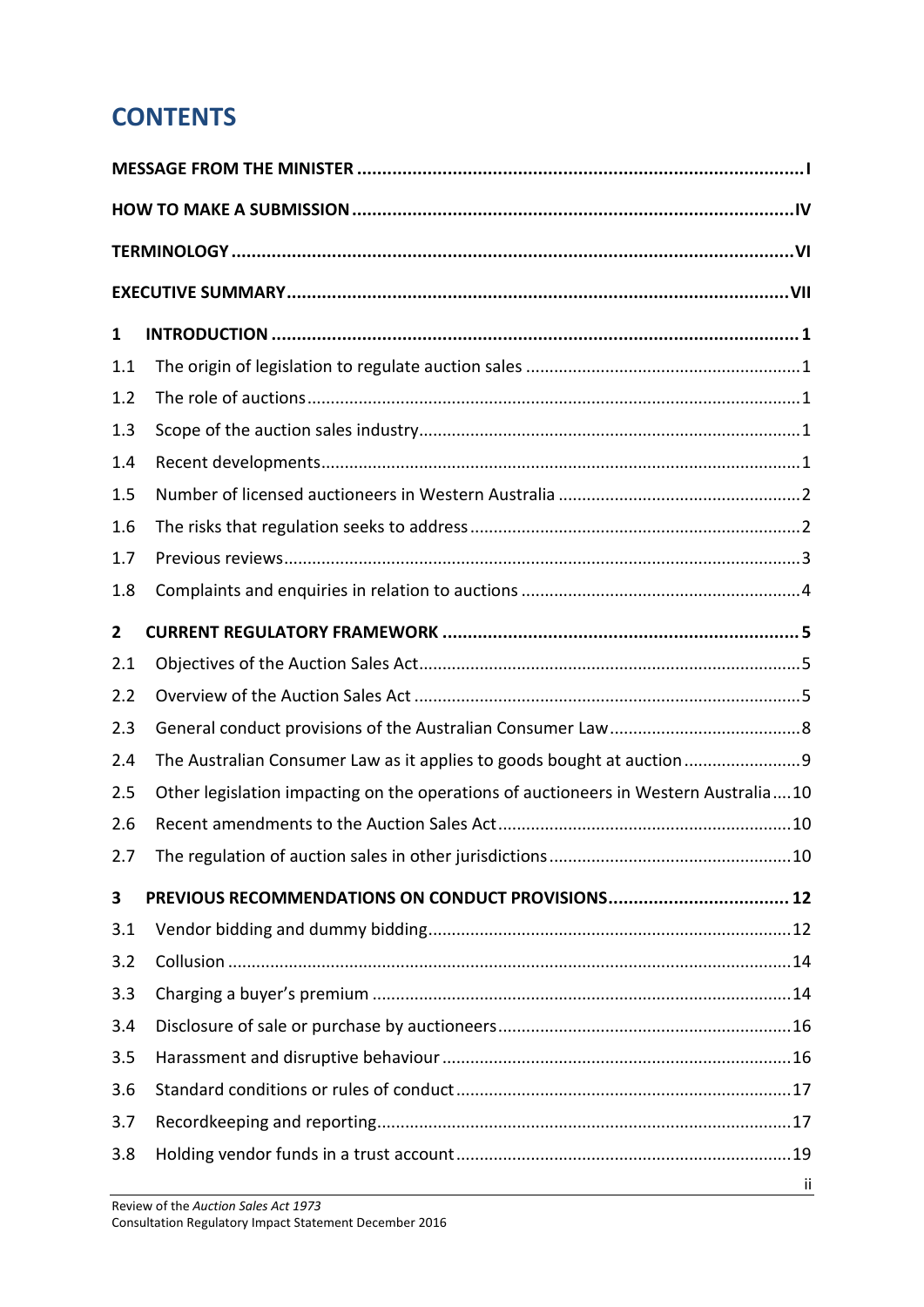| 3.9 |                                                                                                                                                                     |  |
|-----|---------------------------------------------------------------------------------------------------------------------------------------------------------------------|--|
|     |                                                                                                                                                                     |  |
| 4   |                                                                                                                                                                     |  |
| 4.1 |                                                                                                                                                                     |  |
| 4.2 | Option B: Retain licensing for those not already licensed under the Real Estate and<br>Business Agents Act 1978 or the Motor Vehicle Dealers Act 1973 and introduce |  |
| 4.3 | Option C: Introduce a negative licensing system and additional conduct provisions 26                                                                                |  |
| 4.4 |                                                                                                                                                                     |  |
| 4.5 |                                                                                                                                                                     |  |
| 5   | <b>COSTS OF LICENSING - MAGISTRATES COURT AND CONSUMER PROTECTION  28</b>                                                                                           |  |
| 5.1 |                                                                                                                                                                     |  |
| 5.2 |                                                                                                                                                                     |  |
| 6   |                                                                                                                                                                     |  |
| 6.1 |                                                                                                                                                                     |  |
| 6.2 |                                                                                                                                                                     |  |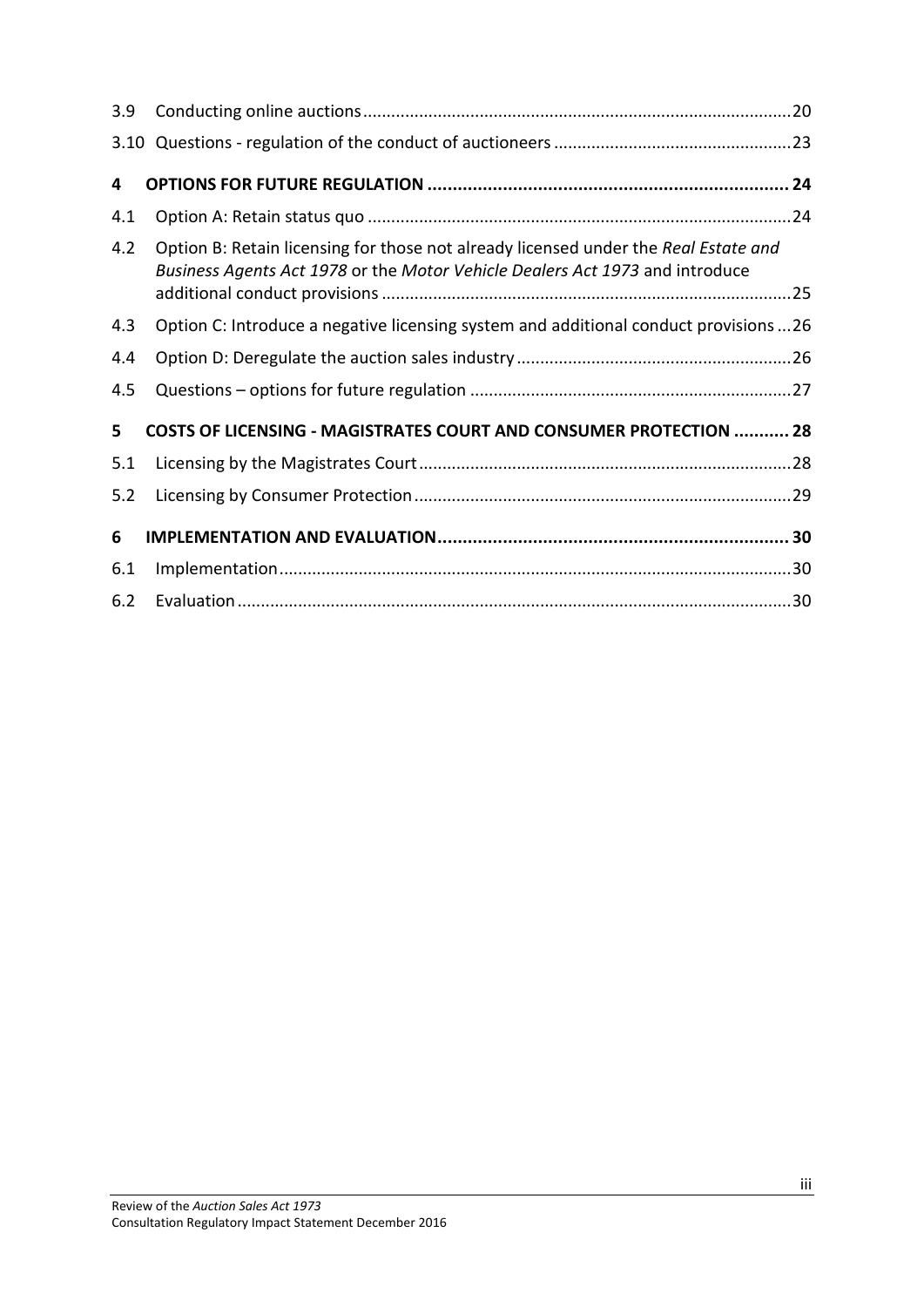## <span id="page-5-0"></span>**HOW TO MAKE A SUBMISSION**

Your feedback to this Consultation Regulatory Impact Statement (C-RIS) is sought in relation to the proposed conduct reforms and options for regulation.

There is no specified format for submissions. You are welcome to make a formal submission or write a letter or email outlining your views and/or respond to questions included in this paper. When making your submission please state if you are an auctioneer or a consumer, and what type of property you normally buy or sell (for example, fine art, antiques, collectables, real estate, motor vehicles, plant and machinery, agricultural products etc.).

#### *Guiding questions*

This C-RIS contains a range of specific proposals. You do not have to comment on all proposals and can focus only on those proposals that are important and relevant to you. The questions after each proposal are aimed at making it easier for you to present your views and also to provide specific information that is being sought in this review of the Auction Sales Act. You are welcome to raise additional issues and to suggest other options for resolving issues of concern.

Please explain the reasons behind your suggestions as this will help the Department of Commerce, Consumer Protection Division (Consumer Protection) to better understand your viewpoint, and will also assist in identifying the most suitable options for reform. For example, you could couch your suggestion as follows: "I think that vendor bidding should/should not be prohibited because…".

If possible, please also provide:

- evidence to support your views, for example by including relevant statistics, examples or case studies; and
- estimates of any costs you believe might arise in complying with proposals.

This information will greatly assist Consumer Protection in assessing the issues and possible cost implications of the proposals for reform.

#### *Where to send submissions*

Submissions can be mailed to:

Review of the *Auction Sales Act 1973* Department of Commerce (Consumer Protection Division) Locked Bag 14 CLOISTERS SQUARE WA 6850

Or emailed to: consultations@commerce.wa.gov.au

#### *Submissions close*

The closing date for submissions is **3 March 2017**.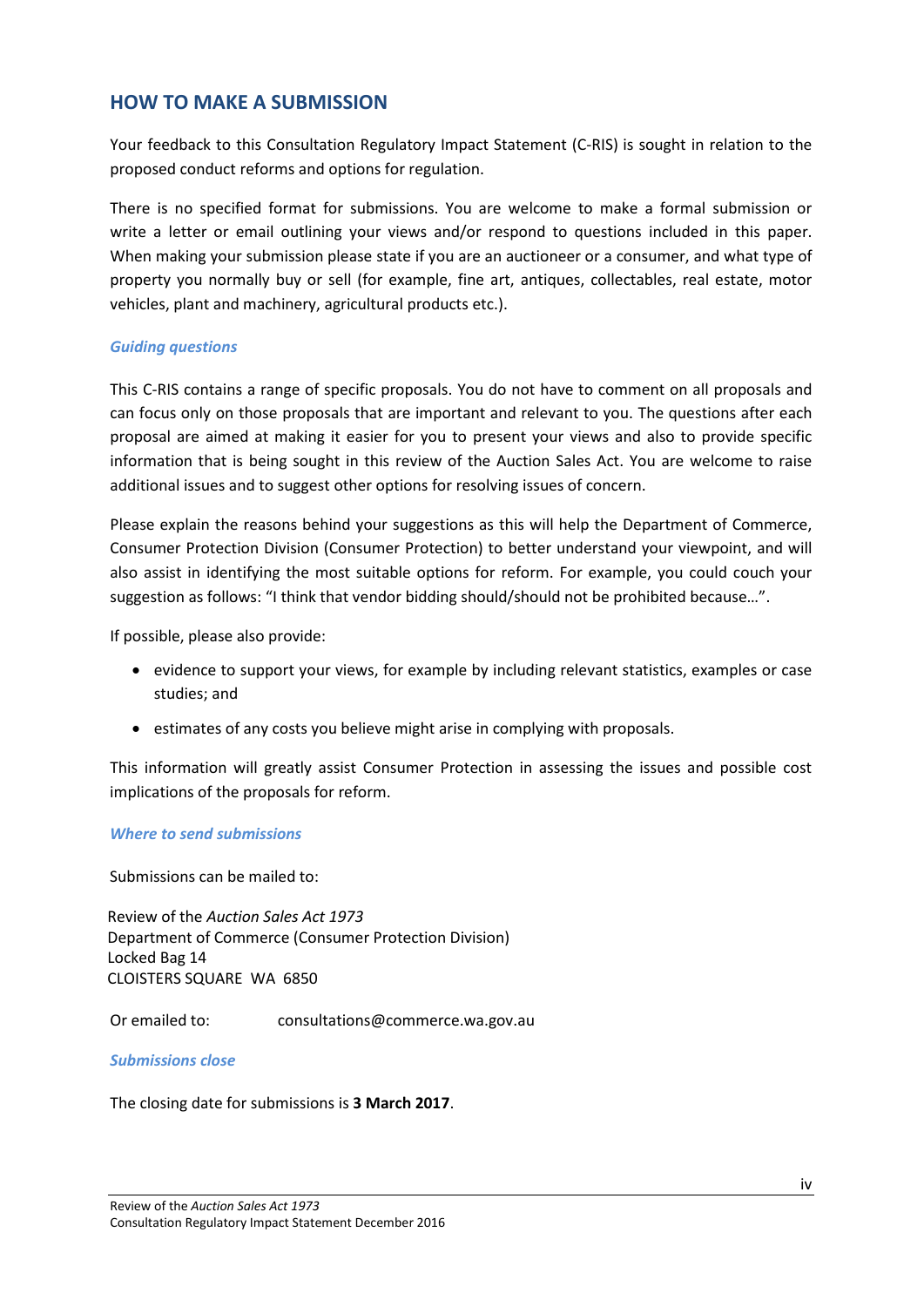#### *Review updates*

You can keep up to date at [www.commerce.wa.gov.au/consultations](http://www.commerce.wa.gov.au/consultations) on the review.

#### *How input will be used*

The information gathered from this stage of the review will assist in assessing the various options and developing recommendations for reform for consideration by the Government.

#### *Information provided may become public*

After the consultation period concludes, all submissions received may be made publicly available on the Consumer Protection website. Please note that, because your feedback forms part of a public consultation process, the Government may quote from your comments in future publications. If you prefer your name to remain confidential, please indicate that in your submission. As submissions made in response to this paper will be subject to freedom of information requests, please do not include any personal or confidential information that you do not wish to become available to the public.

#### *Next Steps*

Stakeholder feedback in response to this C-RIS will assist the Government in deciding whether reforms are needed and, if so, the shape of those reforms. Following analysis of submissions to the C-RIS, a Decision Regulatory Impact Statement (D-RIS) will be prepared. The D-RIS will analyse the impacts of the various options and will be used by Government to guide its decisions. The D-RIS will be published via the Department's website once the Government's decision is made public.

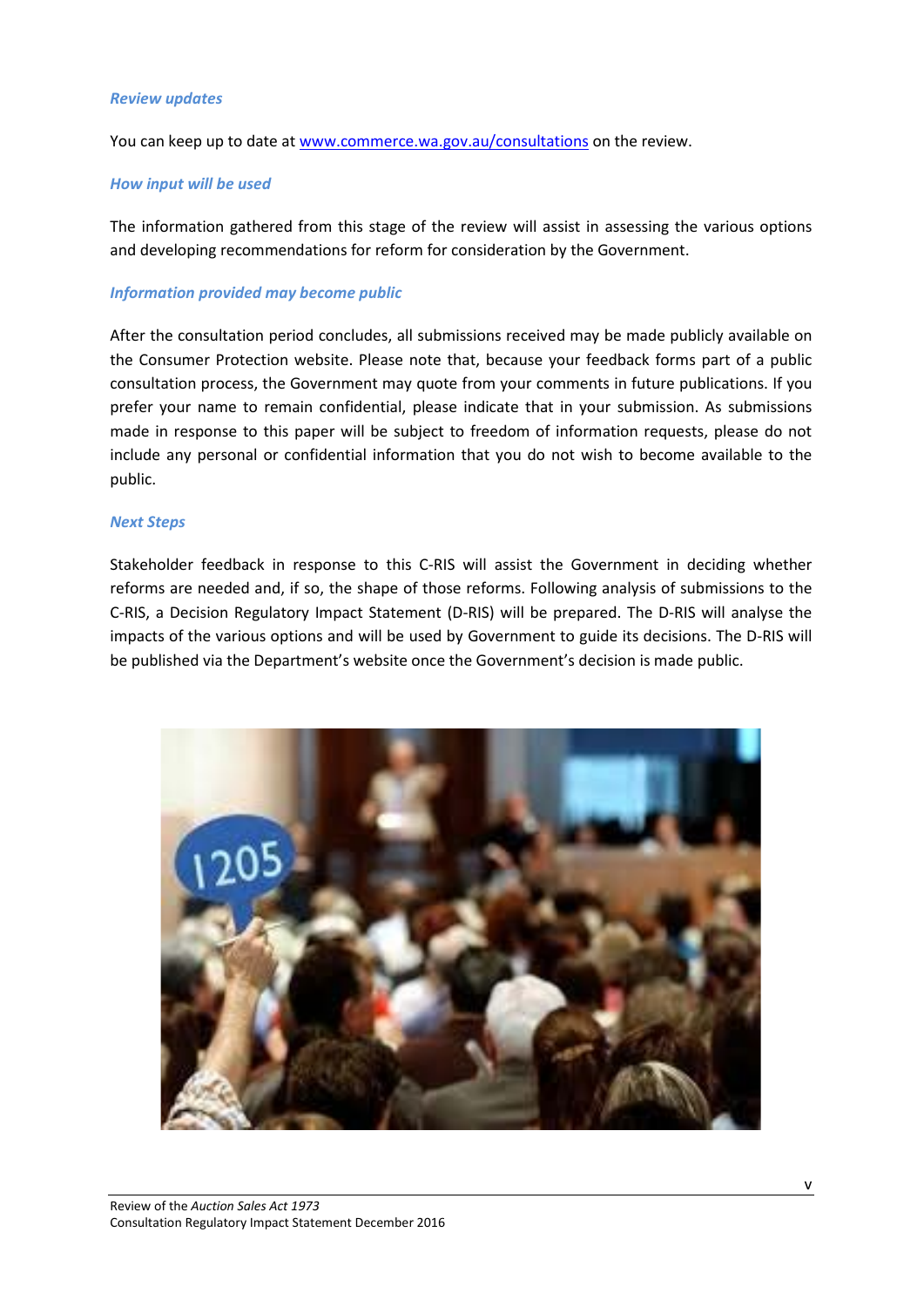## <span id="page-7-0"></span>**TERMINOLOGY**

| The following is a summary of the abbreviations and key terms used in this paper |                                                                                                                                                                                                       |  |  |  |
|----------------------------------------------------------------------------------|-------------------------------------------------------------------------------------------------------------------------------------------------------------------------------------------------------|--|--|--|
| <b>ACCC</b>                                                                      | Australian Competition and Consumer Commission                                                                                                                                                        |  |  |  |
| <b>ACL</b>                                                                       | Australian Consumer Law (as applied in Western Australia under the Fair<br>Trading Act 2010)                                                                                                          |  |  |  |
| ACT, NSW, NT, QLD,<br>SA, TAS, Vic, WA                                           | Australian Capital Territory, New South Wales, Northern Territory,<br>Queensland, South Australia, Tasmania, Victoria, Western Australia                                                              |  |  |  |
| <b>Auction Sales Act</b>                                                         | Auction Sales Act 1973 (WA)                                                                                                                                                                           |  |  |  |
| <b>AVAA</b>                                                                      | Auctioneers and Valuers Association of Australia                                                                                                                                                      |  |  |  |
| <b>AVAWA</b>                                                                     | Auctioneers and Valuers Association of Western Australia                                                                                                                                              |  |  |  |
| <b>CAF</b>                                                                       | Legislative and Governance Forum on Consumer Affairs                                                                                                                                                  |  |  |  |
| <b>Commissioner</b>                                                              | <b>Commissioner for Consumer Protection</b>                                                                                                                                                           |  |  |  |
| <b>Consumer Protection</b>                                                       | Department of Commerce, Consumer Protection Division                                                                                                                                                  |  |  |  |
| C-RIS                                                                            | <b>Consultation Regulatory Impact Statement</b>                                                                                                                                                       |  |  |  |
| <b>D-RIS</b>                                                                     | Decision Regulatory Impact Statement                                                                                                                                                                  |  |  |  |
| <b>FTA</b>                                                                       | Fair Trading Act 2010 (WA)                                                                                                                                                                            |  |  |  |
| Licensee                                                                         | A person licensed as an auctioneer under the Auction Sales Act                                                                                                                                        |  |  |  |
| <b>Minister</b>                                                                  | <b>Minister for Commerce</b>                                                                                                                                                                          |  |  |  |
| <b>MVDA</b>                                                                      | Motor Vehicle Dealers Act 1973                                                                                                                                                                        |  |  |  |
| <b>NCP review</b>                                                                | National Competition Policy review undertaken by the department in<br>February 1999                                                                                                                   |  |  |  |
| Property                                                                         | The term "property" in this paper is not limited to real estate property,<br>such as land and residential properties, but includes all goods that are<br>capable of being bought and sold by auction. |  |  |  |
| <b>REBA Act</b>                                                                  | Real Estate and Business Agents Act 1978                                                                                                                                                              |  |  |  |
| <b>REIWA</b>                                                                     | Real Estate Institute of Western Australia                                                                                                                                                            |  |  |  |
| <b>Reserve price</b>                                                             | Price agreed by the vendor and auctioneer as the minimum sale price for<br>property for sale by auction                                                                                               |  |  |  |
| <b>SAT</b>                                                                       | <b>State Administrative Tribunal</b>                                                                                                                                                                  |  |  |  |
| <b>SBDC</b>                                                                      | <b>Small Business Development Corporation</b>                                                                                                                                                         |  |  |  |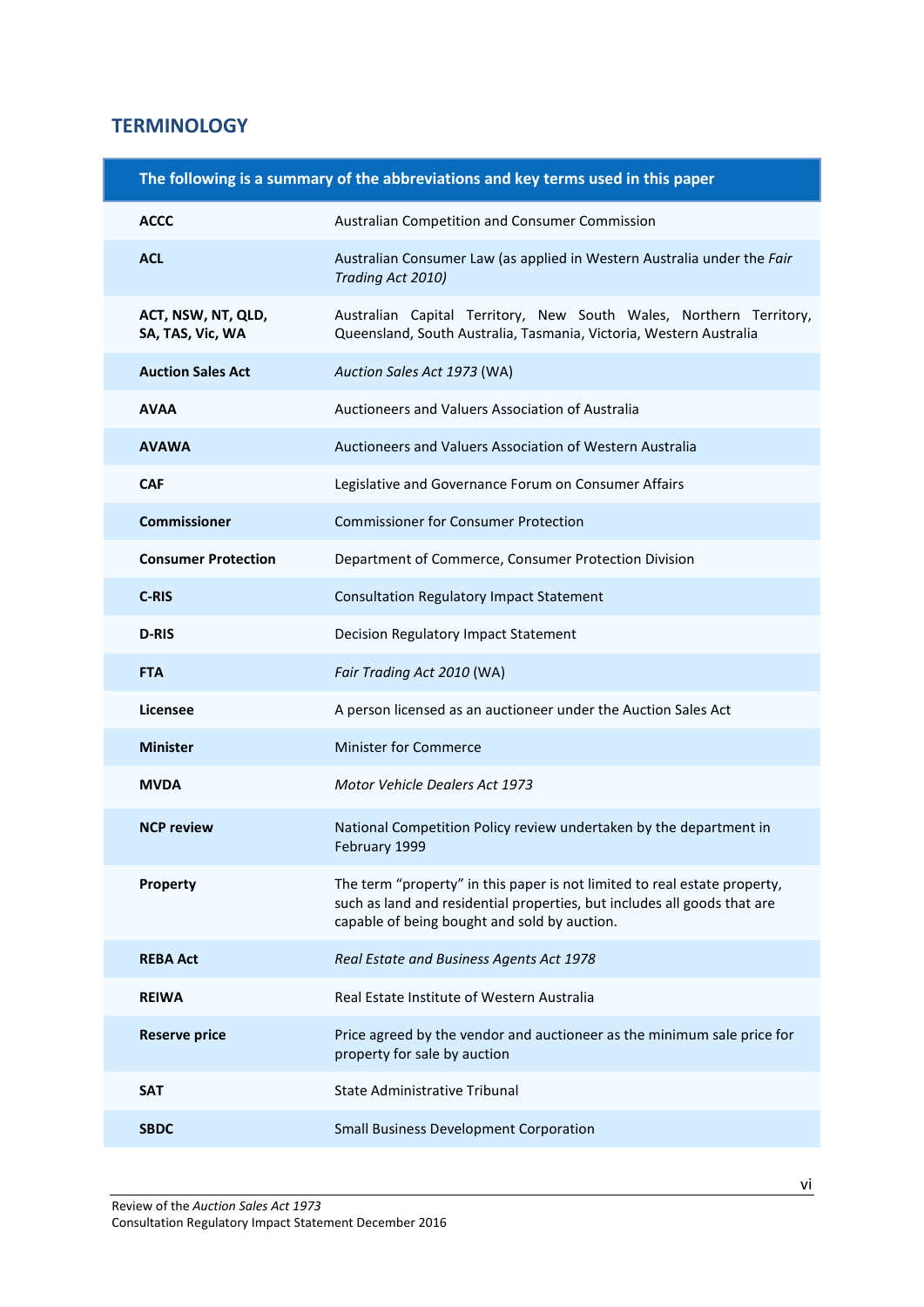### <span id="page-8-0"></span>**EXECUTIVE SUMMARY**

The key focus of the review of the *Auction Sales Act 1973* (WA) is to obtain stakeholder feedback to assist in assessing proposals for the overall regulation of the auction sales industry. In analysing the various options for regulation, the potential advantages, disadvantages and costs of the options will be considered in relation to industry, consumers and government.

The Auction Sales Act was last reviewed in 2007, with a draft position paper being completed in February 2008. The position paper was not released and the recommendations were not implemented due to the proposed National Occupational Licensing System (NOLS) being developed around that time. With NOLS not proceeding, and given the time that has lapsed since the conclusion of the previous review, it is appropriate to conduct a follow-up review of this legislation.

Currently responsibilities for enforcement, licensing, disciplinary functions, as well as policy and administration of the Auction Sales Act are spread across three government agencies. Local Magistrates Courts throughout Western Australia currently license auctioneers, the Western Australia Police make checks to determine if an auctioneer is fit and proper, and the Department of Commerce, Consumer Protection Division is responsible for a range of services, including policy development, advice and conciliation services. It was previously recommended and agreed in the last review that full responsibility for the regulation of the auction sales industry would shift to Consumer Protection with the Commissioner for Consumer Protection becoming the licensing authority. In considering the proposals for reform in this paper, stakeholders should presume that the Commissioner will be the single and only regulator of the auction sales industry.

This paper discusses nine recommendations contained in the 2008 position paper. The recommendations sought to address various issues relating to the conduct and practices by auctioneers and participants at auctions. For example, recommendations to address matters relating to disclosure, vendor and dummy bidding, recordkeeping, trust accounts, standard conditions of sale, collusive practices and online auctions were made. The extent to which these recommendations will be implemented will depend on feedback in response to this paper and which option is adopted. This paper outlines the following four options for regulation:

- **Option A:** Retain the status quo, that is, make no changes to the current licensing system and conduct provisions.
- **Option B:** Retain licensing and introduce additional conduct provisions. This was the recommendation of the 2008 position paper.
- **Option C:** Introduce a negative licensing system the Auction Sales Act will be retained, but auctioneers would not require a licence to operate. The Auction Sales Act would continue to regulate the conduct of auctioneers and unfit persons could be excluded from practising in the industry.
- **Option D:** Deregulate the auction sales industry and repeal the Auction Sales Act. The protections of the Australian Consumer Law (ACL) and *Sale of Goods Act 1895* would continue to apply to auction sales.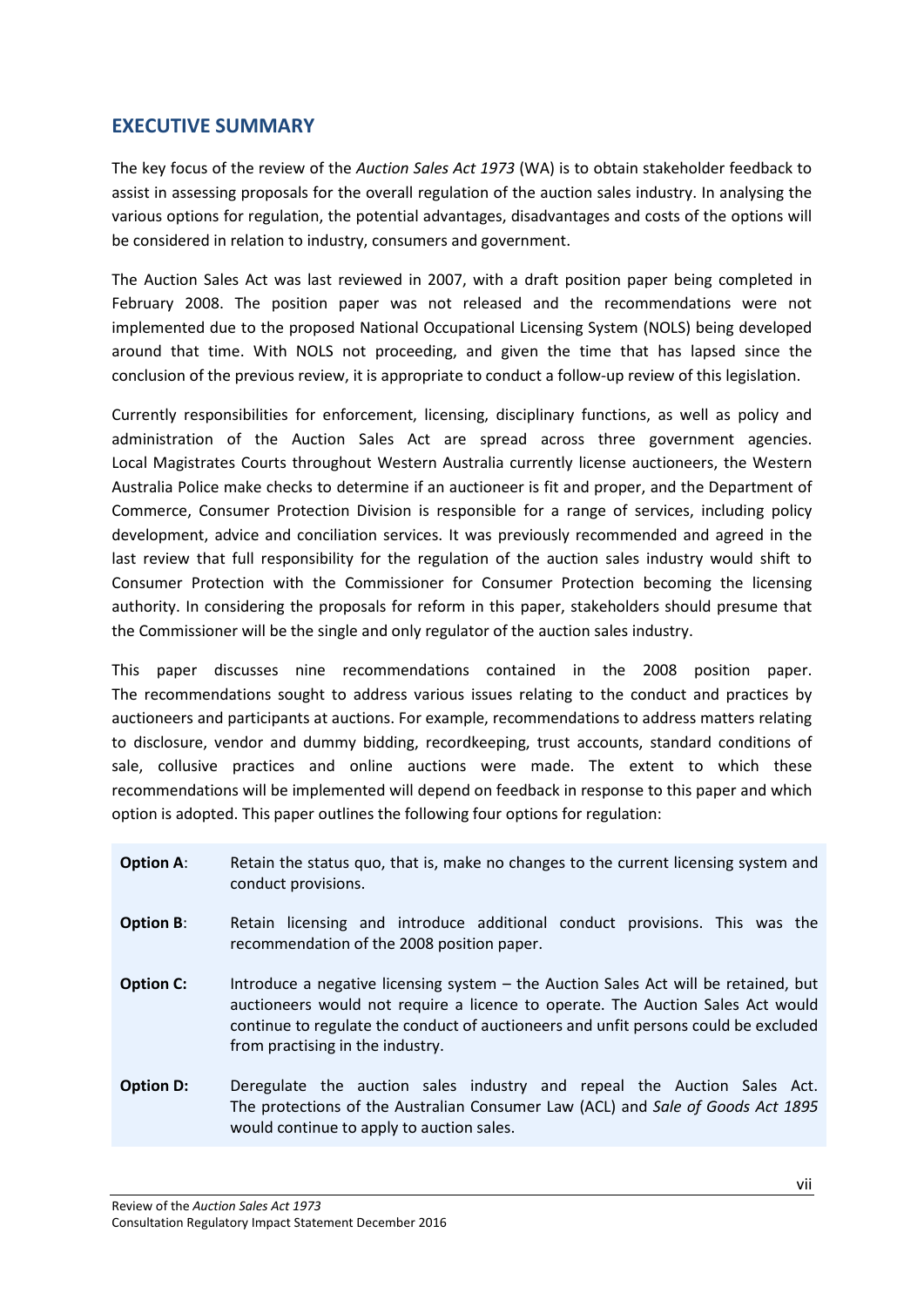## <span id="page-9-0"></span>**1 INTRODUCTION**

#### <span id="page-9-1"></span>**1.1 The origin of legislation to regulate auction sales**

The origins of legislation to regulate auction sales in Western Australia can be traced back to [1](#page-9-5)839.<sup>1</sup> Its purpose at that time was to raise urgently required revenue for the new colony by licensing auctioneers and by requiring that duty be paid on sales at auction.<sup>[2.](#page-9-6)</sup> It was not until the *Auctioneers Act 1921* was introduced that a requirement applied that an auctioneer be a fit and proper person to hold a licence. The *Sales by Auction Act 1937* was introduced, in addition to the *Auctioneers Act 1921*, to prevent improper and objectionable practices occurring at auctions of livestock and farm produce.<sup>[3](#page-9-7)</sup> These Acts were repealed and consolidated into the current Auction Sales Act.

#### <span id="page-9-2"></span>**1.2 The role of auctions**

The auction process is an important method of conducting transactions in our market economy. Auctions and auctioneers play a significant role in ascertaining the market price of goods. Some items, such as uncollected or abandoned goods are required by legislation to be sold by auction.<sup>[4](#page-9-8)</sup> Auctions are seen to be the fairest way of establishing value and ensuring that parties are treated equitably. The honest and efficient operation of the auction industry, therefore, impacts on the performance of the economy as a whole.

#### <span id="page-9-3"></span>**1.3 Scope of the auction sales industry**

The auction industry in Western Australia, and throughout Australia generally, is diverse and has a range of sectors in which auctioneers operate, with some tending to specialise in specific areas of the industry. The major sectors include real estate, motor vehicles, plant and machinery, agriculture, including grain, livestock and wool, fine art, jewellery, collectables, general goods, home wares, and furniture.

#### <span id="page-9-4"></span>**1.4 Recent developments**

A significant development in the last eight years, since the last review concluded in 2008, is the increase in online auctions. The internet has changed the way many businesses now conduct auctions. In some cases, due to the increasing costs of maintaining physical premises, some auction businesses have closed their live auction facilities and have moved their operations to an online only format.<sup>[5](#page-9-9)</sup> Part 3.9 of this paper raises legislative issues relating to online auctions.

<span id="page-9-5"></span> <sup>1</sup> The original Act was titled: *An Act To Regulate The Licensing Of Auctioneers, And The Collection Of Duties On Property Sold By Auction* (No. 1 of 1839).

<span id="page-9-6"></span><sup>&</sup>lt;sup>2</sup> Minutes of a meeting in the Legislative Council Chamber 15 October 1839 (State Library records).

<span id="page-9-7"></span><sup>3</sup> Watts, Second Reading Speech - Sales By Auction Bill, *Western Australian Parliamentary Debates (Hansard* 25 August 1937, p.300 – 303).

<span id="page-9-8"></span><sup>4</sup> Legislation related to uncollected or abandoned goods includes the *Disposal of Uncollected Goods Act 1970* (WA); *Residential Tenancies Act 1987*; and the *Residential Parks (Long-stay Tenants) Act 2006*. 5 *Bid Buy Sold* company brochure: http://www.bidbuysold.com.au/.

<span id="page-9-9"></span>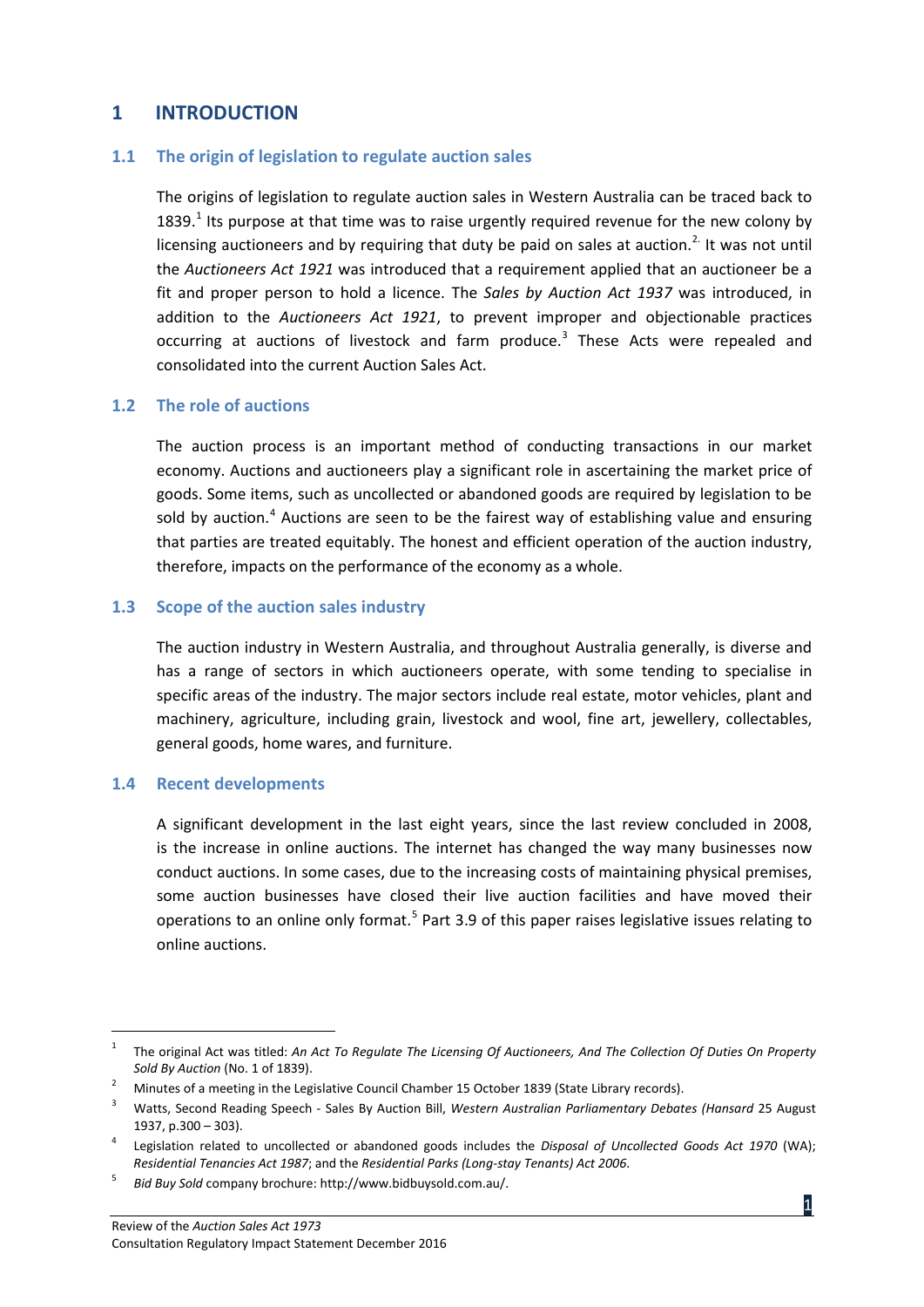In Western Australia, residential property sold through the auction process<sup>[6](#page-10-2)</sup> has increased. According to data provided by the Real Estate Institute of Western Australia (REIWA), residential properties sold through the auction process have more than doubled in the majority of quarterly sales in the last five years (2011-2016). Such increases, however, are from a low base and the number of residential properties sold under the auction process is still low compared to properties sold by private treaty in Western Australia. According to REIWA data, there were 5430 houses sold by private treaty in the first quarter of 2016 compared to 118 sold through auction contracts. In the first quarter of 2011 there were 5438 houses sold be private treaty compared to 67 through auction contracts.

#### <span id="page-10-0"></span>**1.5 Number of licensed auctioneers in Western Australia**

As at 30 June 2016, there were 428 licensed auctioneers in Western Australia, 18 of whom were issued with restricted licences in specific areas such as the auctioning of real estate, livestock, wool, and industrial equipment or in specific locations, such as Kalgoorlie.<sup>[7](#page-10-3)</sup>

Currently, auctioneers are required to lodge their licence applications at the Magistrates Court nearest to their auctioneer practice. No applications lodged for a licence were refused in the past financial year to 30 June 2016. The last cancellation or suspension of a licence occurred in 1994.

#### <span id="page-10-1"></span>**1.6 The risks that regulation seeks to address**

The licensing of auctioneers and certain conduct requirements seek to maintain the integrity and professionalism of the auction industry while protecting purchasers and vendors from unfair practices. Specifically, in relation to purchasers, potential risks are that:

- the vendor or auctioneer will make misrepresentations or false statements about the goods for sale;
- there will be an artificial inflation of the price through vendor bidding or dummy bidding;
- an unfair buyer's premium will be demanded by the auctioneer, or that the purchaser will not be aware that an additional cost needs to be factored in to cover the cost of the buyer's premium;
- the goods bought at auction will not be supplied to the purchaser;
- the goods sold at auction are faulty or stolen; and
- consumers may be unaware that at auction they buy goods "as is" and without the protection of ACL guarantees that apply to goods bought by means other than an auction.

<span id="page-10-2"></span> <sup>6</sup> A residential property is sold through the auction process when the successful bidder signs an auction contract which contains certain auction terms and conditions of auction. An example of an auction term is payment of a deposit of \$50,000 and settlement in 45 days. An example of REIWA's general conditions of auction is that there will be no more than ten vendor bids made during the bidding period.

<span id="page-10-3"></span>Data provided by the Department of the Attorney General as at 30 June 2016.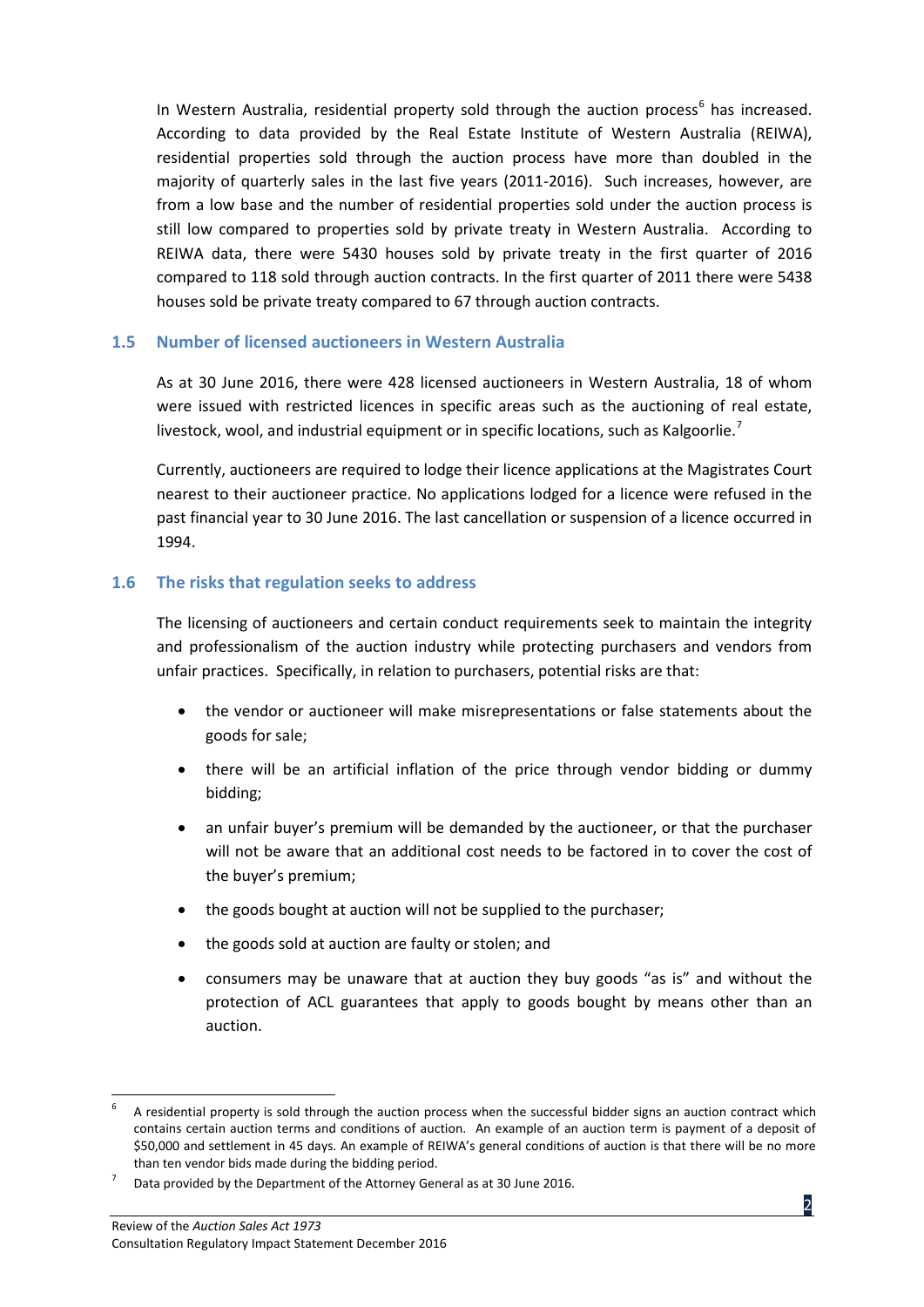Similarly, in relation to vendors, the potential risks are that:

- the auctioneer will fail to pass on the proceeds of the sale to the vendor;
- if the auction is conducted poorly the optimum sale price will not be obtained;
- collusive practices by purchasers (similar to "lot splitting" of farming property) will keep the sale price to a minimum; and
- the auction will be undermined by disruptive behaviour and the maximum price will not be achieved or the auction will not continue.

#### <span id="page-11-0"></span>**1.7 Previous reviews**

#### *National Competition Policy review (1999-2001)*

A National Competition Policy review (NCP review) of the Auction Sales Act was finalised in June 2001. The NCP review found that the benefits of licensing auctioneers did not appear to outweigh the costs of restricting competition and it would be unlikely that the removal of licensing would significantly impact on consumer confidence in the industry or the enforcement of the specific conduct provisions within the Auction Sales Act.

The NCP review report recommended that:

- the licensing system be retained until a full legislative review of the Auction Sales Act was completed;
- the licensing system be repealed, unless justified by new reasons arising from a full legislative review of the Auction Sales Act; and
- if licensing, or some other form of occupational regulation is justified after completion of a full legislative review, the administration of such a system be the responsibility of a single government organisation.

#### *General review (2001-2008)*

A general review of the Auction Sales Act commenced in 2001 with a final report released on 8 August 2007 making 12 recommendations for change. Feedback to the report resulted in a number of amendments being made and incorporated into a position paper in 2008. The position paper recommended that licensing of auctioneers continue and a number of additional provisions be included in the Auction Sales Act to regulate the conduct of licensees and participants in the auction process (refer to part 3 of this paper). It was anticipated that the changes proposed in the position paper would be dealt with as part of the proposed National Occupational Licensing System (NOLS). NOLS was envisaged as a single national system for occupational licensing whose objective was to remove overlapping and inconsistent regulation between jurisdictions, as well as to improve business efficiency, reduce red tape, improve labour mobility and enhance productivity. A decision was made by the Legislative and Governance Forum on Consumer Affairs (CAF) in 2013 not to proceed with NOLS.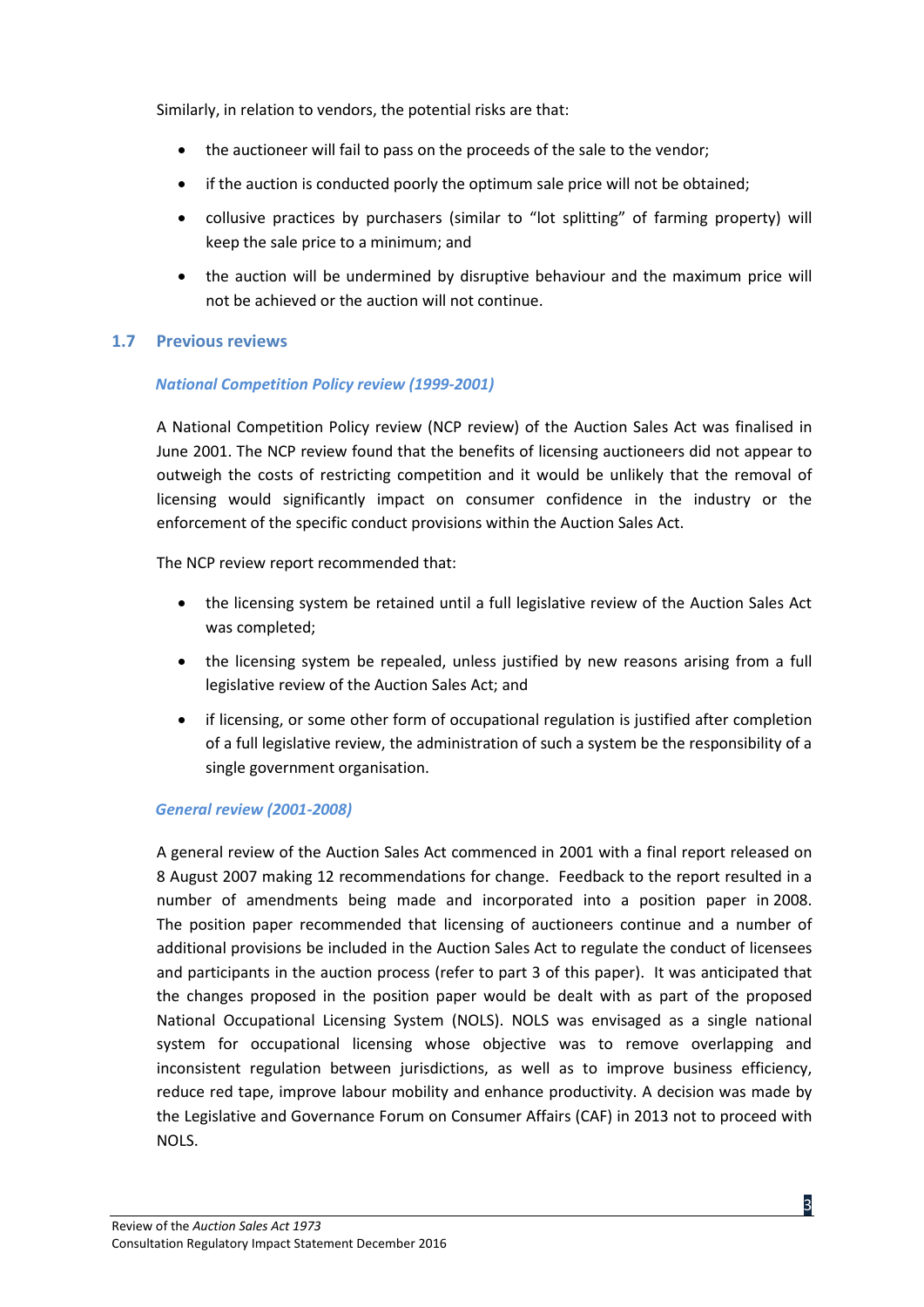#### <span id="page-12-0"></span>**1.8 Complaints and enquiries in relation to auctions**

The number of complaints made to Consumer Protection since 200[8](#page-12-1) has been relatively low.<sup>8</sup> From 1 January 2008 to 30 June 2016, 171 complaints were received regarding traditional auctions and 266 complaints regarding online auctions. $9$  Over the same period, Consumer Protection received 1,220 enquiries regarding traditional auctions and 1,136 enquiries regarding online auctions.

The two most frequent complaints raised in relation to both traditional and online auctions related to faulty goods, products being misrepresented, or not being as described, and delays in delivery and payments in the case of online auctions. Other complaints related to audit or trust account issues (i.e. consignment sales trust accounts held by motor vehicle auctioneers), unlicensed motor vehicle dealers buying and/or selling vehicles via auction, and complaints about delays in supply of products bought at auction.

The low level of complaints suggests that the auction industry is a compliant industry which currently presents a low risk to consumers**.** The table below is a summary of complaint and enquiry data from 2008 to 2016.

|                   | <b>Type</b>                 | <b>Number</b> | <b>Most frequent issues raised</b> | <b>Number</b> |
|-------------------|-----------------------------|---------------|------------------------------------|---------------|
| <b>Complaints</b> | <b>Traditional auctions</b> | 171           | Product faults                     | 27            |
|                   |                             |               | Misrepresentation                  | 25            |
|                   | Online auctions             | 266           | <b>Product faults</b>              | 97            |
|                   |                             |               | Delay in supply and payment        | 53            |
|                   |                             |               | Misrepresentation                  | 42            |
| <b>Total</b>      |                             | 437           |                                    |               |
|                   |                             |               |                                    |               |
| <b>Enquiries</b>  | <b>Traditional auctions</b> | 1220          | <b>Product faults</b>              | 241           |
|                   |                             |               | Misrepresentation                  | 163           |
|                   |                             |               |                                    |               |
|                   | Online auctions             | 1136          | <b>Product faults</b>              | 219           |
|                   |                             |               | Misrepresentation                  | 158           |
|                   |                             |               | Delay in supply and payment        | 132           |
| <b>Total</b>      |                             | 2356          |                                    |               |

#### *Table 1 - Complaint and enquiry data from 2008 to 2016*

<span id="page-12-1"></span>The figures may be skewed somewhat because currently the administration of the Act is split between three agencies. There may have been cases where people have not complained because they did not know who to complain to. The complaint and enquiry figures present here are only those that have been received by Consumer Protection.

<span id="page-12-2"></span><sup>9</sup> Auctioneers are licensed to conduct auctions and act as selling agents on behalf of the vendor. An auction licence entitles an auctioneer to conduct an auction both by traditional means, whereby people gather together to bid at a physical location, or by online means, whereby people may bid for goods and services via the internet.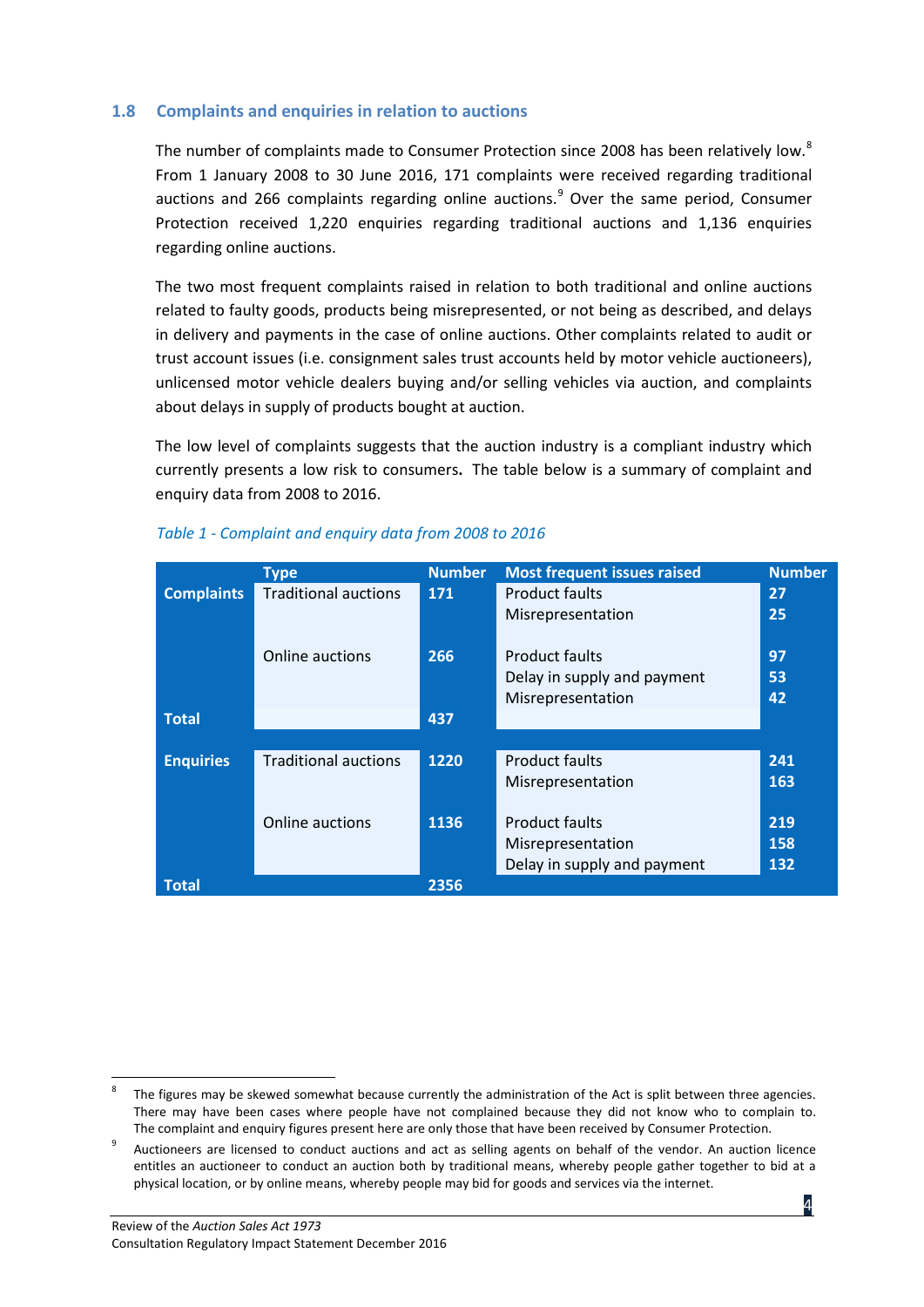## <span id="page-13-0"></span>**2 CURRENT REGULATORY FRAMEWORK**

#### <span id="page-13-1"></span>**2.1 Objectives of the Auction Sales Act**

The principal objectives<sup>[10](#page-13-3)</sup> of the Auction Sales Act are to:

- increase consumer confidence in the auction system;
- protect purchasers and vendors against specific unfair and anti-competitive conduct at auctions; and
- prevent and/or trace the sale of stolen or diseased livestock at auctions.

The Auction Sales Act seeks to achieve these objectives through licensing of auctioneers and the prohibition of certain types of conduct of auctioneers.

#### <span id="page-13-2"></span>**2.2 Overview of the Auction Sales Act**

#### *Licensing*

Currently auctioneer licences must be held by a natural person, but may be granted to a person for the benefit of a firm or corporation.<sup>[11](#page-13-4)</sup> There are no requirements that auctioneers have minimum qualifications or experience. Auctioneers must apply for licences and renewals annually at their local Magistrates Court.<sup>[12](#page-13-5)</sup> An applicant must advertise in a local newspaper their intention to be licensed as an auctioneer at least 28 days before of the required date of the hearing.<sup>[13](#page-13-6)</sup> The application for a licence must include three original character testimonials. A hearing in relation to the application must take place not less than 35 days after the date of lodgement of the application.

All applications are referred to the Western Australia Police Licensing Services where checks determine whether the applicant is "fit and proper". The Commissioner of Police or any other person may object to the granting of a licence.<sup>[14.](#page-13-7)</sup> On this basis a magistrate makes a determination. Generally, if the magistrate is satisfied that the proposed licensee (and firm) is fit and proper to hold such a licence, the magistrate may grant the application. All licences may be subject to such conditions, limitations or restrictions as the magistrate considers fit.<sup>[15](#page-13-8)</sup>

<span id="page-13-3"></span><sup>&</sup>lt;sup>10</sup> These objectives were stated in various previous documentation, including the NCP Issues Paper (July 1999), NCP Review Report (June 2001), and the Auction Sales Act review discussion paper (September 2001).

<span id="page-13-4"></span><sup>11</sup> *Auction Sales Act 1973* section 8.

<span id="page-13-5"></span><sup>12</sup> The *Licensing Provisions Amendment Act 2015* was assented to on 2 December 2016 to enable the introduction of three year licensing renewal for auctioneers. Further details of recent amendments are provided under part 2.6.

<span id="page-13-6"></span><sup>13</sup> The *Licensing Provisions Amendment Act 2015* introduced an amendment to the Auction Sales Act to remove

advertising requirements. 14 *Auction Sales Act 1973* section 11.

<span id="page-13-8"></span><span id="page-13-7"></span><sup>15</sup> *Auction Sales Act 1973* section 16.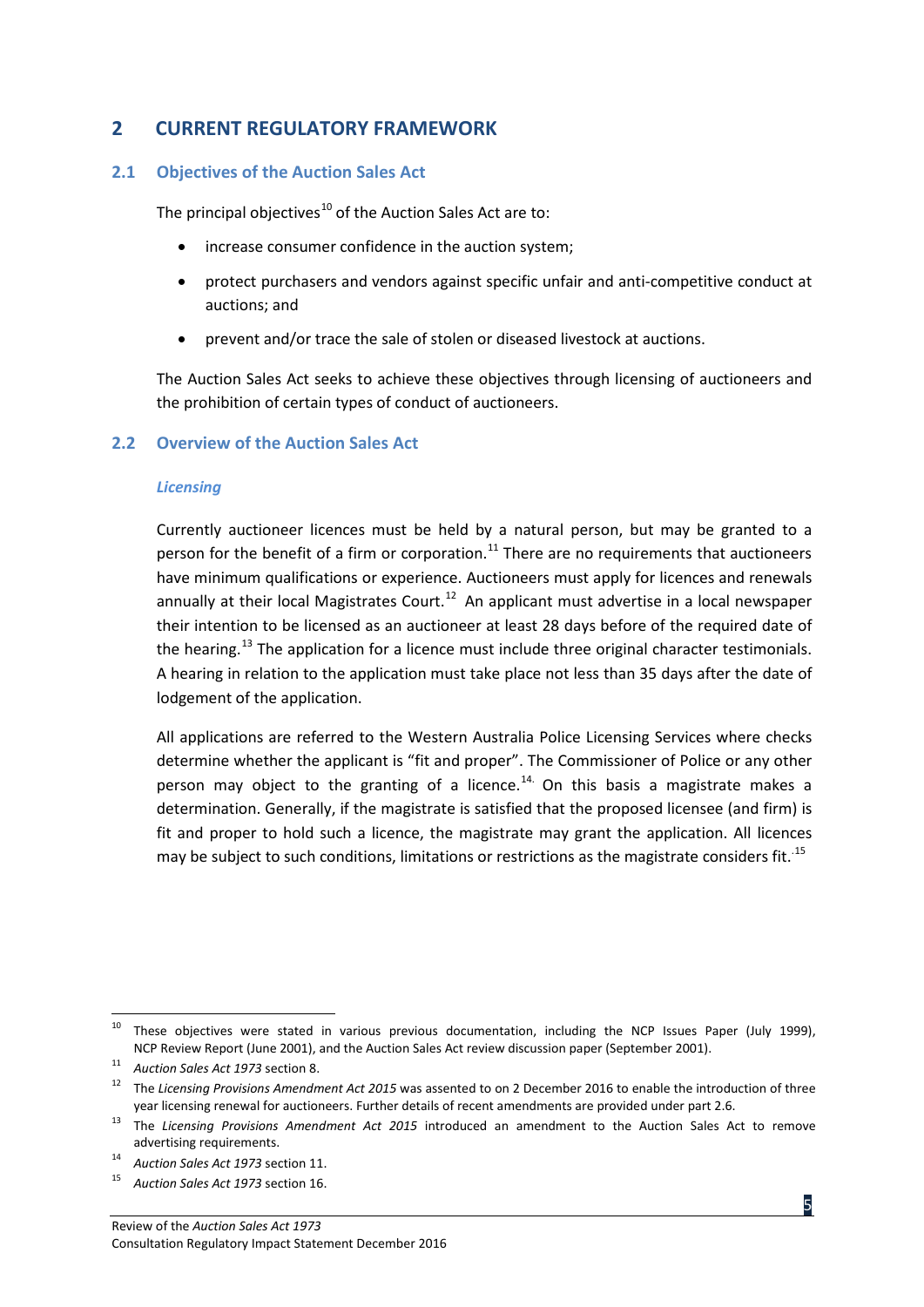The majority of auctioneers obtain a general licence which entitles them to conduct auctions for all types of goods. Other types of licence include:

- a restricted licence limits the classes of business, parts of the State and/or times during which an auctioneer may carry on business;
- an interim licence may be granted to a person wishing to sell on the auctioneer's behalf if incapacity prevents an auctioneer from selling by auction;
- an occasional licence authorises a person to conduct auctions on an isolated occasion and may only be granted to an applicant five times in a year in the same locality; and
- a provisional licence authorises the licence holder to act as an auctioneer under the direct supervision and instruction of a licensed auctioneer. A provisional licence can only be granted for a period of two months and cannot be granted more than three times in a calendar year.<sup>[16](#page-14-0)</sup>

For the purpose of a licence, other than a general licence, the class or classes of business that the regulations may prescribe are as follows:

- any interest in land;
- motor vehicles;
- wool;
- livestock:
- second hand articles; and
- any other specified commodity or thing.

Certain sales by auction are exempted from the Auction Sales Act and therefore exempted from the requirement to be performed by a licensed auctioneer, such as auctions ordered or performed by certain government institutions, charitable, educational or church auctions, or auctions for which the Governor has granted an exemption status.<sup>[17](#page-14-1)</sup>

#### *Suspension, cancellation or disqualification*

A licence may be suspended, cancelled or disqualified by a magistrate on the request of the Commissioner of Police if the licensee:

- is guilty of improper conduct in relation to the carrying on of the business of an auctioneer;
- has been found guilty of any offence involving dishonest or fraudulent activity; or
- $\bullet$  is guilty of any offence under the Auction Sales Act.<sup>[18](#page-14-2)</sup>

<span id="page-14-0"></span> <sup>16</sup> *Auction Sales Act 1973* section 7.

<span id="page-14-1"></span><sup>17</sup> Section 5(1) of the *Auction Sales Act 1973* specifies the situations where exemptions are granted from complying with the Act. Section 5(2) enables the Governor to grant further exemptions by Order in Council. To date this provision has been used on only one occasion in 2007 (Government Gazette 13 March 2007) in relation to fundraising to enable nonprofit bodies to be exempt from the requirement to use a licensed auctioneer if the sole purpose of the auction sale is to raise funds for the purposes of the non-profit body.

<span id="page-14-2"></span><sup>18</sup> *Auction Sales Act 1973* section 22.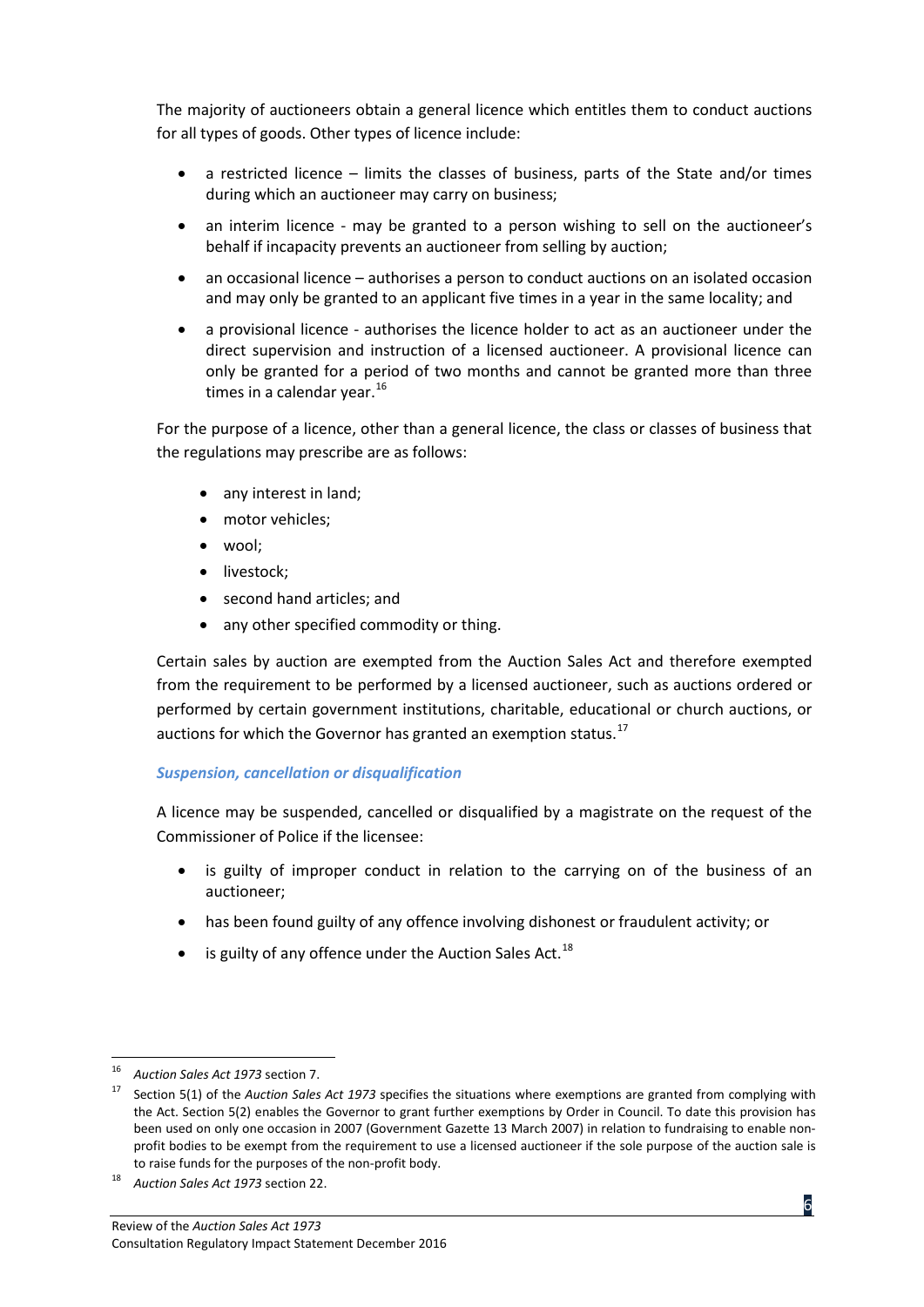#### *Conduct provisions*

The Auction Sales Act includes a number of conduct provisions concerning anti-competitive or unfair conduct, including:

- it is an offence for an auctioneer to knowingly make any representation or statement which is false or misleading in any material particular in relation to any lot put up for sale at an auction<sup>[19](#page-15-0)</sup>;
- a prohibition on mock auctions. A mock auction is an auction where goods are sold for less than the highest bid made by the purchaser or part of the purchase price is repaid or credited to the purchaser; the right to bid is restricted to persons who have bought or agreed to buy other goods; or any money or article is given away or offered as a gift in addition to the lot bought. Mock auctions are undesirable because the sales techniques employed may distort the value of the goods or place prospective purchasers under unfair pressure or deprive them of the opportunity to make reasoned judgments;
- a requirement to provide notification in the conditions of sale of any right to make a vendor bid<sup>[20](#page-15-1)</sup>;
- it is an offence for auctioneers to purchase stock auctioned by them unless the vendor has previously consented in writing to the purchase<sup>21</sup>; and
- $\bullet$  it is an offence for bidders to collude at agricultural auctions.<sup>[22](#page-15-3)</sup>

#### *Recordkeeping requirements*

The Auction Sales Act imposes some recordkeeping requirements on licensees for the purposes of tracing unpaid monies, and stolen or diseased stock, including requirements that:

- licensees account for money received on a vendor's behalf by separately recording any such money in a record of accounts in sufficient detail to enable those accounts to be audited<sup>[23](#page-15-4)</sup>;
- a licensee must render to the vendor an account in writing of the sale and monies received within 42 days of the completion of the sale or within 14 days on the demand of the vendor $24$ ; and
- licensees must keep a register of all stock sold at auction<sup>[25](#page-15-6)</sup> and obtain the original of the waybill  $^{26}$  $^{26}$  $^{26}$  for all livestock to be sold at auction.<sup>[27](#page-15-4)</sup>

<span id="page-15-0"></span><sup>19</sup> *Auction Sales Act 1973* section 24. 20 *Auction Sales Act 1973* section 29.

<span id="page-15-2"></span><span id="page-15-1"></span><sup>&</sup>lt;sup>21</sup> Auction Sales Act 1973 section 30(5). This is a conflict of interest which breaches the fiduciary duty an auctioneer owes to the vendor.

<span id="page-15-7"></span><span id="page-15-3"></span><sup>&</sup>lt;sup>22</sup> Auction Sales Act 1973 section 31. The practice known as "lot splitting" or an "auction ring" is a form of collusion. The Auction Sales Act states that a person who induces or attempts to induce any other persons to abstain from bidding at a sale by auction of livestock or farm produce, by promising to allow the abstaining bidder a right to some or all of the property after sale, commits an offence. A person who agrees to abstain from bidding also commits an offence. 23 *Auction Sales Act 197*3 section 26.

<span id="page-15-4"></span>

<span id="page-15-5"></span><sup>24</sup> *Auction Sales Act 1973* section 27.

<span id="page-15-6"></span><sup>25</sup> *Auction Sales Act 1973* section 30.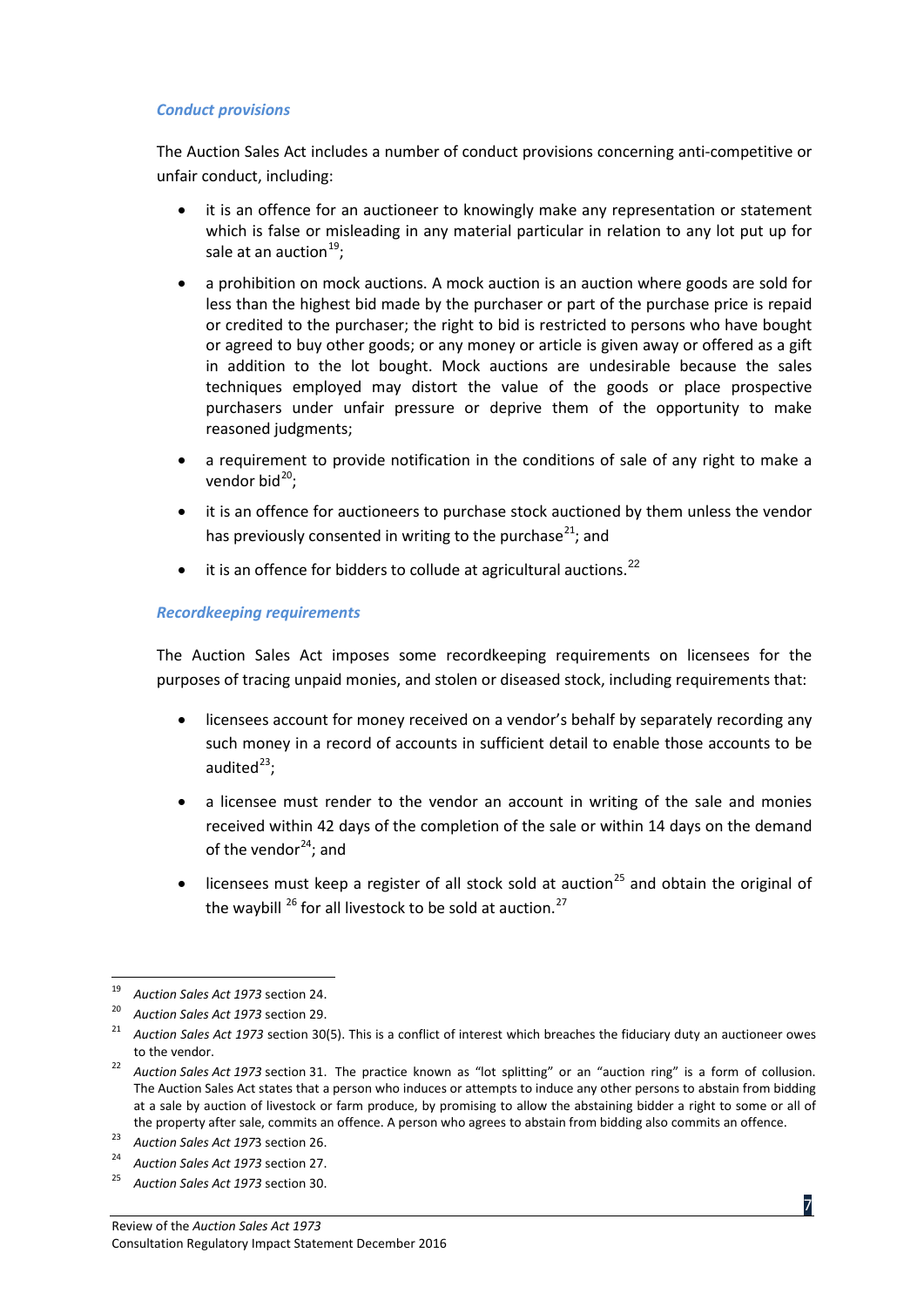#### *Offences*

Any person who fails to comply with the requirements of the Auction Sales Act commits an offence and is liable to a penalty not exceeding \$400, unless a penalty is expressly provided for the offence (currently the maximum penalty is \$1,000).<sup>[28.](#page-16-1)</sup>

If the review finds that some form of regulation of the auction sales industry is warranted, the penalty amounts will be increased and where appropriate brought in line with other jurisdictions and relevant legislation.

#### *Administration of the Auction Sales Act*

Responsibilities for enforcement, licensing, disciplinary functions, as well as policy and administration of the Auction Sales Act are currently spread across three government agencies:

- Western Australia Police are responsible for conducting probity checks on applicants. The Commissioner of Police may also commence disciplinary proceedings against auctioneers;
- the Magistrates Court processes applications for auctioneer licences, and magistrates hear the applications, usually in chambers. The Magistrates Court also hears disciplinary proceedings against auctioneers; and
- Consumer Protection is responsible for the administration of the Auction Sales Act, policy development and the investigation of complaints of unfair trading practices under the Auction Sales Act or the ACL in relation to the conduct of auctions. Consumer Protection is currently not directly involved in the administration of the licensing system.

As recommended in the 2008 position paper, it is intended that the regulation of the auction sales industry will be consolidated and shifted to Consumer Protection with the Commissioner for Consumer Protection becoming the regulator and licensing authority.

#### <span id="page-16-0"></span>**2.3 General conduct provisions of the Australian Consumer Law**

The general conduct provisions of the ACL, which apply to the conduct of auctioneers, include laws prohibiting misleading and deceptive conduct, unconscionable conduct, and the use of unfair contract terms.<sup>[29](#page-16-2)</sup> The provisions of the ACL may also apply to buyers and sellers at auctions if the transaction is considered to be in trade or commerce.

<sup>&</sup>lt;sup>26</sup> A waybill is a document issued by a carrier giving details and instructions relating to the transport of a consignment of goods (in this case livestock). Typically the waybill will show the names of the consignor and consignee, the point of origin of the consignment, its destination, and route.

<sup>27</sup> *Auction Sales Act 1973* section 32.

<span id="page-16-1"></span><sup>28</sup> *Auction Sales Act 1973* section 35.

<span id="page-16-2"></span> $29$  The Australian Consumer Law: A guide to provisions (Commonwealth of Australia 2010).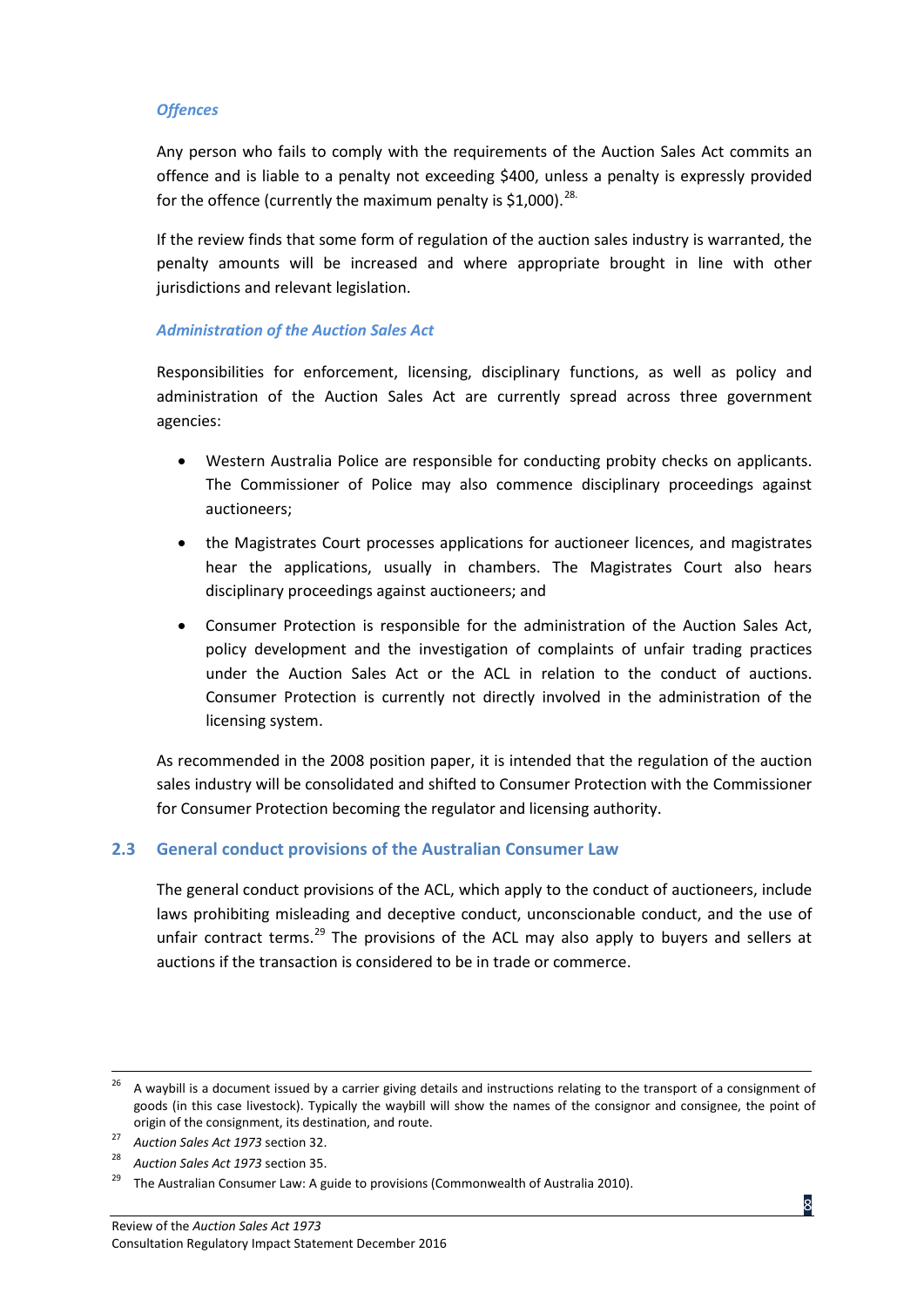For example, a buyer, who engages in the business of purchasing property to generate rental income could potentially be captured by the ACL if, for example, they place a bid at an auction and have no intention of purchasing the property.<sup>[30](#page-17-1)</sup>

Aggrieved persons may seek damages for any loss incurred as a result of a breach of any of the provisions of the ACL.

#### <span id="page-17-0"></span>**2.4 The Australian Consumer Law as it applies to goods bought at auction**

The ACL is limited in its application to goods bought at auction. Only consumer guarantees relating to title, undisturbed possession, and undisclosed securities apply to goods purchased at an auction — and only where an auction was conducted by an auctioneer who acts as an agent of the person selling the goods.

For all other types of transactions, the ACL creates a basic set of guarantees for consumers who acquire goods and services from Australian suppliers, importers or manufacturers. These guarantees are intended to ensure that people receive the goods or services for which they have paid. The ACL also sets out the remedies applicable when consumer guarantees are not met. [31](#page-17-2)

The full range of consumer guarantees apply every time people buy goods and services by means other than an auction. If, however, a business sells goods through an online auction website they may be required to abide by the consumer guarantees, as these websites do not generally act as an agent for the person selling the goods. If people take up an option to buy at an online auction site at a fixed price, they are covered by the same consumer guarantees that apply to non-auction sales. Consumer guarantees under the ACL require that the seller must guarantee that:

- goods will be of acceptable quality:
- goods will be fit for a disclosed purpose;
- goods will match their description;
- goods will match the sample or demonstration model;
- the manufacturer will ensure facilities for repair, and parts for the goods are reasonably available;
- they will honour any express warranties;
- the buyer has title to the goods; These are consumer
- the buyer has undisturbed possession of the goods; and

guarantees that apply to goods sold by auction as well as by private treaty.

• there are no undisclosed securities on the goods.

<span id="page-17-1"></span> <sup>30</sup> *Carter v Delgrove Holdings Pty Ltd* [2013] FCCA 783 – in this case the director of Delgrove Holdings Pty Ltd was the successful bidder at an auction, but then refused to sign the contract or proceed to settlement. The Court found that, in not revealing his intention not to purchase the property following the making of his bid, the director had engaged in misleading and deceptive conduct.

<span id="page-17-2"></span> $31$  Remedies normally available under the ACL, for goods bought through transactions other than auctions, include a refund, repair, replacement or exchange, compensation, or the cancellation of a contract. The remedy that purchasers are entitled to will depend on whether the failure to comply with the consumer guarantee is major or minor. Consumer guarantees available are very limited for goods bought at auctions.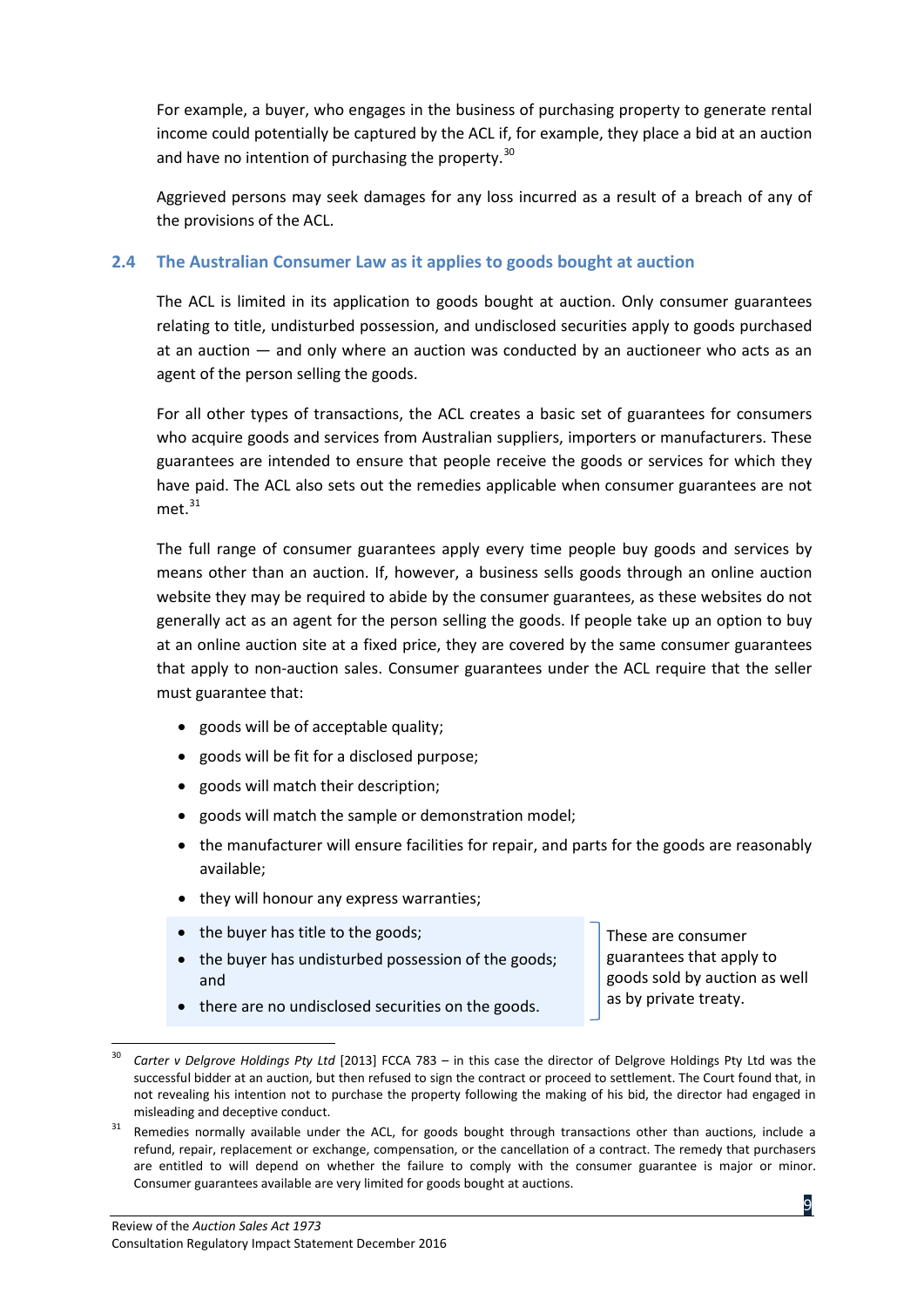#### <span id="page-18-0"></span>**2.5 Other legislation impacting on the operations of auctioneers in Western Australia**

The operations of auctioneers are also impacted by the *Sale of Goods Act 1895* which regulates the sale of goods and includes some specific provisions in relation to the conduct of auctions. For example, provisions making it unlawful for the seller, or a third party, to bid on behalf of the seller unless notification was given, the right of a bidder to retract a bid before the fall of the hammer, and the right of a seller to set a reserve price.<sup>[32](#page-18-3)</sup>

In addition to holding an auctioneer's licence, auctioneers carrying on the business of auctioning real estate or motor vehicles also have to hold a licence under the *Real Estate and Business Agents Act 1978* or *Motor Vehicle Dealers Act 1973*, respectively. Both of these Acts impose conduct provisions in relation to licensees, including requirements to maintain trust accounts, and in the case of real estate agents, having to comply with a code of conduct.

#### <span id="page-18-1"></span>**2.6 Recent amendments to the Auction Sales Act**

The Government has taken steps to amend the Auction Sales Act in advance of this review. Since the *Licensing Provisions Amendment Act 2015* was assented to on 2 December 2016, amendments to the Auction Sales Act:

- remove the requirement to provide two copies of each character testimonial to support the original character testimonial when applying for an auctioneer's licence;
- remove the requirement to publish a notice in a prescribed form in a newspaper;
- enable a magistrate to award a general or restricted licence for a period that is not less than 12 months but no more than a period to be prescribed; and
- provide for general or restricted licences to be issued or renewed for a prescribed period (it is intended that a period of up to three years will be prescribed).

#### <span id="page-18-2"></span>**2.7 The regulation of auction sales in other jurisdictions**

The regulation of auction sales varies across Australia. In Queensland, there are two Acts that apply to auction sales. The *Property Occupations Act 2014* applies to the sale of real property by auction – licensees are also permitted to sell other types of property by auction, but only if the property is connected to a real property auction (such as livestock as part of an auction for a farm house and rural land). The *Motor Dealers and Chattel Auctioneers Act 2014* applies to auctions of:

- cars or other motor vehicles:
- livestock or agricultural equipment;
- art or collectibles; and
- any other items except real estate.



<span id="page-18-3"></span> <sup>32</sup> *Sale of Goods Act 1895* section 57.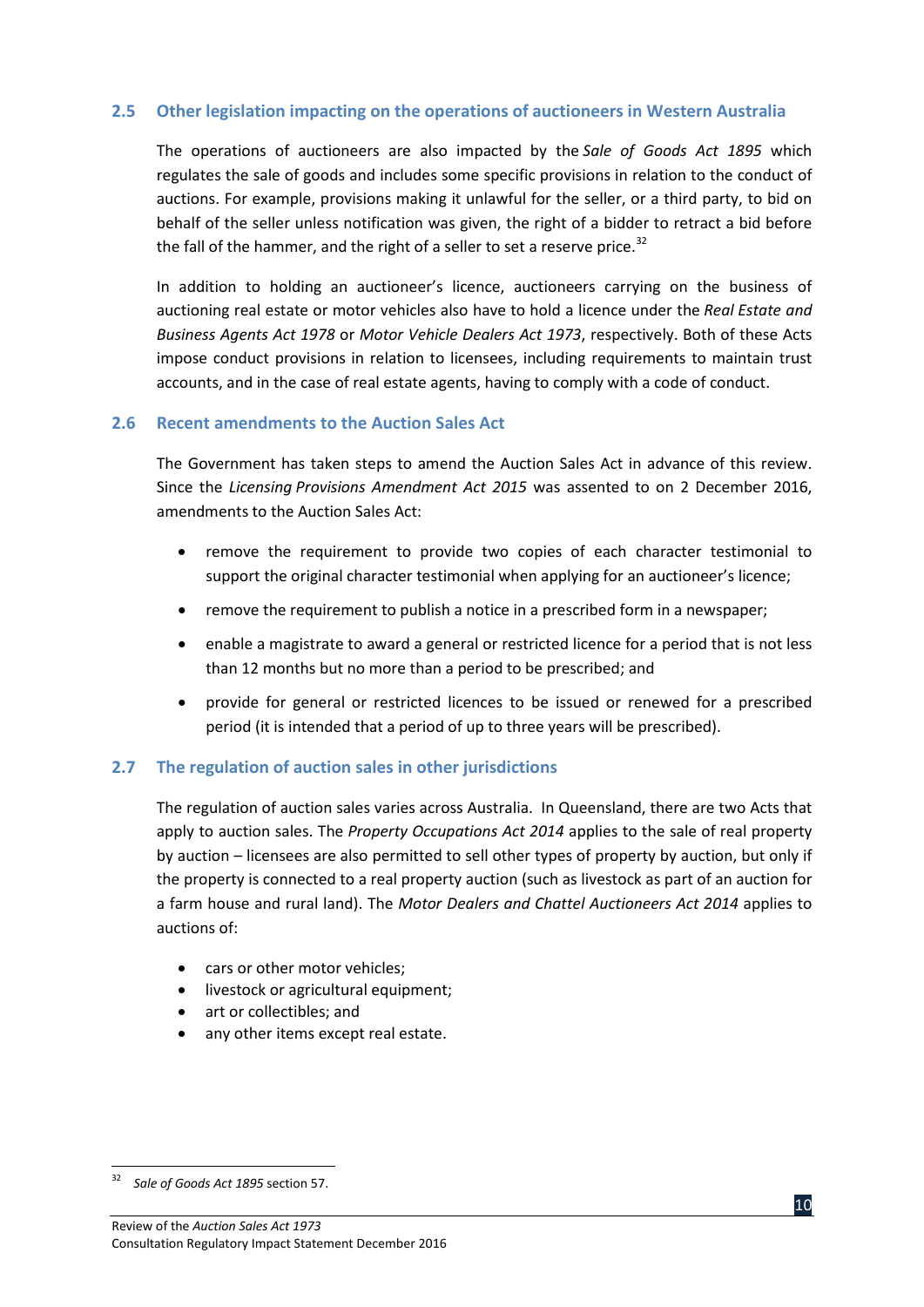In New South Wales, there are also two Acts that apply to auctions. The *Property Stock and Business Agents Act 2002* applies to auctions of land and livestock. Every real estate agent's licence and stock and station agent's licence is subject to the condition that the holder of the licence must not act as an auctioneer unless the licensee is accredited as an auctioneer under section 21 of that Act. The *Motor Dealers and Repairers Act 2013* licenses motor dealers that auction motor vehicles.

Similarly, in Victoria, there are two Acts that apply to auctions. The *Sale of Land Act 1962* and the Sale of Land (Public Auctions) Regulations 2014 apply to the sale of land by public auction. Estate agents and accredited auctioneers are approved by the Business Licensing Authority. The *Motor Car Traders Act 1986* applies to auctions of motor vehicles. A licensed motor car trader may apply to the Business Licensing Authority for an endorsement to the licence authorising the holder to conduct sales of motor cars at public auction.

In South Australia, the *Land Agents Act 1994* and the *Land and Business (Sale and Conveyancing) Act 1994* apply to the sale of land or businesses by auction. Auctioneers must be registered (as an agent or sales representative and an auctioneer) to carry on business under the *Land Agents Act 1994*.

In the ACT, the *Civil Law (Sale of Residential Property) Act 2003* applies to the sale of residential property by auction. An auctioneer (seller's agent) is not required to be licensed or registered.

In Tasmania, the *Property Agents and Land Transactions Act 200*5 applies to general auctioneering and sale of land by real estate agents and their employees, all of whom must be registered.

In the Northern Territory, the *Auctioneers Act*<sup>[33](#page-19-0)</sup> applies to the sale of goods or property by auction. An auctioneer must hold a licence and the licence period may be for one, three or five years.

<span id="page-19-0"></span> <sup>33</sup> The *Auctioneers Act* as in force at 1 July 2016.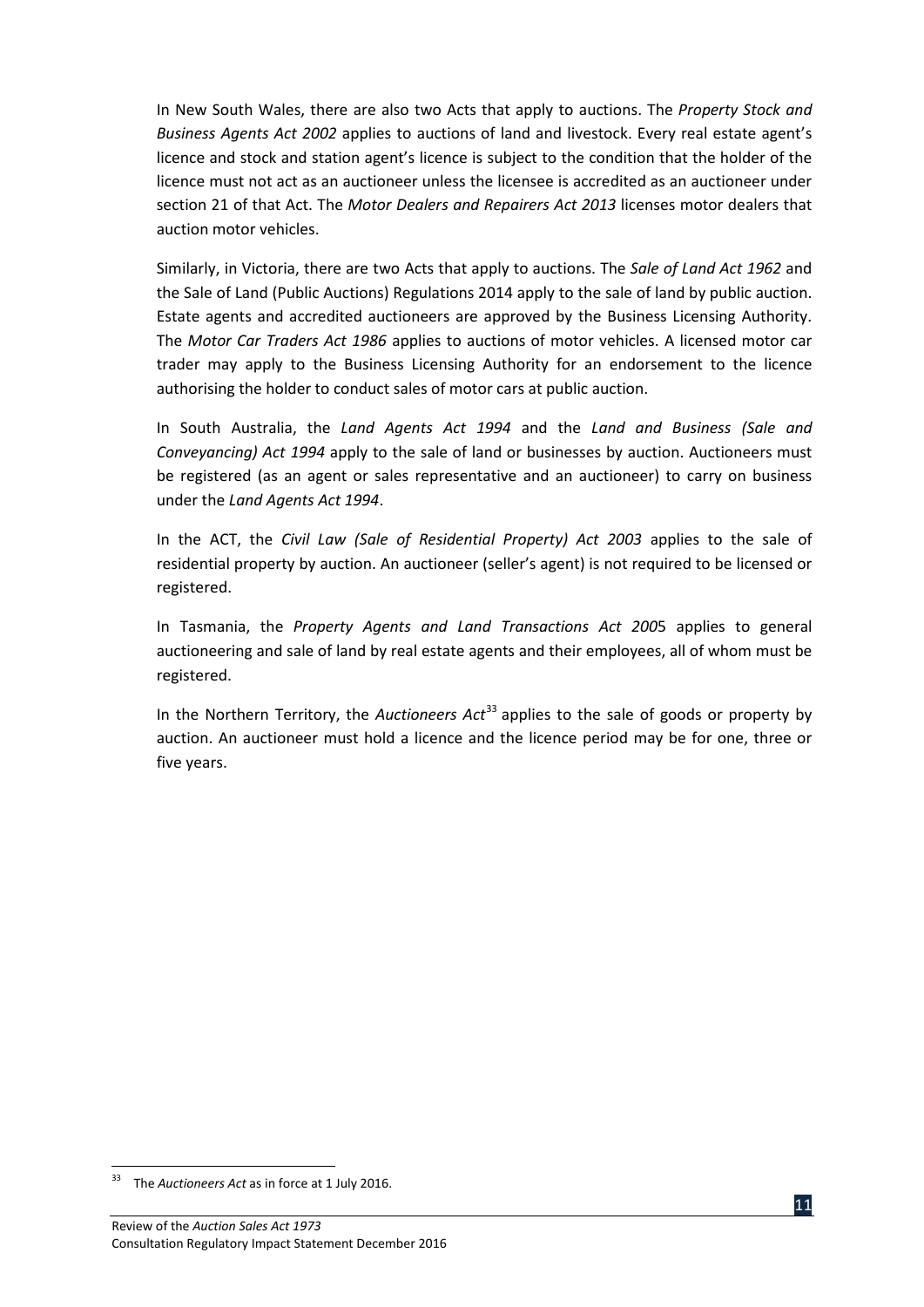## <span id="page-20-0"></span>**3 PREVIOUS RECOMMENDATIONS ON CONDUCT PROVISIONS**

This part of the paper outlines previous recommendations regarding conduct provisions made in the 2008 position paper.

#### <span id="page-20-1"></span>**3.1 Vendor bidding and dummy bidding**

The 2008 position paper recommended that:

- the Auction Sales Act be amended to prohibit dummy bidding outright and to prohibit vendor bidding except where the right to make vendor bids is expressly stated in the conditions of the auction and each and every vendor bid is disclosed as a vendor bid when it is made;
- industry associations develop voluntary codes of conduct which include the prohibition of dummy bidding and adequate disclosure of vendor bidding;
- the Auction Sales Act be amended to include the power to prescribe a mandatory code of conduct if required<sup>[34](#page-20-2)</sup>; and
- significant penalties be imposed for breach of the dummy bidding and vendor bidding provisions.

#### *Vendor bidding*

Vendor bidding is the practice where persons acting on behalf of the vendor, including in some instances, the auctioneer, make bids at auction. The objective of this practice is to start the bidding process in the absence of legitimate opening bids and to drive the bidding price up to, and beyond, the reserve price, thus assisting in obtaining the best price for the auctioned goods. However, as a result, such a practice may have the effect of misleading and deceiving consumers as to a fair market price.

Vendor bidding is permitted in Western Australia, provided that the right to make vendor bids is notified in the terms and conditions of sale.<sup>[35](#page-20-3)</sup> An auctioneer may bid on behalf of the seller where the auctioneer has authority to do so. The Auction Sales Act does not limit the number of vendor bids or prohibit vendor bidding above the reserve price. There is also no requirement to identify the vendor (or person bidding on the vendor's behalf) or advise which bids are vendor bids.

#### *Dummy bidding*

Dummy bidding occurs when an auctioneer invents bids or takes bids 'out of thin air'. This clearly disadvantages purchasers and is often done without the knowledge of vendors. The term 'dummy' bidding includes 'shill' bidding which involves practices such as 'planting' a person at an auction to raise the price of bids.

<span id="page-20-2"></span> <sup>34</sup> Section 42 of the *Fair Trading Act 2010* (WA) provides for the Commissioner for Consumer Protection to make regulations to prescribe a code of practice for fair dealings.

<span id="page-20-3"></span><sup>35</sup> *Auction Sales Act 1973* section 29.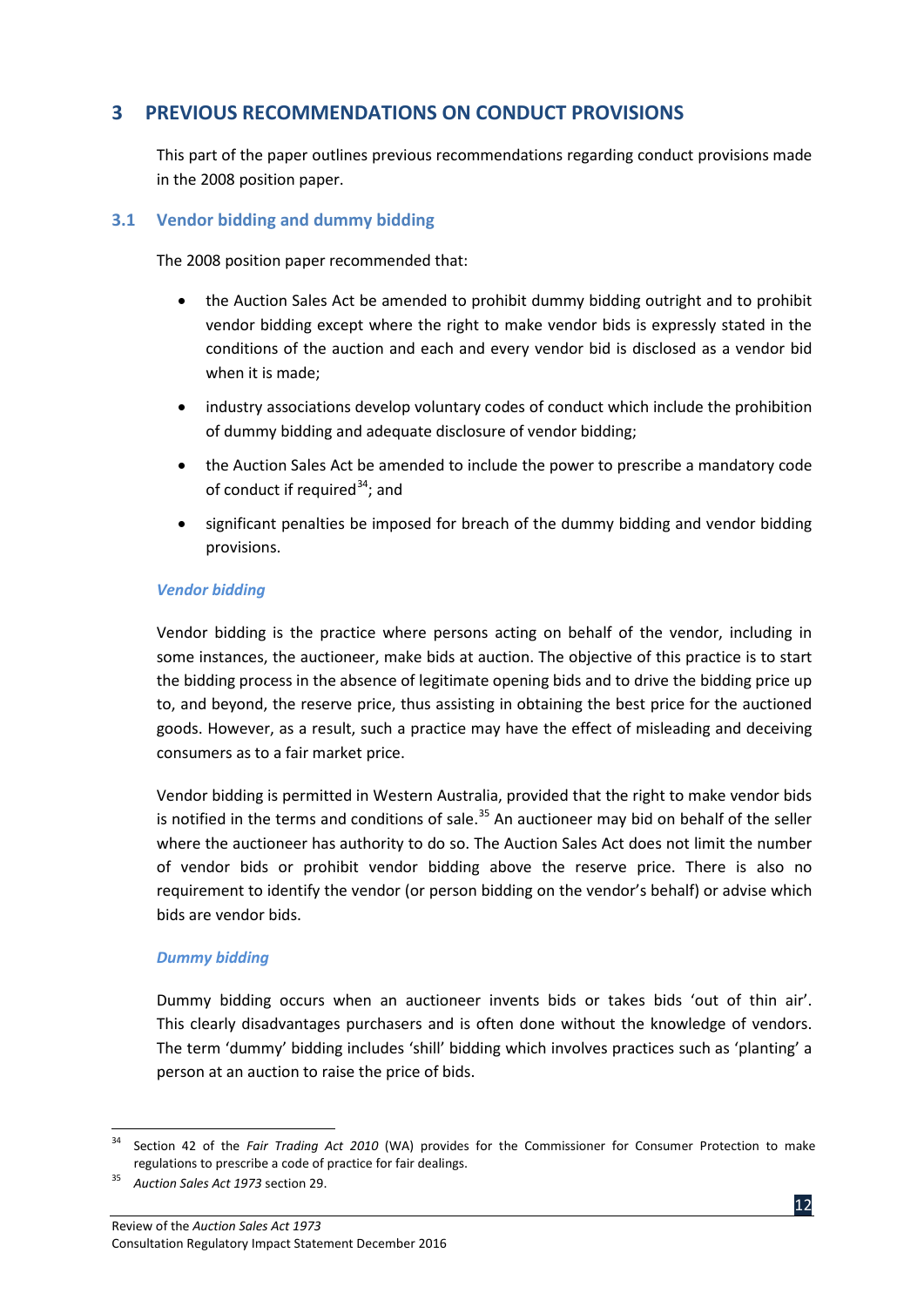This person generally has no intention of making a purchase. The Auction Sales Act is silent on the issue of dummy bidding, but this practice is expressly prohibited in all other jurisdictions.

Penalties for breach of the specific provisions concerning vendor bidding and dummy bidding, range from \$5,000 in Tasmania to \$24,000 in Victoria.

#### *Registration of bidders*

The registration of bidders was previously considered as a way of identifying bidders in order to prevent dummy bidding and to ensure that the auctioneer only accepts bids from registered bidders. Auctioneers record the bidder's details (such as name and contact details) prior to the auction and allocate a number or a paddle.

Legislation in other jurisdictions includes the following:

- the Australian Capital Territory, confines regulation to the sale of land by auction and provides that all bidders must be recorded and that the auctioneer may only take bids from recorded bidders, who must display their bidder numbers<sup>[36](#page-21-0)</sup>;
- New South Wales also provides that all bidders in relation to the sale of residential property or rural land must be registered and that the auctioneer may only take bids from registered bidders<sup>[37](#page-21-1)</sup>;
- South Australia provides that an auctioneer may only accept bids from registered bidders at an auction of residential land, with the auctioneer to audibly announce the bidder's unique identifier;<sup>[38](#page-21-2)</sup>and
- Queensland requires that all bidders must be registered and that the auctioneer may only accept bids from registered bidders.<sup>[39](#page-21-3)</sup>

In the previous review of the Auction Sales Act the proposed requirement for registration and taking bids only from registered bidders was strongly opposed by industry participants<sup>[40](#page-21-4)</sup> for a number of reasons, such as:

- it is impractical in multi-lot, high volume auctions, where the bidding process must flow very quickly due to the large number of items being auctioned as the practice would slow the auction to a rate unacceptable to everyone attending a general auction;
- the anonymity of bidders would be lost. Bidders, especially losing bidders, may not want to be identified and privacy should be respected; and
- real estate auctions in Western Australia are usually conducted in the open air, on-site where bidders can arrive at the auction site at any time and start bidding at any stage of the auction process.

<span id="page-21-1"></span><span id="page-21-0"></span><sup>36</sup> Civil Law (Sale of Residential Property) Regulation 2004 regulations 25-28. 37 *Property Stock and Business Agents Act 2002* (NSW) sections 67-70.

<sup>38</sup> *Land and Business (Sale and Conveyancing) Act 1994* (SA) section 24K.

<span id="page-21-3"></span><span id="page-21-2"></span><sup>&</sup>lt;sup>39</sup> Property Occupations Regulation 2014 (Qld) regulation 23; Motor Dealers and Chattel Auctioneers Regulation 2014 (Qld) regulation 28.

<span id="page-21-4"></span><sup>40</sup> Submissions from AVAA, AVAWA, Pickles Auctions, GFL Fine Art, H.E. Wells & Sons, Ross's Auctioneers & Valuers, Manheim Fowles, Beevis & Co Auctioneers and Valuers, McKenzies Auctioneers, Valuers & Exhibitions, REIWA.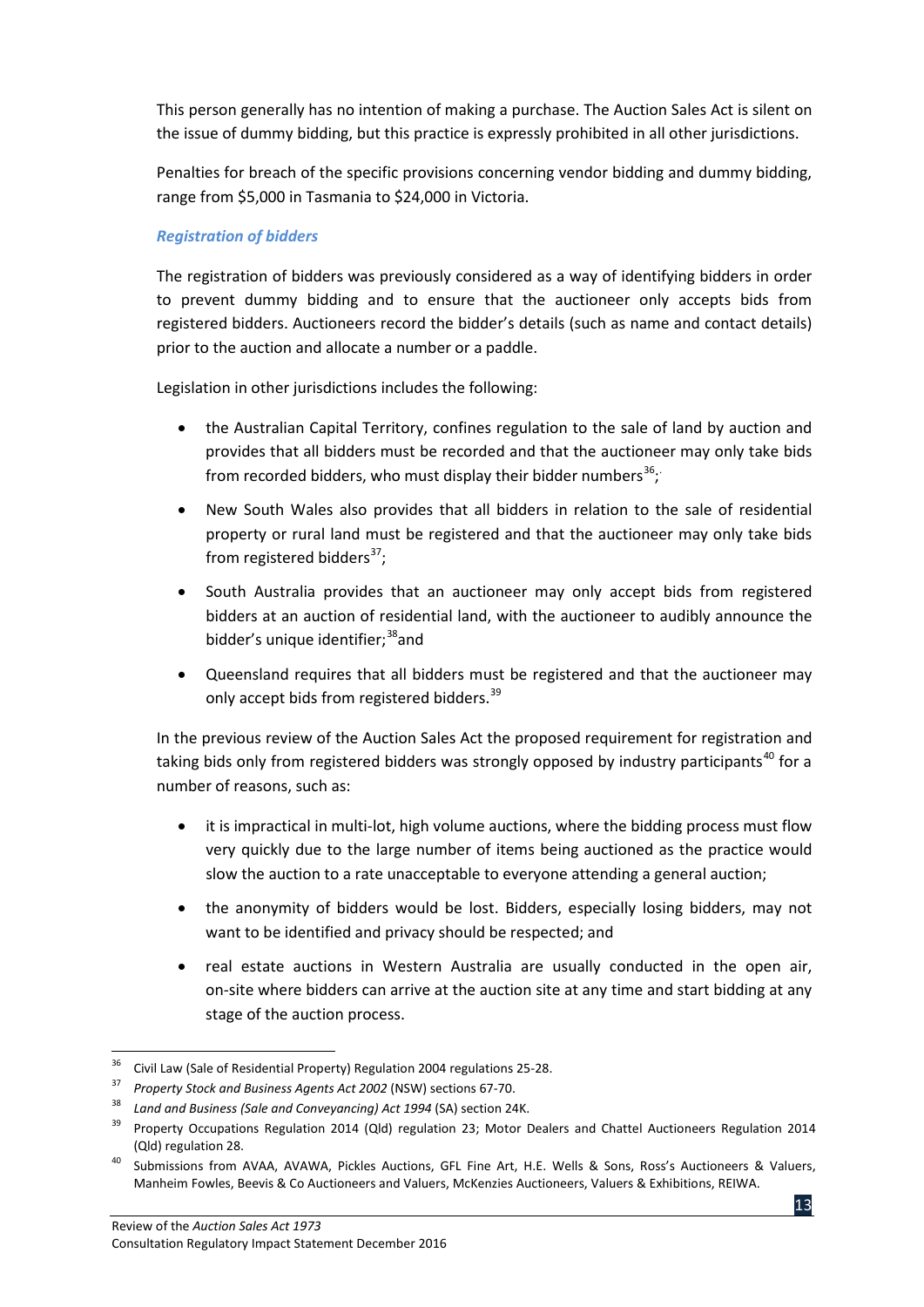In practice, however, Consumer Protection understands that where there is a high volume of goods being auctioned, the registration of bidders normally occurs so that the winning bid can be easily identified and recorded for billing purposes. Usually only the winning bid is identified by a registered number.

No recommendations were previously made in relation to registration of bidders and it was left to the industry to decide whether to register bidders or not. This issue remains open for comment.

#### <span id="page-22-0"></span>**3.2 Collusion**

Collusive practices prevent genuine competitive bidding and prevent sellers from achieving a fair market price. For example, lot splitting is a collusive practice at agricultural auctions in which bidders group together and make prior arrangements not to bid to limit the number of bidders and reduce the price at which a property is sold. As a result, very few bids are received and the lots are sold below market value. It is usual that some form of second 'knock-out' auction is entered into amongst the colluding parties during which the difference in the price paid at auction and the knock-out auction is split between the colluding parties.

Alternatively, the property may be split up in a pre-arranged manner, with the colluding parties receiving a proportion of the quantity, but at a considerably reduced price. Lot splitting has the effect of reducing competition and prices for vendors at auction.

In Western Australia, lot splitting is currently prohibited at auctions of livestock and farm produce. Section 31 of the Auction Sales Act creates an offence for a person to induce or attempt to induce others to abstain from bidding at these types of auctions. This offence is specific to auctions of livestock and farm produce, but does not include wool auctions. $41$ It was suggested during the NCP review that the exclusion of wool from the definition of 'farm produce' could allow collusion and inducements to occur at wool auctions. It was also suggested that this behaviour also occurs at general auctions.

The 2008 position paper recommended that the prohibition against lot splitting (collusion) at farm auctions be extended to all auctions. It is important to ensure that genuine competitive bidding is encouraged at all auctions and there appears to be no good reason to differentiate between auctions of farm produce and auctions of other goods. It is likely that more general collusive behaviour is prohibited in the terms and conditions of most auction companies.

#### <span id="page-22-1"></span>**3.3 Charging a buyer's premium**

 $\overline{\phantom{a}}$ 

A buyer's premium is a fee paid by the winning bidder in order to distribute the cost of an auction between the buyer and the seller, with both the buyer and the seller paying part of

<span id="page-22-2"></span><sup>&</sup>lt;sup>41</sup> Currently wool, for historical reasons, is excluded from this Act's definition of farm produce and therefore conduct at wool auctions is not regulated by the Act. A degree of industry self-regulation is exercised by the Australian Wool Exchange Limited (AWE) which is a public company which audits wool offered for auction sale to ensure that it complies with certain standards. AWE's Code of Practice for the preparation of Australian Wool Clips is an industry document that describes the recommended practices and standards to which wool should be prepared.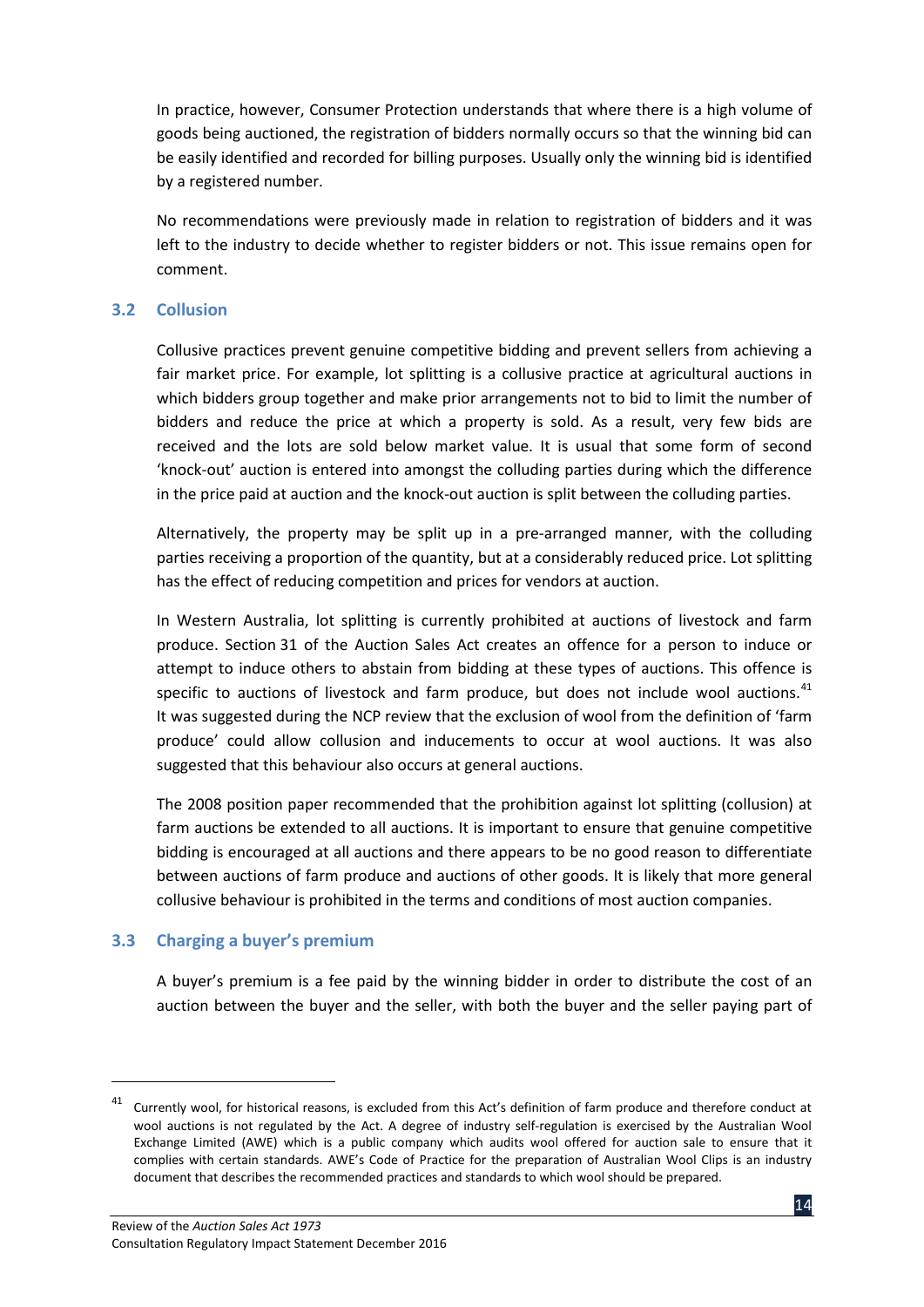these costs.<sup>[42](#page-23-0)</sup> This is a world-wide practice which emerged in the mid 1980's. Currently, there are no provisions in the Auction Sales Act dealing with the buyer's premium.

The 2008 position paper recommended that charging a buyer's premium should not be prohibited but that mandatory disclosure of the buyer's premium to potential bidders be required under the Auction Sales Act. Since the conclusion of previous consultations in 2008, it appears that the charging of a buyer's premium has become the industry norm and that auctioneers now factor the buyer's premium into their cost structures. It has also become industry practice to disclose the buyer's premium to potential buyers at the commencement of every auction and to further disclose it in the written terms and conditions of the auction so that buyers are made aware that they must factor this cost into their winning bid.

Previous consultations on this issue showed that the majority of stakeholders supported charging a buver's premium for the following reasons:  $43$ 

- the charging of a buyer's premium occurs in all other Australian jurisdictions and in other countries. Prohibiting the buyer's premium could result in important items being relocated to other states where auctioneers can offer lower commission rates to vendors;
- the charging of a buyer's premium is required because of increased costs of conducting an auction and unlike a retailer, an auctioneer cannot increase the price of the goods to recoup increased expenses as the price is subject to market forces;
- charging a buyer's premium enables the vendor to strike a reasonable commission rate with the auctioneer and not bear the entire costs of selling their goods;
- a buyer's premium is charged for services which benefit the buyer, such as displaying the goods, invoicing for taxation purposes, providing catalogues and historical information, and assisting in loading and delivering of goods purchased;
- provided buyers are made aware of the buyer's premium, they can make their own informed decisions;
- the charging of a buyer's premium has become accepted by buyers and very few industry complaints are received in relation to this issue; and
- without income from charging the buyer's premium, small family-run auction businesses would be unable to compete and smaller auctioneers would be forced to close their businesses. This would reduce competition and service levels in the auction industry.

Previous consultations also revealed that while industry broadly supported the charging of a buyer's premium, it also supported the introduction of rules relating to the disclosure of the premium to potential bidders.

<span id="page-23-0"></span> <sup>42</sup> A buyer's premium ranges from about 10 per cent to 25 per cent of the sale price depending on industry and individual business pricing structures.

<span id="page-23-1"></span><sup>43</sup> Submissions from AVAA, AVAWA, Hayes Auctioneers, McLernon's Supply & Demand, Pickles Auctions, GFL Fine Art, Smithbroughton Industrial Auctioneers, T.S. McMahon Auctioneers, Ross's Auctioneers & Valuers, ManheimFowles, Beevis & Co. Auctioneers & Valuers, SBDC, McKenzies Auctioneers, Valuers & Exhibitions, Grays (Aust) Holdings.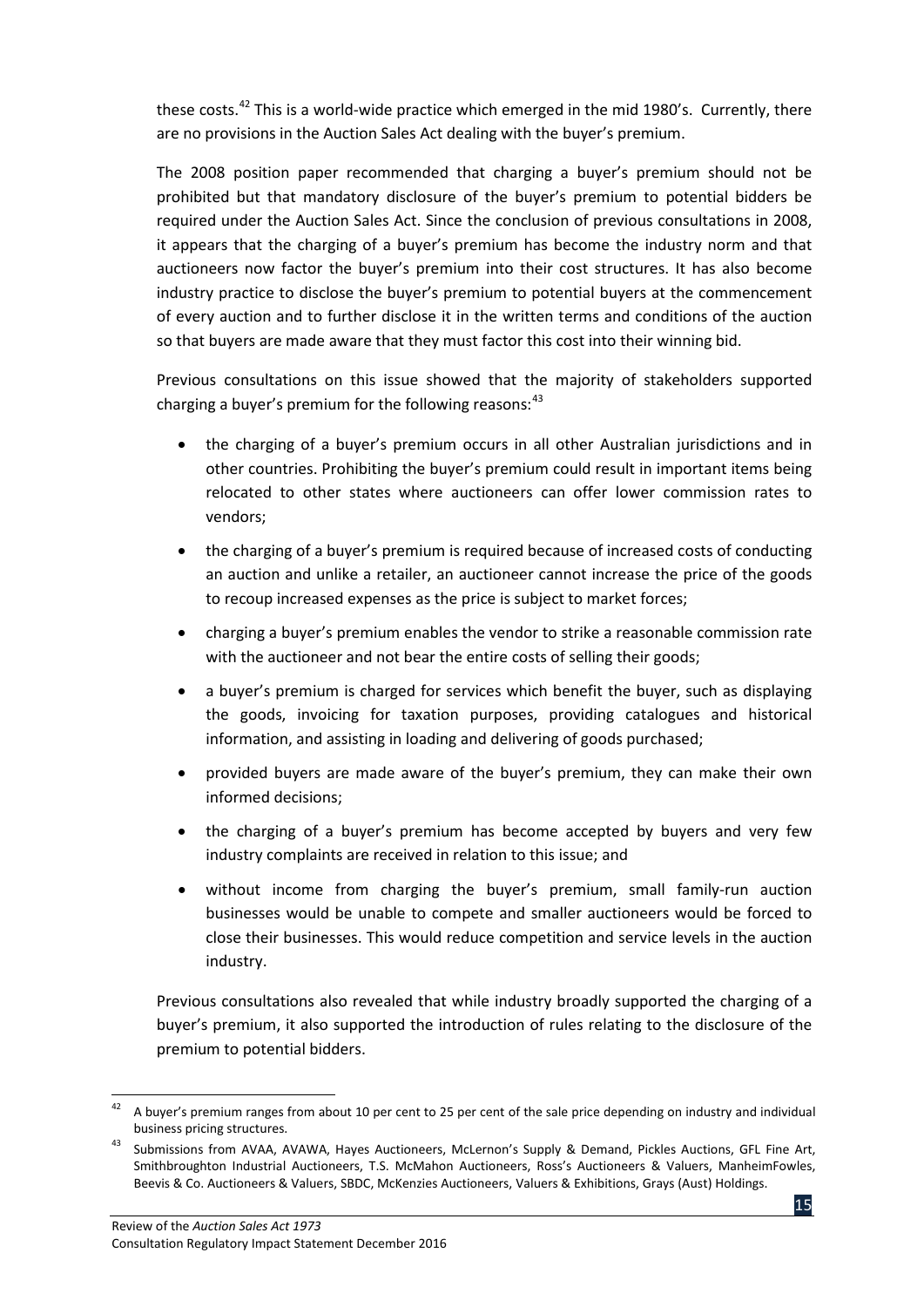Three responses to the 2007 review opposed charging a buyer's premium for the following reasons:

- purchasers could be at a disadvantage as it is sometimes difficult to factor the cost of a buyer's premium into the total price when bidding<sup>[44](#page-24-2)</sup>, especially given the speed at which auctions are carried out;<sup>[45](#page-24-3)</sup> and
- as the auctioneer is acting on behalf of the vendor and providing a service to the vendor, all fees payable to the auctioneer should be the responsibility of the vendor. In addition, a buyer is in no position to negotiate with an auctioneer, whereas a vendor can negotiate a fair and appropriate fee for service.<sup>[46](#page-24-4)</sup>

Consumer Protection does not propose to regulate how auctioneers set their fees. Its interest is ensuring that consumers are fully aware of costs prior to participating in an auction.

#### <span id="page-24-0"></span>**3.4 Disclosure of sale or purchase by auctioneers**

The Auction Sales Act currently prohibits auctioneers from making a purchase of livestock that they are commissioned to auction, unless the vendor has previously consented in writing to that purchase.<sup>[47](#page-24-5)</sup> Previous consultations suggested that this prohibition against purchases of livestock by auctioneers be extended to all goods sold at auction. Full disclosure of the auctioneer's participation in the auction process, as either vendor or bidder, would alleviate potential problems concerning conflict of interest. The 2008 position paper recommended that the Auction Sales Act be amended to include a requirement that auctioneers clearly disclose if they are the vendor or intend to bid on goods sold at auction, and that auctioneers be required to obtain the vendor's prior written consent if they intend to purchase goods at auction. Respondents to the 2007 review supported this recommendation. One respondent was of the view that the recommendation should be extended to prohibit the purchase and sale of goods owned by auctioneers or related parties<sup>[48](#page-24-6)</sup> rather than merely requiring auctioneers to disclose if they are the vendor or a bidder.  $49$ 

#### <span id="page-24-1"></span>**3.5 Harassment and disruptive behaviour**

The 2008 position paper recommended that provisions be included in the Auction Sales Act to seek to prohibit disruptive behaviour, harassment or exertion of undue influence by any person (including vendors, bidders, auctioneers and their agents) at auctions. Under a variety of circumstances auctions have the potential to be undermined by people behaving in a disruptive manner.

Most respondents to previous reviews of the Auction Sales Act agreed to the recommendation to prohibit harassment and disruptive behaviour. Examples of disruptive behaviour include heckling, asking time consuming questions of little or no consequence,

<span id="page-24-2"></span> <sup>44</sup> Submission from P Conti.

<span id="page-24-3"></span><sup>&</sup>lt;sup>45</sup> Submission from K Bebbington.

Submissions from P Conti, G Cahill and J Wilson.

<span id="page-24-5"></span><span id="page-24-4"></span><sup>47</sup> *Auction Sales Act 1973* section 30(5).

A related party could be a related entity or a person directly related to the auctioneer.

<span id="page-24-7"></span><span id="page-24-6"></span><sup>49</sup> Submission from ManheimFowles.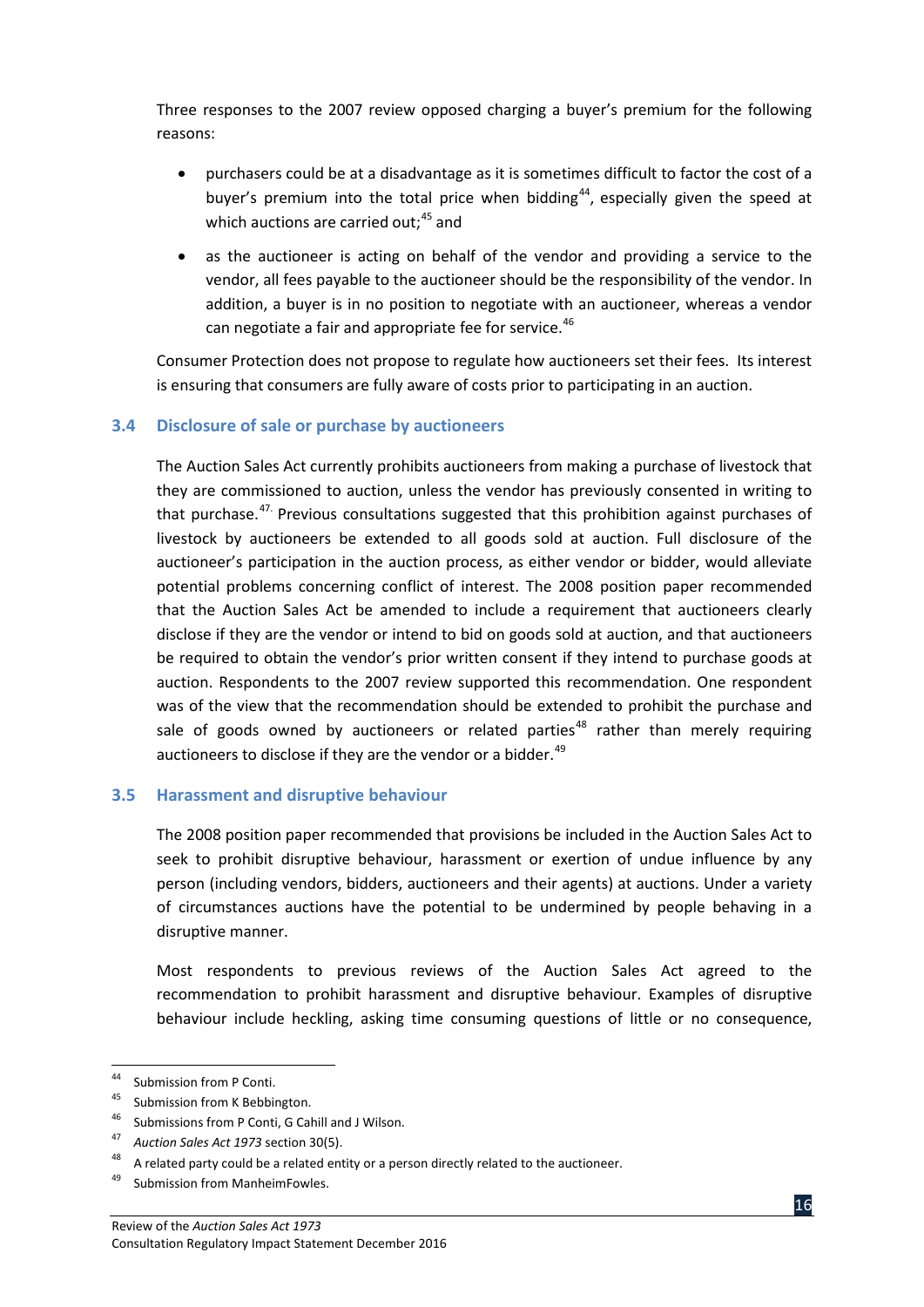making misrepresentations with a view to discouraging others from bidding and generally upsetting the marketing environment at auction.

On rare occasions, auctioneers may harass persons at auctions or exert undue influence on bidders. Some jurisdictions have provisions preventing this type of behaviour. For example, in Victoria, the *Sale of Land Act 1962* prohibits a bidder or buyer's advocate from hindering any other potential bidder from attending or participating in an auction, harassing another bidder, inducing a person not to bid at auction, and doing anything with the intention of preventing, disrupting or causing the cancellation of an auction.<sup>[50](#page-25-2)</sup>

#### <span id="page-25-0"></span>**3.6 Standard conditions or rules of conduct**

The 2008 position paper recommended that the Auction Sales Act be amended to include the power to prescribe standard auction conditions or rules of conduct and a requirement that these auction conditions be disclosed to bidders prior to auction.

During the 2007 review some industry members, including the Auctioneers and Valuers Association of Australia (AVAA) suggested that standard conditions of auctions be prescribed, particularly in relation to auctions of real estate.<sup>[51.](#page-25-3)</sup> Standard rules would clearly set out the conditions of sale and the obligations of parties involved.

Other jurisdictions have prescribed rules of conduct for auctions. For example, in Victoria, pursuant to the Sale of Land (Public Auctions) Regulations 2014, at least 30 minutes before the bidding starts, the auctioneer must display the rules that apply to the auction.

While some respondents raised concerns that standard auction conditions or rules would not recognise the unique differences inherent in auctioning different types of goods, industry generally agreed that where it is possible to standardise certain conditions or rules, the power to prescribe these should exist in the legislation. Some industry members indicated that they would be willing to work with government in developing standard auction conditions or rules of conduct where relevant.<sup>[52](#page-25-4).</sup>

#### <span id="page-25-1"></span>**3.7 Recordkeeping and reporting**

The 2008 position paper recommended that, in relation to the sale of second-hand goods by auctioneers, the Auction Sales Act be amended to include:

- recordkeeping and reporting requirements, including a record of all goods received and a description of the goods;
- a requirement that auctioneers ascertain the name and address of a vendor and verify their identification; and
- a requirement that all information held by auctioneers in relation to the sale of second hand goods be made available to police on request.

<span id="page-25-2"></span> <sup>50</sup> *Sale of Land Act 1962* (Vic) Section 47.

Submissions from B Letts and the AVAWA.

<span id="page-25-4"></span><span id="page-25-3"></span><sup>52</sup> Submissions from the AVAWA and ManheimFowles.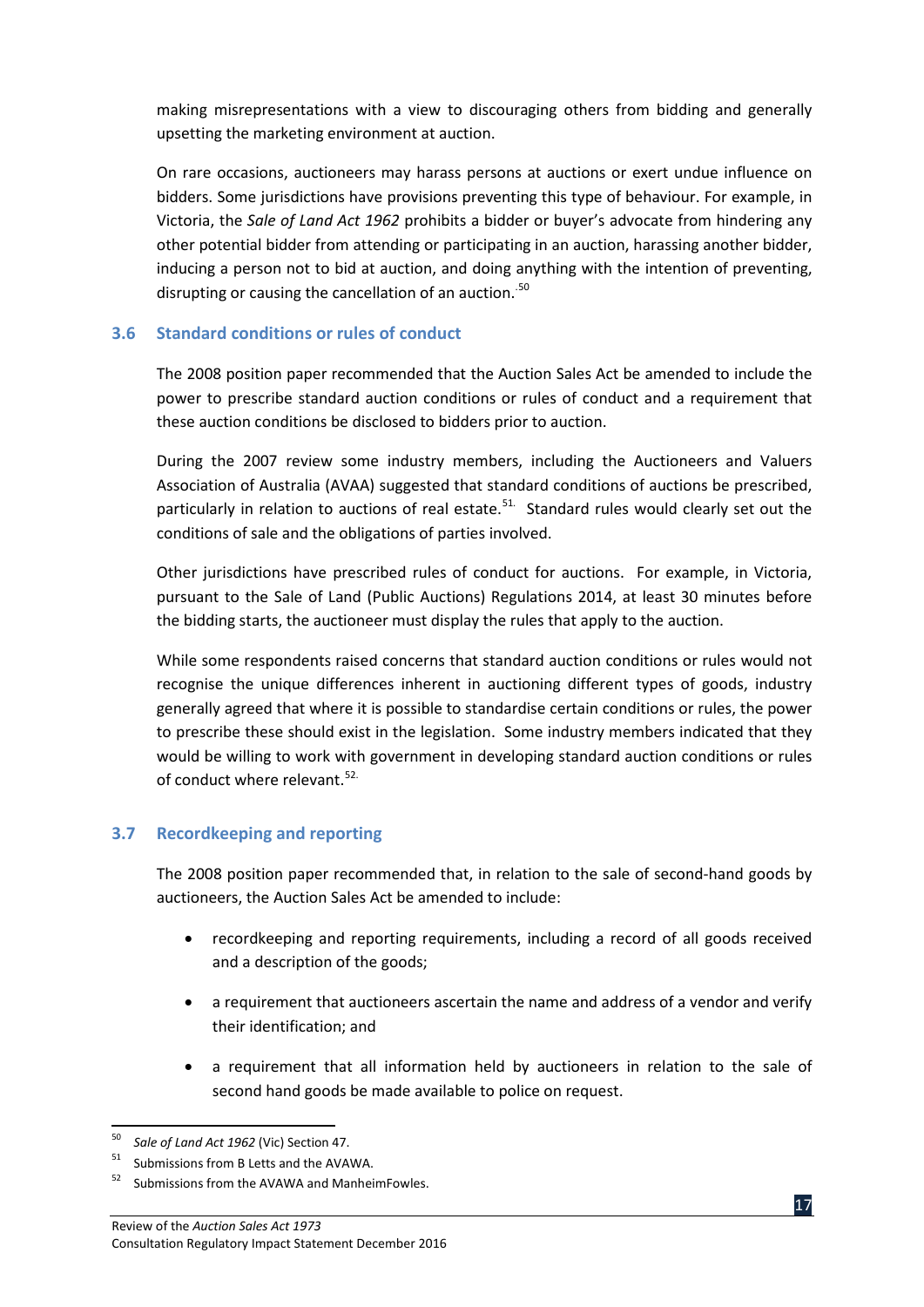The Auction Sales Act imposes some recordkeeping requirements on auctioneers for the purposes of tracing unpaid monies and stolen and diseased stock. The Auction Sales Act provides that licensees are required to account for money received on a vendor's behalf by separately recording any such money to show full and accurate particulars of each transaction to enable those accounts to be properly audited. These accounts must be retained for a period of three years. [53](#page-26-0).

The Auction Sales Act also requires licensees to keep a register of all stock sold at auction<sup>[54](#page-26-1)</sup> and obtain the original of the waybill for all livestock to be sold at auction.<sup>[55](#page-26-2).</sup>

Some stakeholders who made submissions to previous reviews believed that these less stringent reporting requirements can provide an avenue for auctioneers to be unwittingly involved in the disposal of stolen goods. The potential for criminals to use the auction process for sale of goods is further exacerbated by having no requirement for second-hand dealers to provide the police with information about goods obtained at auction.<sup>[56](#page-26-3).</sup>

The Small Business Development Corporation supported the requirement that auctioneers be required to ascertain the name, address and identification of a vendor in the interests of reducing the incidence of auctions being used to dispose of stolen goods. The SBDC suggested that in order to keep compliance costs to a minimum, "standardised notification procedures with minimum data elements" need to be developed so that the amount of compulsory recordkeeping required by government is kept to a minimum.

There was general agreement that auctioneers should keep records in accordance with the Auction Sales Act.<sup>[57](#page-26-4)</sup> Both the AVAA and the Auctioneers and Valuers Association of Western Australia (AVAWA) agreed that general auctioneers be required to make a record of all goods received, including a general description of the goods. They also agreed that potential vendors should be required to provide identification on receipt of their consignment to auction as this reduces the opportunity for stolen goods to be sold at auction.

The AVAWA and other respondents pointed out that, in the general auction industry, it is highly impractical to expect auctioneers to record specific details, such as serial numbers prior to auction.

Reasons for this include the high labour intensity of the task, lack of storage facilities to store goods while serial numbers and other details are being recorded, the high volume of goods, the need for rapid weekly turnover of goods and profit margins which cannot support additional labour costs. The AVAWA also highlighted that the auction process is not generally used for the sale of stolen goods due to the inherent transparency of the auction process and the fact thieves are not usually willing to wait up to 30 days to receive payment for goods.

<span id="page-26-0"></span> <sup>53</sup> *Auction Sales Act 1973* section 26.

<sup>54</sup> *Auction Sales Act 1973* section 30.

<span id="page-26-2"></span><span id="page-26-1"></span><sup>55</sup> *Auction Sales Act 1973* section 32.

<span id="page-26-3"></span><sup>&</sup>lt;sup>56</sup> Regulation 15(3) of the Pawnbrokers and Second-hand Dealers Regulations 1996 provides that second-hand dealers are not required to provide the police with information about goods that the dealer has obtained at an auction within the meaning of the Auction Sales Act.

<span id="page-26-4"></span><sup>&</sup>lt;sup>57</sup> Submissions from the AVAA, the AVAWA, GFL Fine Art, Western Australia Police, Ross's Auctioneers & Valuers, ManheimFowles, Beevis & Co. Auctioneers & Valuers, KcKenzies Auctioneers, Valuers & Exhibitions, SBDC.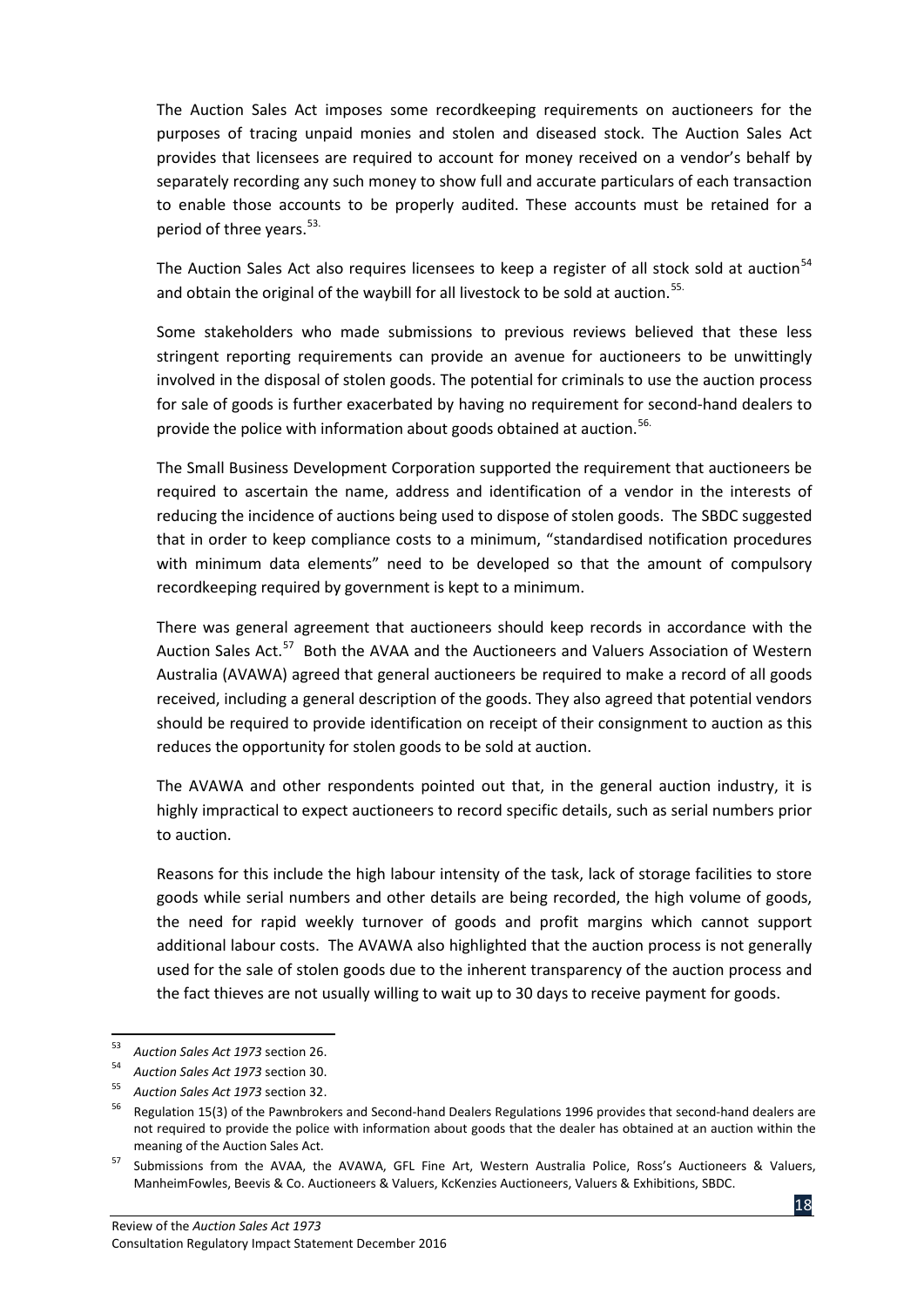The Western Australia Police supported the requirement for an auctioneer to obtain the name and address of a vendor and to verify their identification. The Western Australia Police were of the view that this level of recordkeeping would be acceptable, provided that the current process, whereby payment is made via cheque or bank transfer, continues. Respondents agreed that police should have access to information held by auctioneers, only where required.

#### <span id="page-27-0"></span>**3.8 Holding vendor funds in a trust account**

The 2008 position paper recommended that the Auction Sales Act be amended to include a requirement for auctioneers to hold auction proceeds in a separate trust account. It was also recommended that trust accounts be audited on an annual basis and that auctioneers be permitted to use the interest accumulated to offset costs incurred in administering the trust account (e.g. bank charges, government fees and auditing costs).

The NCP review noted that there are no provisions in the Auction Sales Act to protect against misuse of auction sale proceeds, with auctioneers able to combine these proceeds with the general trading operating funds of the business. This means, that in the event of an auction business being liquidated, vendors then may find it difficult to recover unpaid sale proceeds.

The Auction Sales Act requires licensees to account for money received on a vendor's behalf by separately recording any such money.<sup>[58.](#page-27-1)</sup> However, there is no requirement that the funds be held in a separate account. This means that these funds are not quarantined from the assets of the auctioneer or the assets of the firm should it become insolvent.

The 2007 review sought feedback as to whether there is a need to address this issue. Respondents generally supported the proposal to introduce trust account requirements. The SBDC supported the proposal that the interest from trust accounts be retained by auctioneers to offset administration costs.

Another submission suggested that trust account interest be used to pay bank fees and government charges, with the balance to be paid into a fidelity fund. The AVAWA argued that it was not viable at this stage for smaller general auction businesses to make contributions to a fidelity or compensation fund. It is further noted that current low interest rates would mean that it is unlikely that significant surplus funds would be generated.



<span id="page-27-1"></span> <sup>58</sup> *Auction Sales Act 1973* section 26.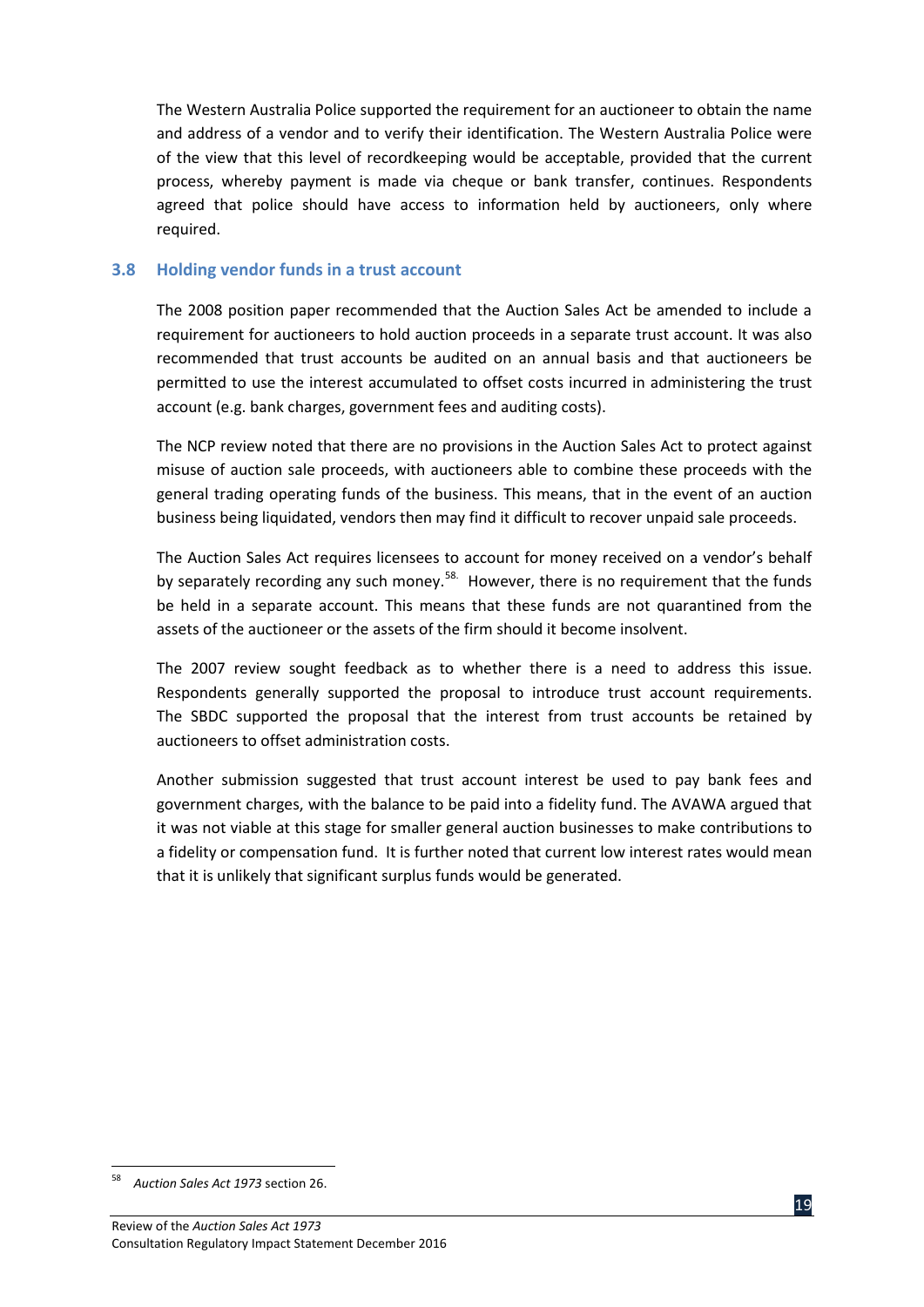Some respondents opposed the introduction of new trust account requirements. Reasons given included:

- trust account requirements would be a further unnecessary imposition on local auctioneers;
- a company in difficulty could easily deplete the trust fund before a liquidator or administrator was appointed, irrespective of the penalties, therefore the new trust requirements would be of little benefit;
- screening operators would be a more effective way of reducing the financial risk to consumers by preventing those of doubtful character or those in financial difficulty from operating in the industry; and
- the requirements would unfairly disadvantage smaller auctioneers to the benefit of larger auction firms which have the administrative resources to comply with such requirements.**.....**

Given that some auctioneers are employed by larger auction businesses, a provision could be included in the Auction Sales Act to exempt auctioneers that are employees from the requirement to separately hold a trust account but to require the firm for whose benefit the licence is granted to hold a trust account.

#### <span id="page-28-0"></span>**3.9 Conducting online auctions**

The concept of an online auction was clearly not contemplated at the time the Auction Sales Act was introduced in 1973 and no amendments have been made to the Act in response to the advent of online auctions. The following types of auctions are now typically available online:[59](#page-28-1)

*marketplace online auctions* - these are a popular way of buying, with a well-known example being eBay. In these virtual markets, a business sets up the website and provides a set of rules and guidelines, but it is left to the individual buyers and sellers to deal directly with each other. The seller sets the first bid or reserve for the goods and then receives bids on the goods. The online auction site provides the means to do this, but the companies that manage these sites are not agents of the vendor with a duty to extract the highest possible bid or make best endeavours to sell the goods for the vendor.<sup>[60](#page-28-2)</sup> As such, the internet companies are not classed as auctioneers unless they also engage in other auctioneering activities.

*traditional auctions online* - this is where the auctioneer acts on behalf of the seller of the goods and instead of interested buyers gathering together in person, a website is used to create a virtual auction. In this type of auction the auctioneer is an agent for the seller. Using online auction forums, traditional auction companies are able to reach wider audiences and achieve higher prices for their vendors.

<span id="page-28-1"></span>Extract taken from ACCC website page "Online auctions".

<span id="page-28-2"></span>For example, http://pages.ebay.com/help/community/png-user.html has the User Agreement for eBay online auctions.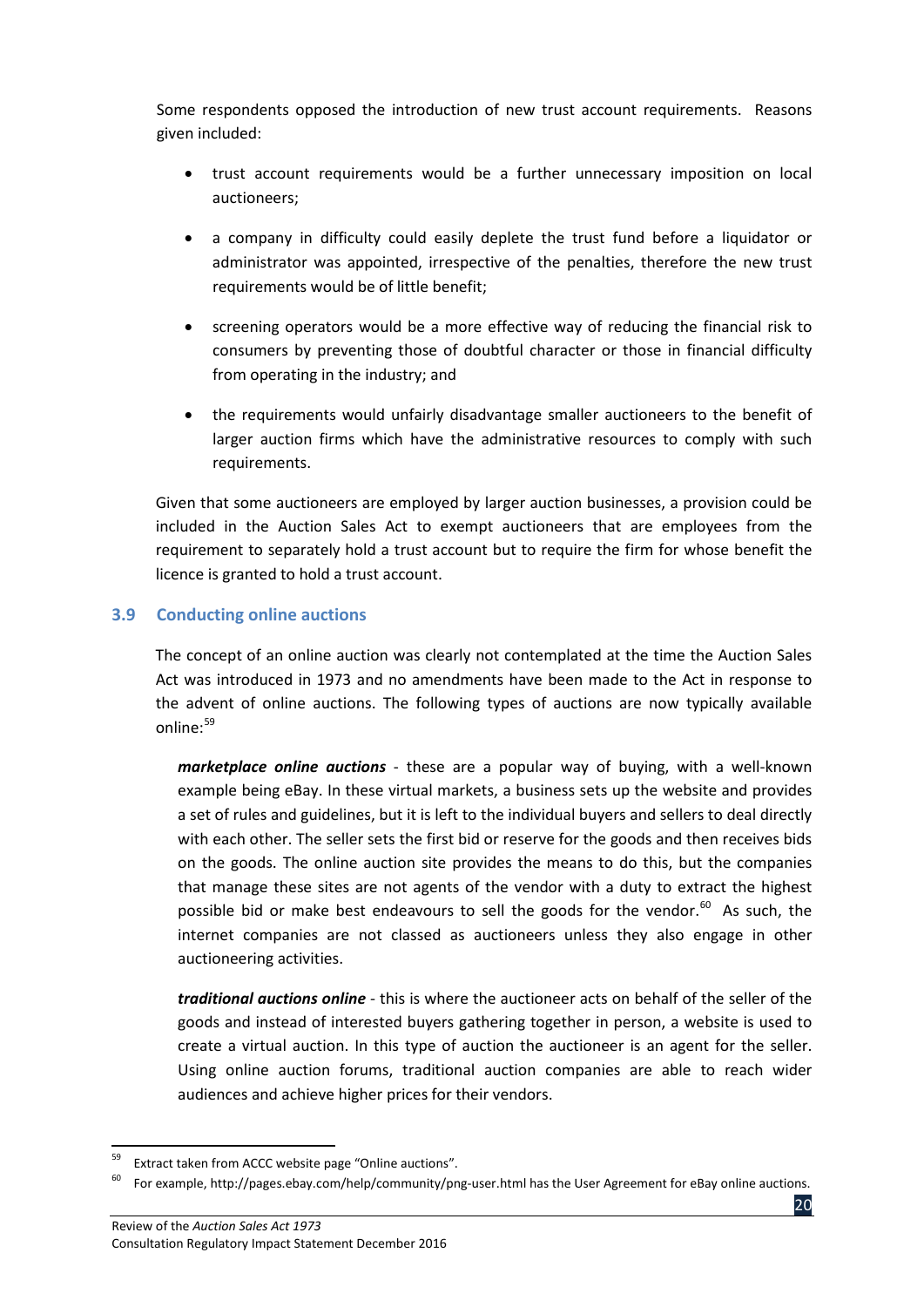*auctions conducted by website* - this is where a business through its own website offers their products for sale by an auction process.

The 2008 position paper recommended that general provisions concerning the conduct of auctions should also apply to online auctions conducted in Western Australia where appropriate. In particular, it was recommended that the provisions should apply to those persons carrying out an auctioneer's business using the internet, rather than simply those persons using a website (e.g. eBay) to sell their own property. The 2008 position paper recognised that jurisdictional issues may be problematic in terms of enforcement and, therefore, recommended that Consumer Protection further consider the regulation of online auctions in consultation with the relevant national and international authorities. All respondents to the issue of auctioneers conducting online auctions agreed with these recommendations. [61](#page-29-0)

Regulation of online auction sites creates jurisdictional challenges because online auction sites are likely to be located outside of Western Australia and in some instances either the buyer or seller may not reside in the state.

Through the use of the internet, auctioneers are able to effectively operate in Western Australia from anywhere in the world without being licensed, potentially creating an unfair advantage for them over locally based licensed auctioneers.

Owing to the anonymous nature of online auctions, they are also a platform that can be used for fraudulent activities. Common complaints regarding online auctions include failure of the seller to deliver goods or to provide goods of the standard advertised.<sup>[62](#page-29-1)</sup> There is also evidence that fraudulent activities occur during the auction itself, with both vendors and bidders lodging false bids.<sup>63</sup> General consumer protection provisions under the ACL, which also apply to the conduct of online auctions, seek to prohibit or limit some of this fraudulent or unfair conduct. The ACL provides that a person or corporation shall not, in trade or commerce:

- accept payment for goods or services when there is an intention to not supply the goods or services or to supply goods or services materially different from those for which payment is accepted $^{64}$  $^{64}$  $^{64}$ ;
- engage in misleading or deceptive conduct or conduct that is likely to mislead or deceive<sup>[65](#page-29-4)</sup>;<sup>;</sup>or
- make false or misleading representations in connection with the supply of goods or services. <sup>[66](#page-29-5)</sup>



<span id="page-29-0"></span> $61$  Submissions from AVAA, the AVAWA, SBDC, GFL Fine Art, Ross's Auctioneers & Valuers, ManheimFowles, Grays (Aust) Holdings Pty Ltd.

<span id="page-29-1"></span> $62$  From 2008 to 2016, Consumer Protection received an average of 31 complaints per year about online auctions.

<span id="page-29-2"></span><sup>&</sup>lt;sup>63</sup> Internet Auctions, Consumer Protection and the Trade Practice Act, M Webster and A Sorenson, January 2004, FindLaw Australia.

<span id="page-29-3"></span><sup>&</sup>lt;sup>64</sup> ACL section 36 (civil); section 158 (criminal).

<span id="page-29-4"></span><sup>&</sup>lt;sup>65</sup> ACL section 18.

<span id="page-29-5"></span>ACL section 29 (civil); section 151 (criminal).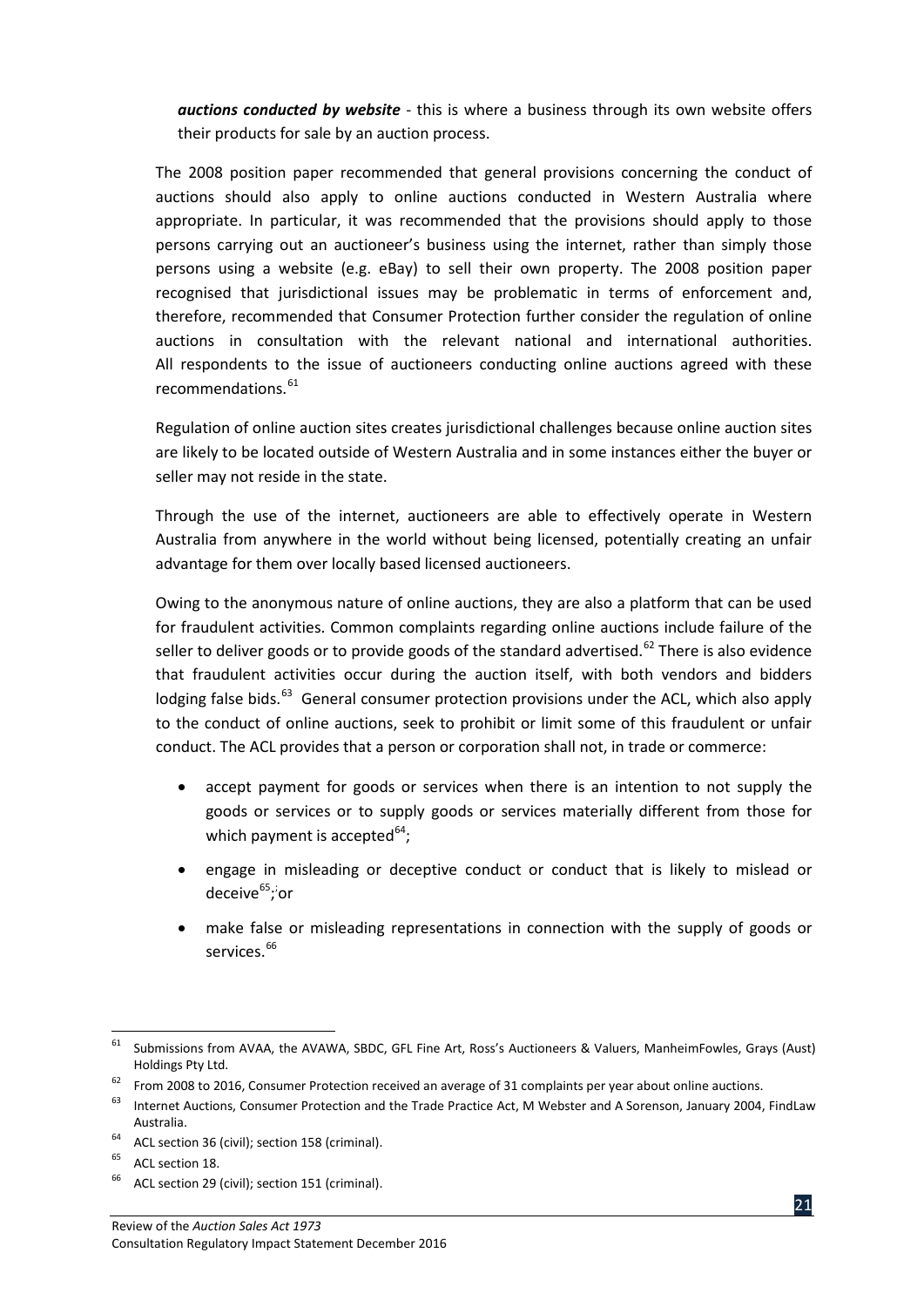Table 2 below provides a summary of the conduct provisions proposed in the 2008 position paper, and a comparison of these provisions where they occur in other jurisdictions.

*Table 2 – Conduct provisions across jurisdictions*

| <b>Conduct</b>                                                                                                                            | <b>ACT</b>   | <b>NSW</b>                 | <b>VIC</b>   | <b>TAS</b>                                                       | <b>QLD</b>                 | <b>SA</b>      | <b>NT</b>    | <b>WA</b>    |
|-------------------------------------------------------------------------------------------------------------------------------------------|--------------|----------------------------|--------------|------------------------------------------------------------------|----------------------------|----------------|--------------|--------------|
| <b>Vendor bidding and dummy bidding</b><br>Vendor bidding is prohibited unless disclosed under<br>the conditions of sale prior to auction | $\checkmark$ | $\checkmark$               |              | $\checkmark$ $\checkmark$ $\checkmark$ $\checkmark$ $\checkmark$ |                            |                |              |              |
| The number of vendor bids allowed must be<br>disclosed in the conditions of sale                                                          | $\sqrt{67}$  | $\checkmark$ <sup>68</sup> | $\checkmark$ | $\checkmark$                                                     | $\mathbf{x}$               |                | $\checkmark$ |              |
| Vendor permitted to make more than one bid                                                                                                |              | $\checkmark$ <sup>69</sup> | $\checkmark$ | $\checkmark$                                                     | $\mathbf{x}$               |                | $\checkmark$ |              |
| Immediately before or in the process of making the<br>bid, the auctioneer announces that the bid is made<br>on behalf of the seller       |              |                            | $\checkmark$ | $\checkmark$                                                     | $\sqrt{2}$                 |                |              | $\mathbf{x}$ |
| <b>Dummy bidding is prohibited</b>                                                                                                        |              |                            | $\checkmark$ | $\checkmark$                                                     | $\mathbf{x}$               |                |              | $\mathbf{x}$ |
| <b>Registration of bidders</b><br>Bids may only be taken from registered bidders                                                          |              |                            | $\mathbf{x}$ | $\mathbf{x}$                                                     | $\checkmark$ $\checkmark$  |                | $\mathbf{x}$ | $\mathbf{x}$ |
| <b>Collusive behaviour</b><br><b>Prohibition of collusive behaviour at auctions</b>                                                       | x            | $\checkmark$               | $\mathbf{x}$ | $\checkmark$                                                     | $\mathbf{x}$               | $\checkmark$ x |              |              |
| <b>Harassment and disruptive behaviour</b><br>Prohibition of disruptive behaviour at auctions                                             | $\mathbf{x}$ | $\mathbf{x}$               | $\checkmark$ | $\mathbf{x}$                                                     | $\mathbf x$                |                | $\mathbf{x}$ | $\mathbf{x}$ |
| Charging a buyer's premium<br>Legislation allowing or prohibiting the charging of a<br>buyer's premium                                    | $\mathbf{x}$ | $\mathbf{x}$               | X            | $\mathbf{x}$                                                     | $\checkmark$ <sup>71</sup> | $\mathbf{x}$   | $\mathbf{x}$ | $\mathbf{x}$ |

<span id="page-30-0"></span><sup>67</sup> Section 30, *Civil Law (Sale of Residential Property) Act 2003* (ACT) provides for an auctioneer of residential property to make one bid.

<span id="page-30-1"></span><sup>&</sup>lt;sup>68</sup> Regulation 15(3), Property Stock and Business Agents Regulation 2014 (NSW) provides that more than one vendor bid may be made to purchase the interest of a co-owner of residential property or rural land.

<span id="page-30-2"></span><sup>69</sup> Section 81, *Property, Stock and Business Agents Act 2002* (NSW) states *"A sale by auction of livestock may be notified in the conditions of sale to be subject to the right by the seller or by any person on behalf of the seller or auctioneer to make 1 bid or such other number of bids as may be prescribed by the regulations."*

<span id="page-30-3"></span> $70$  Prohibition of collusive behaviour (lot splitting) is confined to agricultural auctions.

<span id="page-30-4"></span><sup>71</sup> Section 92, *Property Occupations Act 2014* (QLD) and section 130, *Motor Dealers and Chattel Auctioneers Act 2014* (QLD) provide that in the event a buyer's premium applies to an auction of goods, that the auctioneer must not charge a buyer's premium unless he/she obtains the written consent of the owner.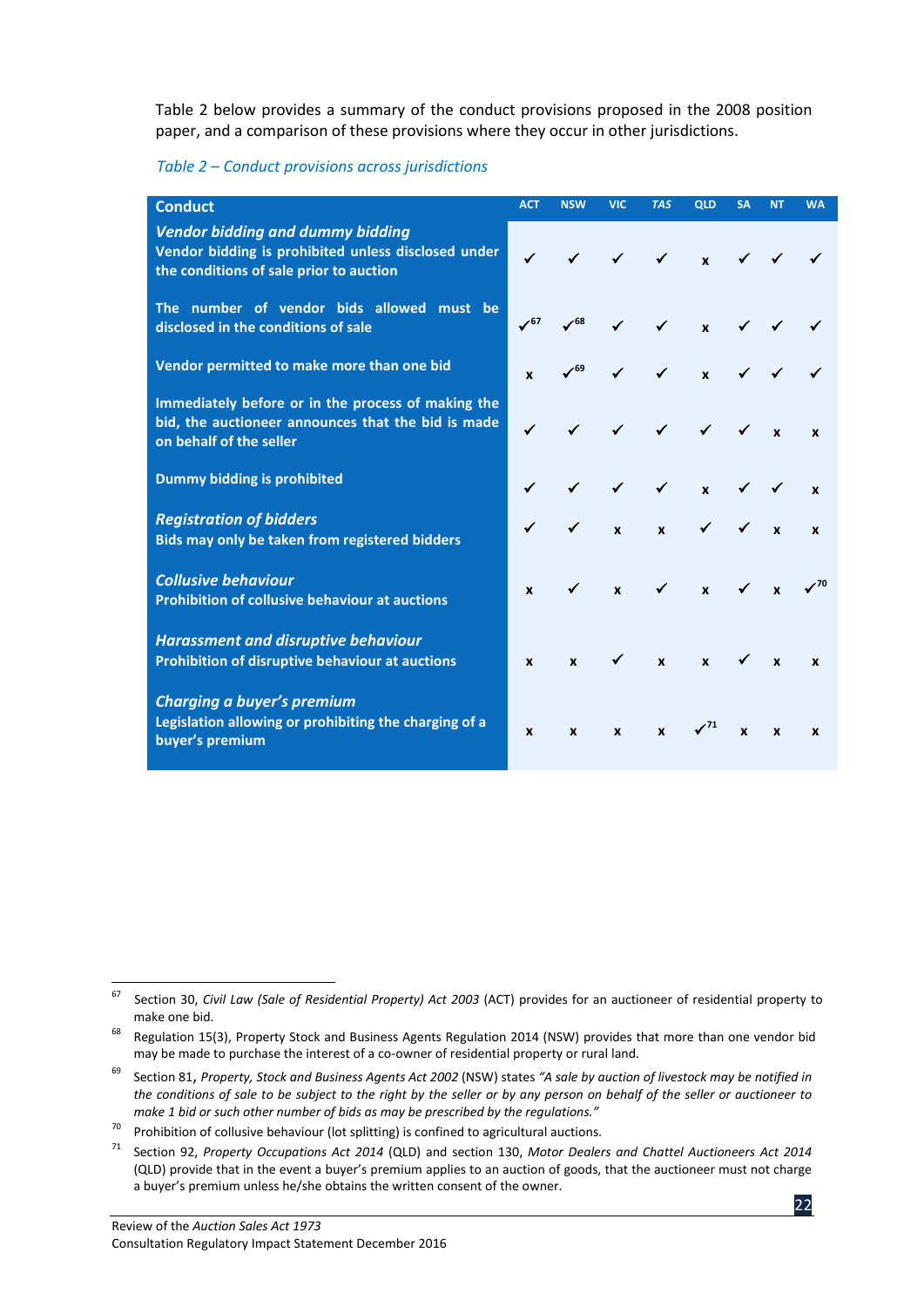| <b>Conduct</b>                                                                                                                                                                                    | <b>ACT</b>       | <b>NSW</b>                 | <b>VIC</b>   | <b>TAS</b>   | <b>QLD</b>                                                                                                | <b>SA</b>    | <b>NT</b>    | <b>WA</b>    |
|---------------------------------------------------------------------------------------------------------------------------------------------------------------------------------------------------|------------------|----------------------------|--------------|--------------|-----------------------------------------------------------------------------------------------------------|--------------|--------------|--------------|
| <b>Disclosure</b><br>Auctioneer must disclose/obtain written approval if<br>he/she intends to sell or bid for goods at auction                                                                    | $\mathbf{x}$     | $\checkmark$               |              |              | $\mathbf{x}$ $\checkmark \mathbf{x}$ $\checkmark'^2 \mathbf{x}$ $\checkmark$ $\mathbf{x}$ $\checkmark'^3$ |              |              |              |
| <b>Rules/conditions of sale</b><br>The auctioneer must display the rules/conditions of<br>sale that apply to the auction at a reasonable time<br>or at least 30 minutes before the bidding starts |                  |                            |              |              | $\checkmark$ $\checkmark$ $\checkmark$ $\checkmark$                                                       |              | $\mathbf{x}$ | $\mathbf{x}$ |
| <b>Recordkeeping</b><br><b>Requirements for auctioneers to keep appropriate</b><br><b>records</b>                                                                                                 |                  |                            |              |              | $x \sim 1$                                                                                                |              |              |              |
| <b>Trust accounts</b><br><b>Requirement for auctioneers to hold auction</b><br>proceeds in a separate trust account                                                                               | $\sqrt{74}$      |                            |              |              | $x \times \sqrt{x}$                                                                                       |              |              |              |
| <b>Online auctions</b><br><b>Provisions relating to online auctions</b>                                                                                                                           | $\boldsymbol{x}$ | $\checkmark$ <sup>75</sup> | $\mathbf{x}$ | $\mathbf{x}$ | $\mathbf{x}$                                                                                              | $\mathbf{x}$ | $\mathbf{x}$ | $\mathbf{x}$ |

#### <span id="page-31-0"></span>**3.10 Questions - regulation of the conduct of auctioneers**

Where possible, please provide evidence to support your views and answers, for example by including relevant statistics, examples or case studies.

| <b>Questions - regulation of the conduct of auctioneers</b> |                                                                                                                                                               |  |  |  |
|-------------------------------------------------------------|---------------------------------------------------------------------------------------------------------------------------------------------------------------|--|--|--|
| <b>Question 1</b>                                           | Do you support the implementation of any or all of the conduct provisions<br>outlined in parts 3.1 to 3.9 above? If so, why?                                  |  |  |  |
| <b>Question 2</b>                                           | Please outline the costs that you believe would arise for auction businesses<br>if any or all of the conduct provisions in parts 3.1 to 3.9 were implemented. |  |  |  |
| <b>Question 3</b>                                           | Are there any other conduct provisions that should be considered?<br>If so, $why?$                                                                            |  |  |  |

<span id="page-31-1"></span> <sup>72</sup> Section 137, *Motor Dealers and Chattel Auctioneers Act 2014* (QLD) requires a chattel auctioneer to disclose to those

<span id="page-31-2"></span>present at the auction that an associate of the chattel auctioneer intends bidding at the auction.<br><sup>73</sup> The requirement to disclose if the auctioneer is a seller or intends to bid is limited to livestock auctions.<br><sup>74</sup> A l

<span id="page-31-4"></span><span id="page-31-3"></span><sup>75</sup> "Auction" means the sale of property by any means including the Internet" under section 3 of the *Property, Stock and Business Agents Act 2002* (NSW).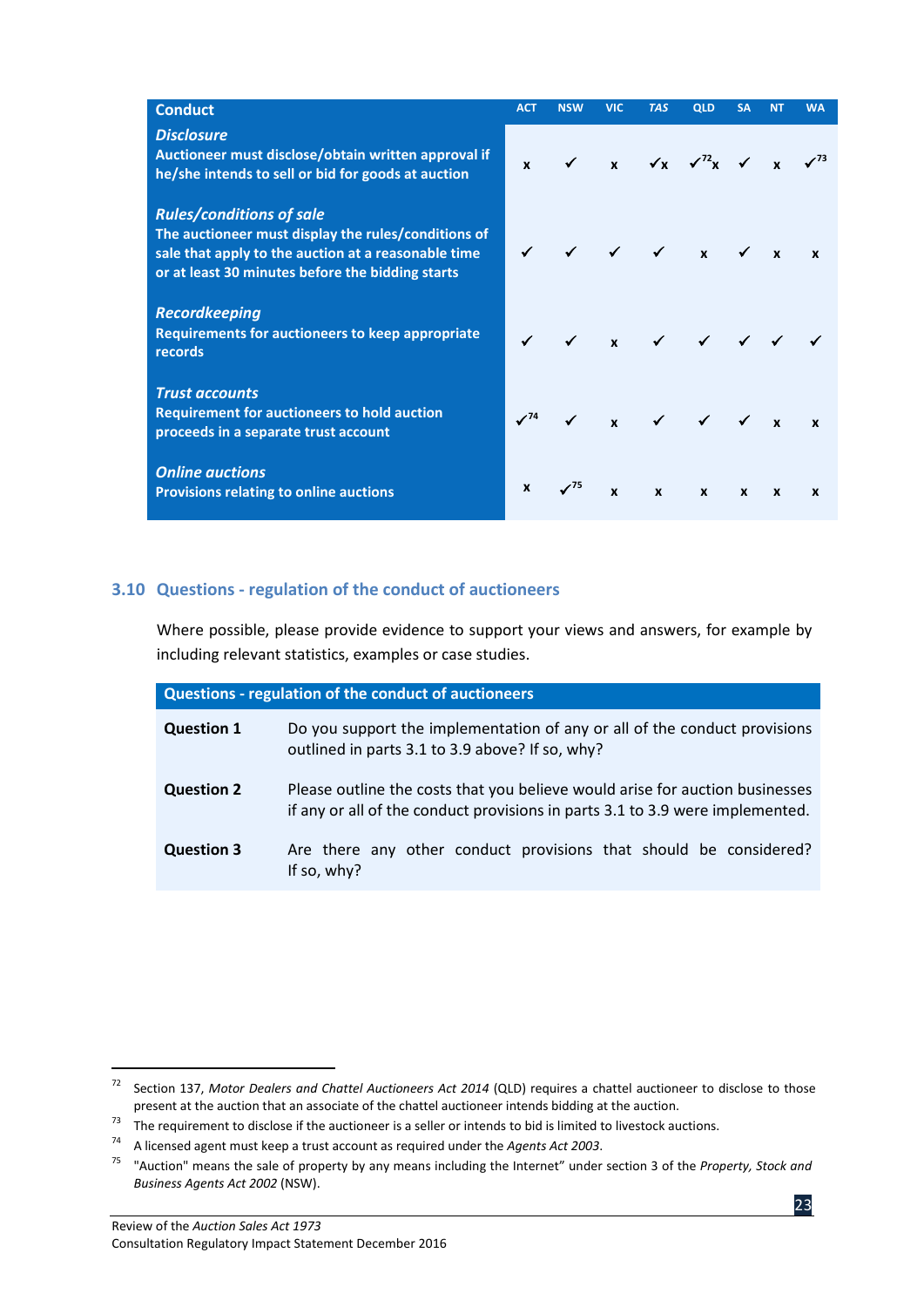## <span id="page-32-0"></span>**4 OPTIONS FOR FUTURE REGULATION**

Outlined below are four possible options for the regulation of the industry, grouped under three main categories:

- *retain licensing* Options A and B retain some form of licensing of auctioneers with regulation of conduct;
- *negative licensing* Option C provides that there be no requirement for auctioneers to be licensed, but there be requirements for continued regulation of conduct, and an ability to exclude persons who breach these requirements from operating in the auction industry; and
- *no licensing and no industry specific regulation* Option D would deregulate the industry by repealing the Auction Sales Act and removing licensing and industry specific conduct regulation. The current protections of the ACL and *Sale of Goods Act 1895* would continue to apply to auctioneers and auction sales.

As stated earlier in this paper, in considering the options below, respondents should be aware it is intended that the regulation of the auction sales industry will shift to Consumer Protection.

#### <span id="page-32-1"></span>**4.1 Option A: Retain status quo**

Option A would retain the current licensing system and regulation of some conduct at auctions.  $76$  The advantages and disadvantages of option A include:

#### **Advantages**

- Provides consumer protection through screening of participants to determine if they are a fit and proper person to hold a licence and operate in the industry.
- Entry requirements are not onerous.
- Provides some conduct provisions relating to recordkeeping and behaviour at an auction.

#### **Disadvantages**

- Imposes compliance costs on industry and government.
- Costs associated with licensing are likely to be passed on to vendors and purchasers.
- Conduct provisions in the Auction Sales Act may not adequately address certain practices such as vendor or dummy bidding, collusive practices, the holding of vendor funds, and conflicts of interest.

<span id="page-32-2"></span> <sup>76</sup> Option A includes recent amendments to the Auction Sales Act that are contained in the *Licensing Provisions Amendment Act 2015* which was assented to on 2 December 2016 (see part 2.6 of this paper).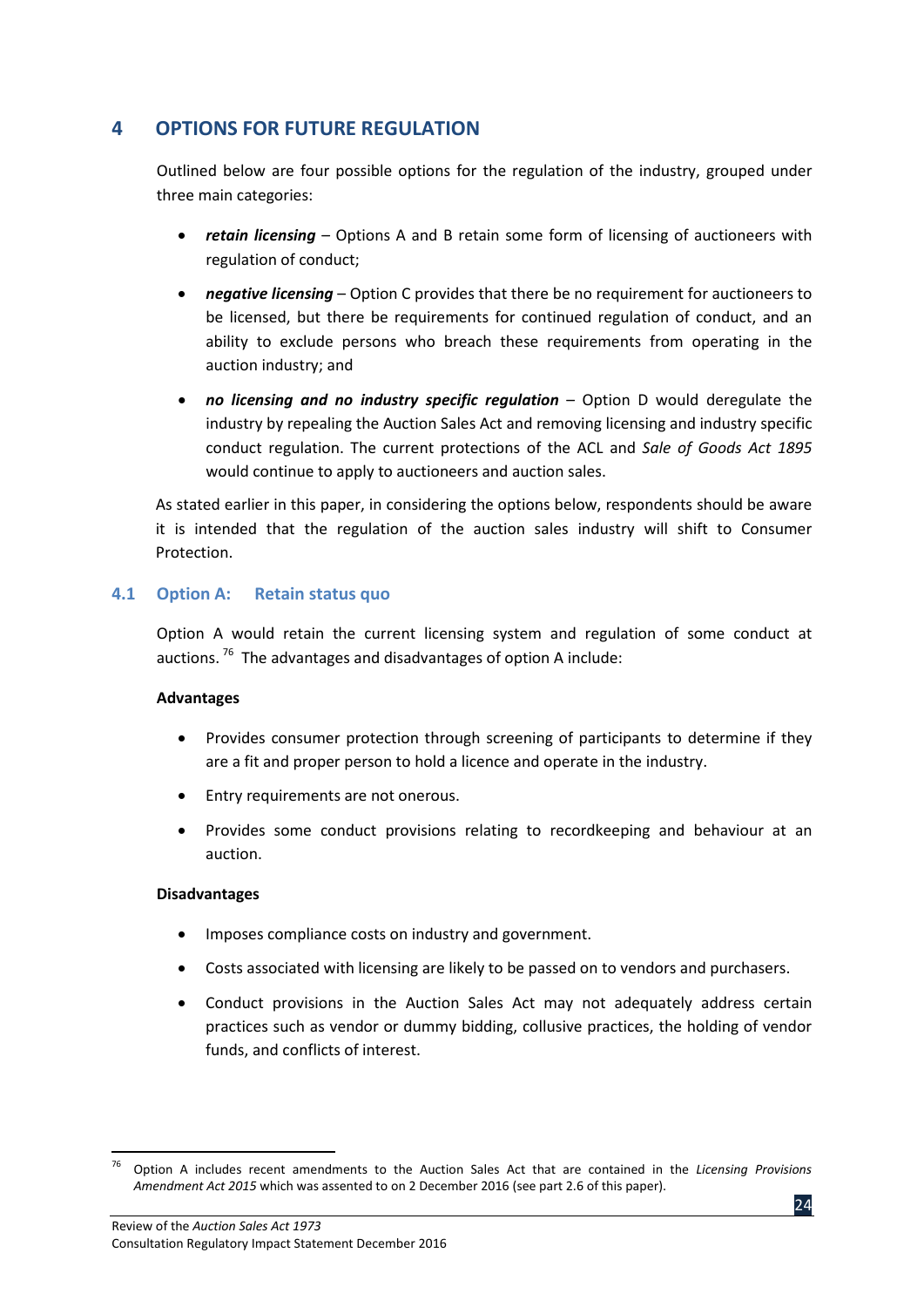## <span id="page-33-0"></span>**4.2 Option B: Retain licensing for those not already licensed under the** *Real Estate and Business Agents Act 1978* **or the** *Motor Vehicle Dealers Act 1973* **and introduce additional conduct provisions**

#### Under Option B:

- the licensing of auctioneers would be retained;
- licensed real estate agents or registered sales representatives under the *Real Estate and Business Agents Act 1978* (REBA Act) and licensees under the *Motor Vehicle Dealers Act 1973* (MVDA) would be exempted from having to also hold a licence under the Auction Sales Act as they are regulated under their respective industry licensing Acts $^{77}$  $^{77}$  $^{77}$ ; and
- subject to feedback through this review, conduct provisions would be strengthened where appropriate, in line with the proposals set out in part 3 of this paper.

The advantages and disadvantages of Option B include:

#### **Advantages**

- Retains consumer protection through screening of participants to determine if they are a fit and proper person to hold a licence and operate in the industry.
- Increased consumer confidence resulting from more comprehensive conduct provisions.
- Reduced costs for real estate agent auctioneers and motor vehicle dealer auctioneers only having to hold one licence to operate in their respective industries.
- Reduced licensing costs for government not having to also licence real estate agents and motor vehicle dealers under Auction Sales Act.

#### **Disadvantages**

- Increased compliance costs for auctioneers to comply with expanded conduct provisions.
- Increased compliance costs to government associated with expanded conduct provisions.
- Auctioneers are likely pass on the costs associated with licensing and increased compliance to vendors and purchasers.

<span id="page-33-1"></span> $77$  Consequential amendments to the MVDA and REBA Act may be required to implement any conduct provisions implemented in the Auctions Sales Act, that are not already addressed in the REBA Act or the MVDA.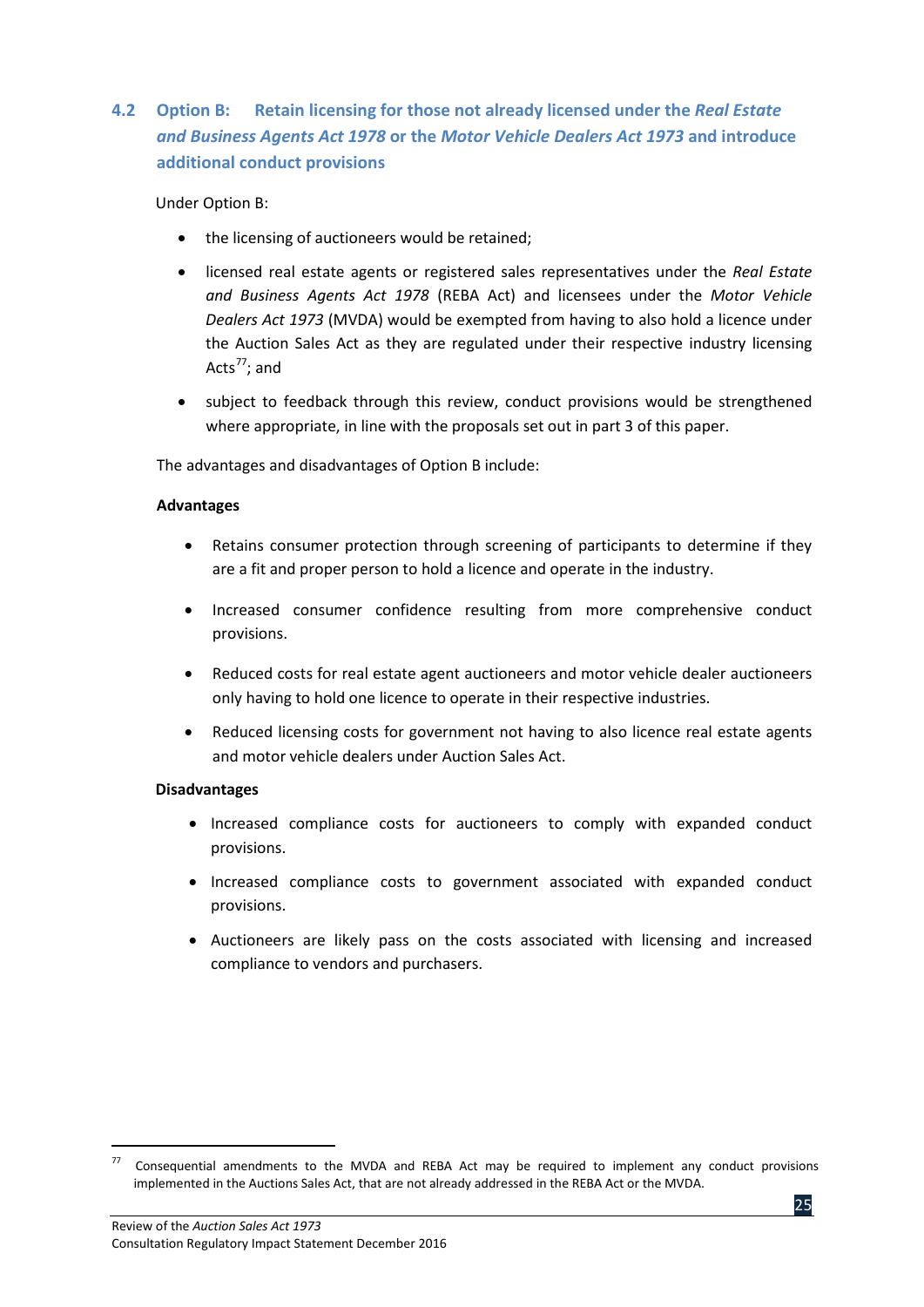#### <span id="page-34-0"></span>**4.3 Option C: Introduce a negative licensing system and additional conduct provisions**

Under Option C the Auction Sales Act would be retained but a person would not be required to obtain a licence to operate as an auctioneer. Real estate agents or registered sales representatives under the REBA Act and licensees under the MVDA would continue to be licensed under their respective industry Acts.<sup>78</sup>

Auctioneers would still be required to comply with conduct provisions. There would also be a mechanism within the Auction Sales Act to remove auctioneers from the industry for serious breaches of conduct. While the regulator would no longer licence auctioneers, it would continue to investigate any allegations of unjust conduct by agents and take action against those who breach the relevant conduct standards.

The advantages and disadvantages of Option C include:

#### **Advantages**

- Lower costs for auctioneers who would no longer be required to pay licensing fees.
- Reduced costs for government in the administration of the licensing system.
- Unsuitable persons can be removed from the industry.

#### **Disadvantages**

- Without positive licensing, some consumer detriment may occur if an inappropriate person enters the industry and conducts business as an auctioneer.
- Retained compliance costs for government without cost recovery through payment of licensing fees.
- More difficult for regulators to engage in compliance programs as market participants are not always easily identifiable.

#### <span id="page-34-1"></span>**4.4 Option D: Deregulate the auction sales industry**

Under Option D, the Auction Sales Act would be repealed and a person wishing to act as an auctioneer would not be subject to any industry specific legislation to operate. The current protections of the ACL and *Sale of Goods Act 1895* would apply to auction sales.

The advantages and disadvantages of Option D include:

#### **Advantages**

- Lower costs for auctioneers who would no longer be required to pay licensing fees.
- Reduced costs for auctioneers associated with meeting statutory conduct requirements relating to sale by auction, such as mandatory recordkeeping and disclosure requirements.

<span id="page-34-2"></span><sup>78</sup> Ibid.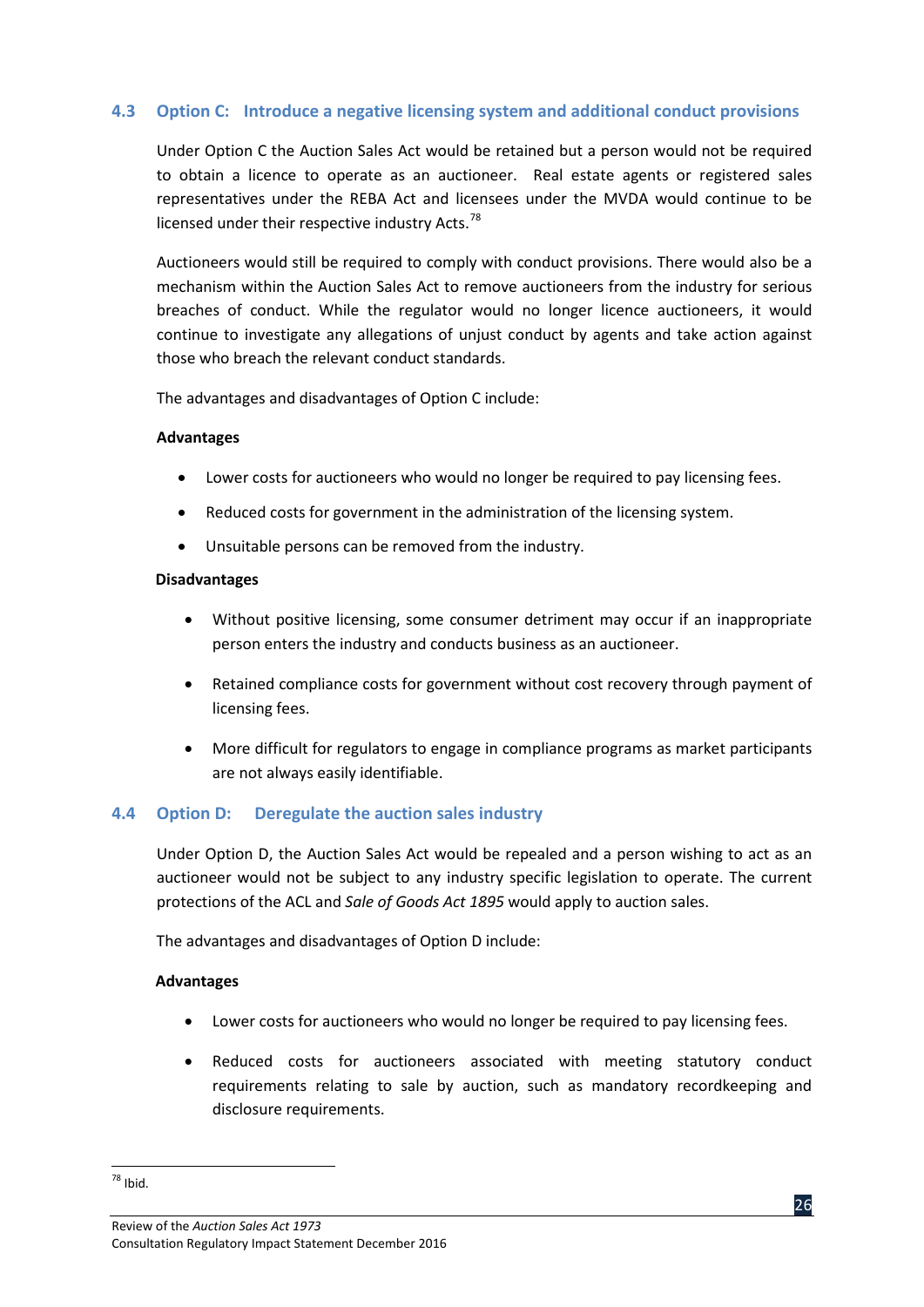- Reduced costs for government by not having to license auctioneers.
- Consumers and vendors may benefit from reduced costs being passed on by auctioneers.

#### **Disadvantages**

- Increased risk of consumer detriment through inappropriate persons operating in the industry.
- The ACL provides limited consumer guarantees for consumers.

#### <span id="page-35-0"></span>**4.5 Questions – options for future regulation**

Where possible, please provide evidence to support your views and answers, for example by including relevant statistics, examples or case studies. Please also provide information about the costs of the proposals where you can.

| <b>Questions - options for future regulation</b> |                                                                                                                                                                                                                         |  |  |  |  |
|--------------------------------------------------|-------------------------------------------------------------------------------------------------------------------------------------------------------------------------------------------------------------------------|--|--|--|--|
| <b>Question 4</b>                                | Which option, or combination of options, do you support? Why?                                                                                                                                                           |  |  |  |  |
| <b>Question 5</b>                                | Are there any options that you strongly oppose? Why?                                                                                                                                                                    |  |  |  |  |
| <b>Question 6</b>                                | If licensing is retained, should the number of licence types be reduced to a<br>single licence, with conditions used instead to state any restrictions or type<br>of auction activity allowable under the licence? Why? |  |  |  |  |
| <b>Question 7</b>                                | What transitional issues need to be allowed for under your preferred<br>option?                                                                                                                                         |  |  |  |  |
|                                                  | For example, a certain time period to alter documentation and adjust<br>business practices?                                                                                                                             |  |  |  |  |

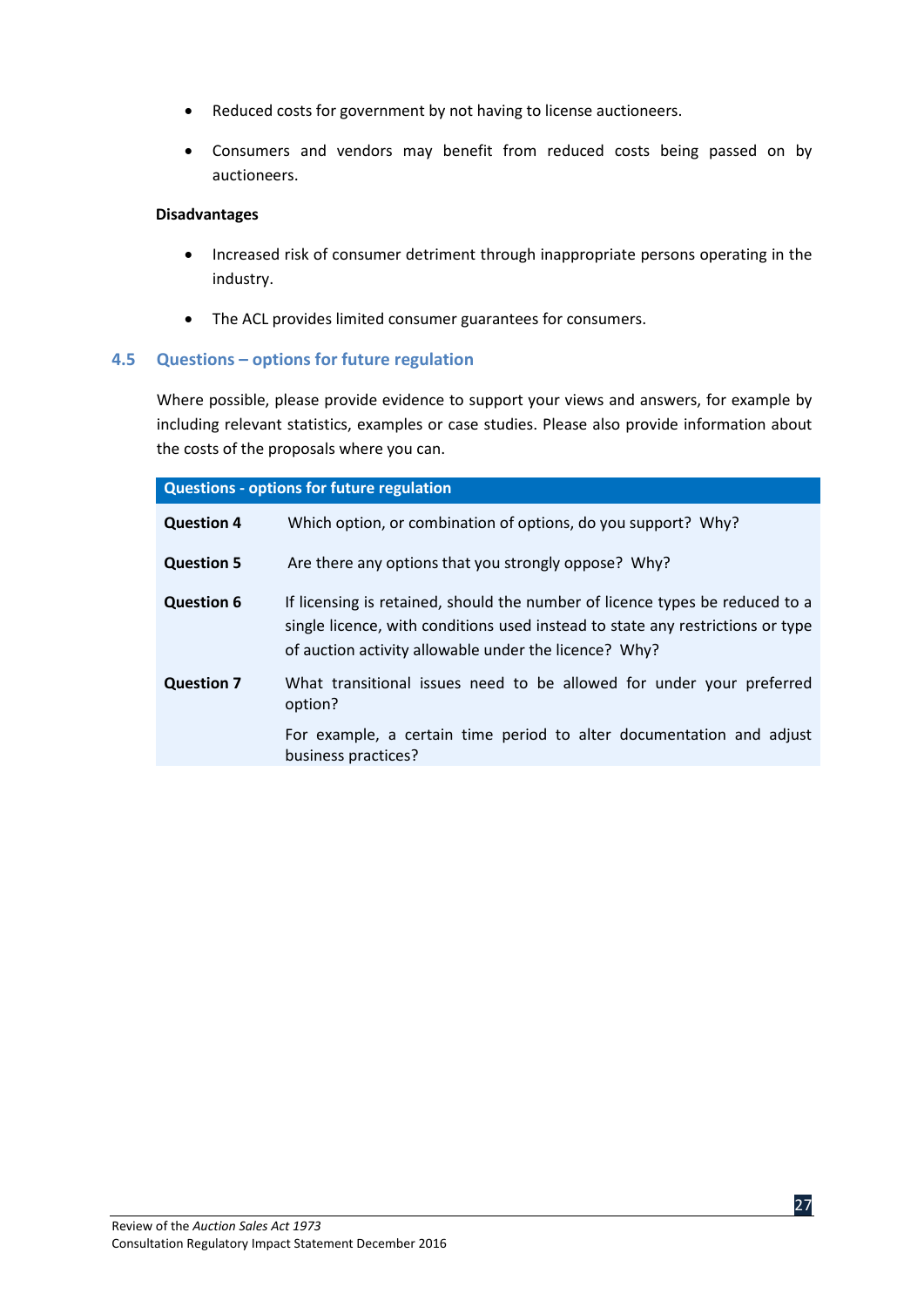## <span id="page-36-0"></span>**5 COSTS OF LICENSING - MAGISTRATES COURT AND CONSUMER PROTECTION**

Table 2 below sets out the estimated costs incurred by industry under the current single licensing function administered by the Magistrates Court. Table 3 sets out the estimated licensing and related costs an auctioneer would incur today, if Consumer Protection was responsible for administering the current regulatory regime for auctioneers.<sup>[79](#page-36-2)</sup>

#### <span id="page-36-1"></span>**5.1 Licensing by the Magistrates Court**

Under the current regime, applications for licences are referred by the Magistrates Court to the Western Australia Police to conduct probity checks on the applicant. The associated costs for the police to undertake the check is incorporated as part of the current licensing fee. Consumer Protection's administration of the licensing regime would see such checks being undertaken by the Commissioner for Consumer Protection. Therefore, Table 3 includes the cost of an applicant providing a national police clearance certificate as part of a new licence application or the renewal of a licence.

#### *Table 3 – Licensing by the Magistrates Court*

| <b>Application for a new licence</b>                                                                                                                                                     | <b>Amount</b> |
|------------------------------------------------------------------------------------------------------------------------------------------------------------------------------------------|---------------|
| Annual licence fee                                                                                                                                                                       | $$179^{80}$   |
| Advertising in the newspaper                                                                                                                                                             | $$313^{81}$   |
| Administrative/opportunity costs (estimated as one hour for processing,<br>photocopying, lodgement, travel; opportunity costs are based on an<br>auctioneer's fee of \$200 per hour)     | $$200^{82}$   |
| Total                                                                                                                                                                                    | \$692         |
| <b>Application for renewal</b>                                                                                                                                                           | <b>Amount</b> |
| Annual licence renewal fee                                                                                                                                                               | \$179         |
| Administrative/opportunity costs (estimated as half an hour for processing,<br>photocopying, lodgement, travel; opportunity costs are based on an<br>auctioneer's fee of \$200 per hour) | \$100         |
| Total                                                                                                                                                                                    | S279          |

<span id="page-36-2"></span><sup>&</sup>lt;sup>79</sup> Consumer Protection's cost recovery model apportions all the costs associated with delivering the functions required to regulate an industry, including: licensing; compliance; conciliation; education; advice; and policy development.

<span id="page-36-4"></span><span id="page-36-3"></span><sup>80</sup> Auction Sales Regulations 1974 regulation 3(1), fee for general auctioneers licence.<br><sup>81</sup> Cost provided by the AVAWA. The *Licensing Provisions Amendment Act 2015* removes the requirement to advertise a notice of application for an auctioneer's licence.

<span id="page-36-5"></span><sup>&</sup>lt;sup>82</sup> Auctioneer's fee of \$200 per hour was an estimate provided by the AVAWA. It is presumed that if one hour of an auctioneer's time is spent on applying for a licence, there is a cost of output forgone where instead the auctioneer could have earned equivalent income as a result of meeting with clients, conducting an auction, or conducting other business activities that generate income.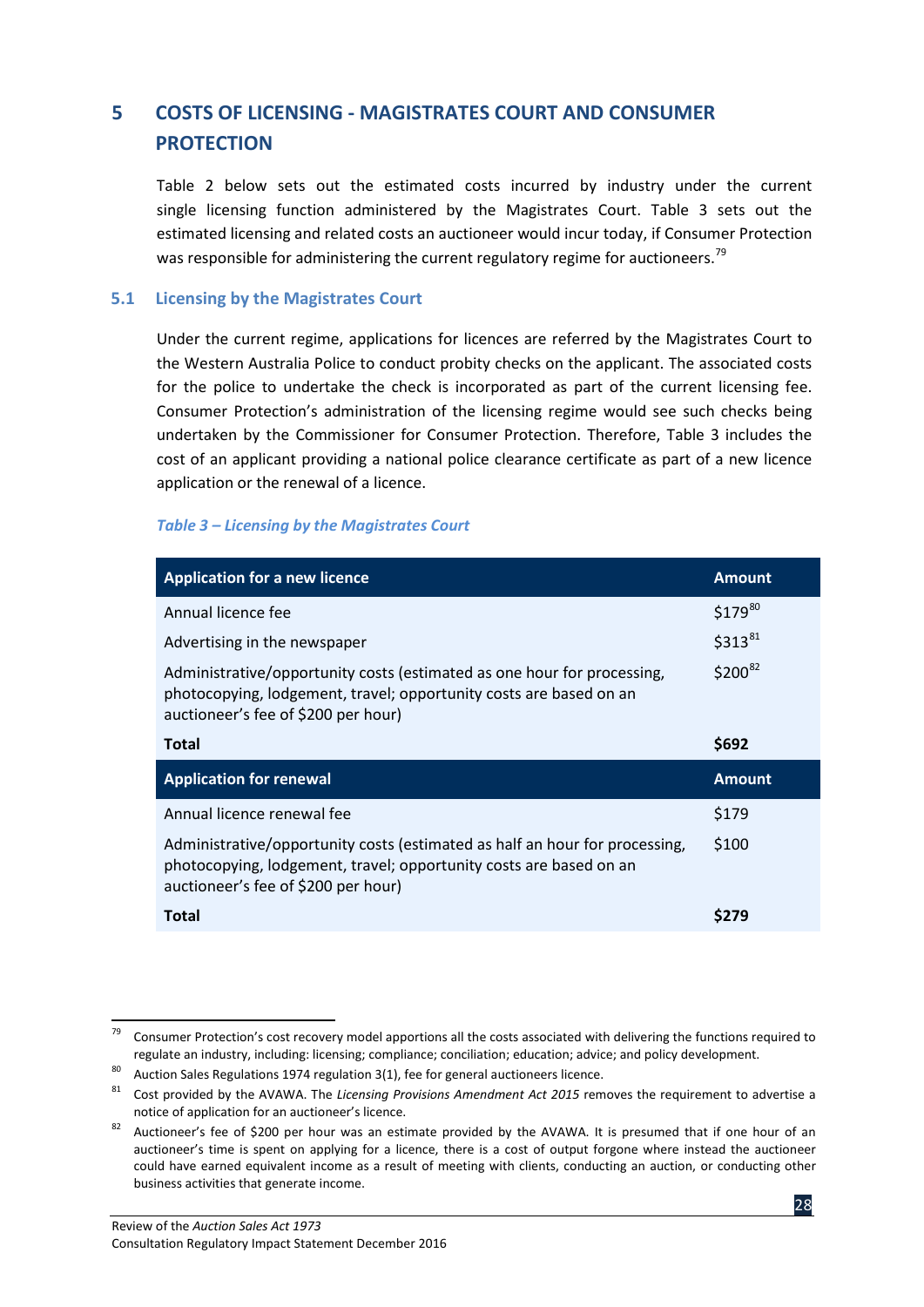#### <span id="page-37-0"></span>**5.2 Licensing by Consumer Protection**

The costs estimated below are based on Consumer Protection's cost recovery model for the regulation of employment agents. The employment agents industry contains around the same number of licensees and similar licensing provisions as in the Auction Sales Act. It is considered, therefore, that the work required for Consumer Protection to process new applications and renewal applications for auctioneer's licences, would be comparable to that of employment agents. As noted above, Consumer Protection's cost recovery model apportions all the costs associated with delivering the functions associated with regulating an industry. The costing model also factors in that the processes and time involved in assessing and creating an initial licence record for a new applicant are greater than those associated with the renewal of an existing licence. One-off set up costs will also be incurred in order to transfer licence records from the Magistrates Court to Consumer Protection.<sup>[83](#page-37-1)</sup> It is also noted that efficiencies and potential savings to the licensing function will eventually be realised through the planned implementation of online occupational licensing by the Department of Commerce $^{84}$  $^{84}$  $^{84}$  and triennial licensing. $^{85}$  $^{85}$  $^{85}$  These future savings are not included in the current licence fee estimates.

#### *Table 4 – Licensing by Consumer Protection[86](#page-37-4)*

| <b>Application for a new licence</b>                                                                                                                                                 | <b>Amount</b> |
|--------------------------------------------------------------------------------------------------------------------------------------------------------------------------------------|---------------|
| Annual licence fee                                                                                                                                                                   | \$331         |
| Administrative/opportunity costs (estimated as one hour for processing,<br>photocopying, lodgement, travel, opportunity costs are based on an<br>auctioneer's fee of \$200 per hour) | \$200         |
| National police clearance certificate                                                                                                                                                | $$52.60^{87}$ |
| Total                                                                                                                                                                                | \$583.60      |
|                                                                                                                                                                                      |               |
| <b>Application for renewal</b>                                                                                                                                                       | <b>Amount</b> |
| Annual licence renewal fee                                                                                                                                                           | \$189         |
| Administrative/opportunity costs (estimated as one hour for processing,<br>photocopying, lodgement, travel, opportunity costs are based on an<br>auctioneer's fee of \$200 per hour) | \$100         |
| National police clearance certificate                                                                                                                                                | \$52.60       |

<span id="page-37-1"></span><sup>83</sup> Set up costs would include: IT modifications to Consumer Protection's licensing database; data transfer, including checking and verification of all records; data entry; and file storage for hard copy records. Apportioned set up costs are estimated at \$80,000.

<span id="page-37-2"></span><sup>84 2015/16</sup> Department of Commerce Annual Report, page 40.

<span id="page-37-3"></span><sup>85</sup> The *Licensing Provisions Amendment Act 2015* contains an amendment to the Auction Sales Act to enable licences to be issued for a prescribed period – a period of three years is intended to be prescribed.

<span id="page-37-4"></span>Calculations are based on present day costs and on the assumption that Consumer Protection is the licensing authority administering the current licensing and compliance requirements of the Auction Sales Act.<br><sup>87</sup> [www.police.wa.gov.au/Police-Direct/Apply-for-Information/Information-Access-Fees.](http://www.police.wa.gov.au/Police-Direct/Apply-for-Information/Information-Access-Fees)

<span id="page-37-5"></span>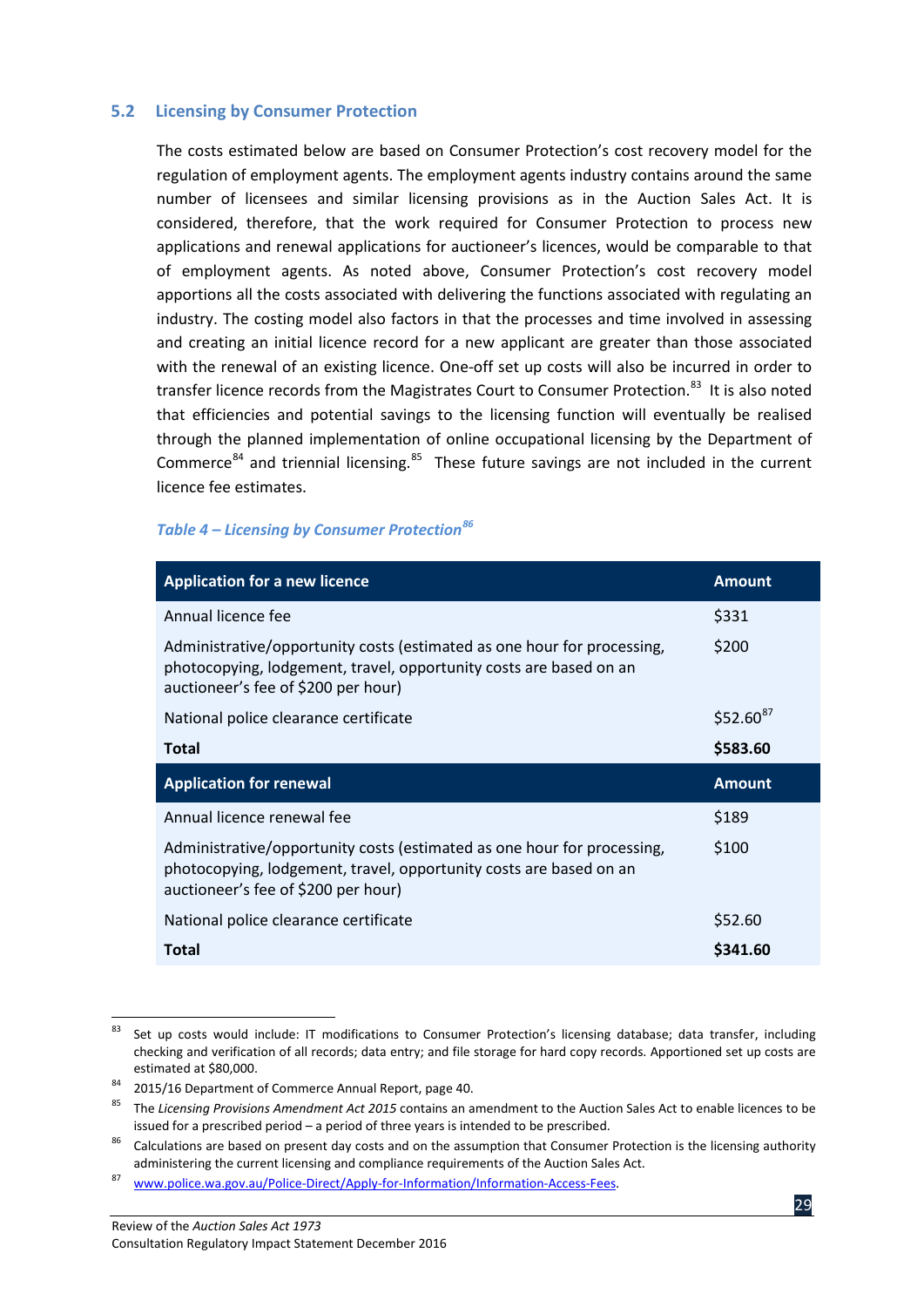Based on the above calculations, the annual licence fee would be \$331 if Consumer Protection was responsible for the full regulation of the auction industry. However, the overall cost to the applicant to apply for and obtain a new licence would reduce from the current estimated cost of \$692 to \$583.60 under Consumer Protection's licensing processes. While new applicants would incur the cost of having to obtain and supply a national police clearance certificate (\$52.60), this would be offset by not incurring the cost (\$313) of having to advertise their application for a licence in the newspaper.<sup>[88](#page-38-3)</sup>

The annual renewal fee would be \$189 and the overall cost to the applicant for the renewal of a licence would increase slightly from \$279 to \$341.60, primarily due to the applicant having to obtain and supply a national police clearance certificate (\$52.60).

## <span id="page-38-0"></span>**6 IMPLEMENTATION AND EVALUATION**

#### <span id="page-38-1"></span>**6.1 Implementation**

Implementation of all the options would require amendment to existing legislation, principally the Auction Sales Act. There may be a need for consequential amendments to other legislation, subject to the option adopted.

Transitional provisions may be required to allow industry time to comply with any new requirements and to allow certain provisions to continue to apply if necessary. For example, consideration will need to be given to providing licence holders sufficient time to become acquainted with and adjust their operations to comply with additional conduct provisions (e.g. setting up a trust account) should Option B or C be implemented.

#### <span id="page-38-2"></span>**6.2 Evaluation**

Any evaluation process will be outlined in the Decision RIS once a preferred option has been identified.

<span id="page-38-3"></span> <sup>88</sup> The *Licensing Provisions Amendment Act 2015* contains an amendment to the Auction Sales Act to remove the requirement for applicants for a new licence to advertise notice of their application in the newspaper.